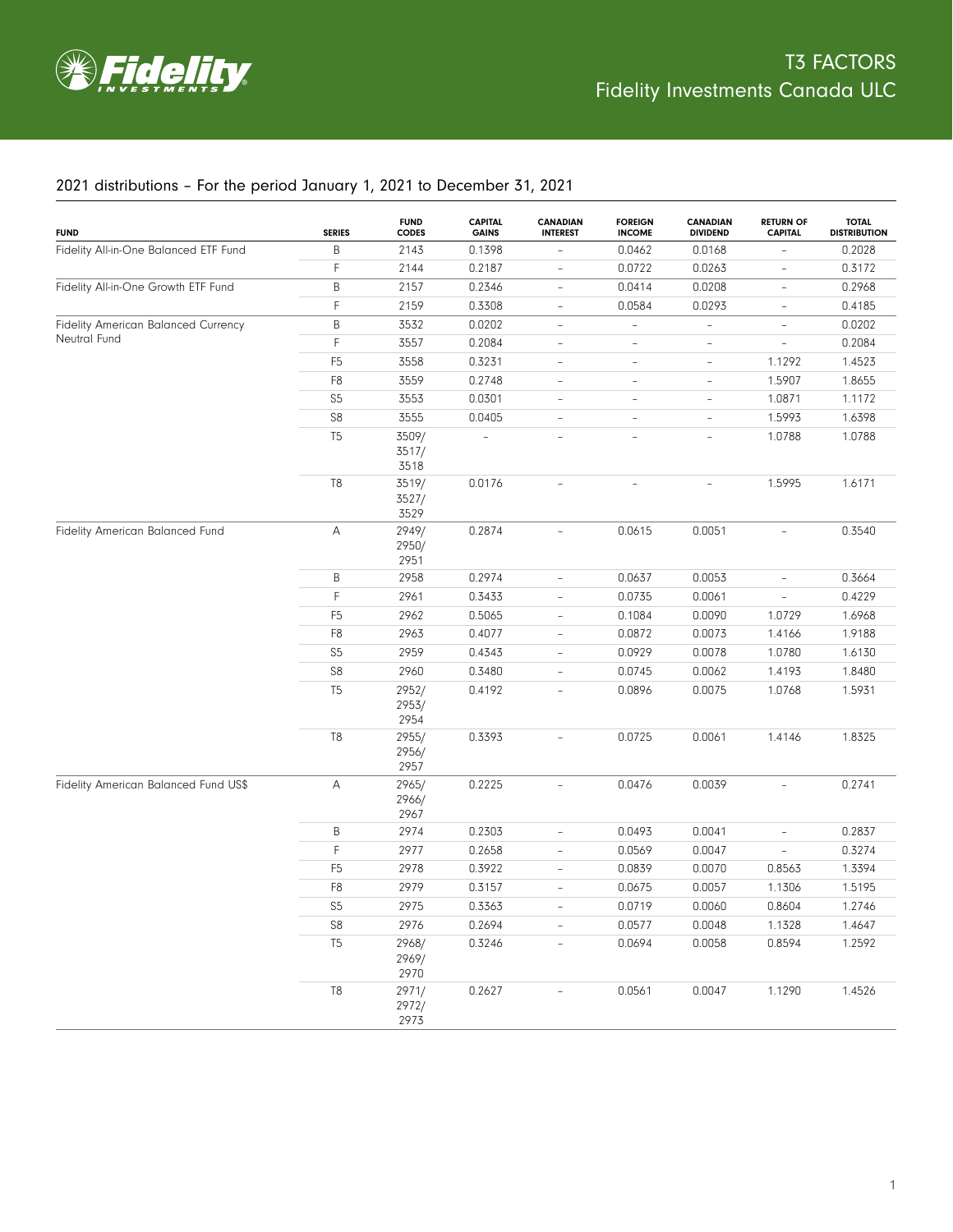| <b>FUND</b>                                  | <b>SERIES</b>  | <b>FUND</b><br><b>CODES</b> | <b>CAPITAL</b><br><b>GAINS</b> | <b>CANADIAN</b><br><b>INTEREST</b> | <b>FOREIGN</b><br><b>INCOME</b> | <b>CANADIAN</b><br><b>DIVIDEND</b> | <b>RETURN OF</b><br><b>CAPITAL</b> | <b>TOTAL</b><br><b>DISTRIBUTION</b> |
|----------------------------------------------|----------------|-----------------------------|--------------------------------|------------------------------------|---------------------------------|------------------------------------|------------------------------------|-------------------------------------|
| Fidelity American Disciplined Equity® Fund   | А              | 583/<br>383/<br>083         | 0.6887                         |                                    | 0.0664                          |                                    |                                    | 0.7551                              |
|                                              | Β              | 283                         | 0.7775                         | $\overline{\phantom{a}}$           | 0.0750                          | $\overline{\phantom{0}}$           | $\overline{\phantom{a}}$           | 0.8525                              |
|                                              | F              | 683                         | 1.2931                         | $\overline{\phantom{a}}$           | 0.1247                          | $\overline{\phantom{0}}$           | $\overline{\phantom{a}}$           | 1.4178                              |
|                                              | F <sub>5</sub> | 1778                        | 1.3350                         | $\overline{\phantom{a}}$           | 0.1287                          | $\overline{\phantom{0}}$           | 1.6473                             | 3.1110                              |
|                                              | F8             | 1779                        | 1.0869                         | $\overline{\phantom{a}}$           | 0.1048                          | $\overline{\phantom{0}}$           | 1.6868                             | 2.8785                              |
|                                              | $S5\,$         | 1216                        | 0.6469                         | $\overline{\phantom{a}}$           | 0.0624                          | $\overline{\phantom{0}}$           | 1.1675                             | 1.8768                              |
|                                              | ${\sf S8}$     | 206                         | 0.3387                         | $\overline{\phantom{a}}$           | 0.0326                          | $\overline{\phantom{0}}$           | 0.8334                             | 1.2047                              |
|                                              | T <sub>5</sub> | 1516/<br>1816/<br>1316      | 0.5939                         | L,                                 | 0.0573                          | $\overline{\phantom{0}}$           | 1.1401                             | 1.7913                              |
| Fidelity American Disciplined Equity®        | $\mathbb{T}8$  | 506/<br>806/<br>006         | 0.3004                         | $\overline{a}$                     | 0.0289                          | ÷,                                 | 0.8240                             | 1.1533                              |
| $Fund - US$$                                 | А              | 437/<br>847/<br>047         | 0.5332                         | $\overline{\phantom{a}}$           | 0.0514                          | $\overline{\phantom{a}}$           | $\overline{\phantom{a}}$           | 0.5846                              |
|                                              | B              | 737                         | 0.6020                         | $\overline{\phantom{0}}$           | 0.0581                          | $\overline{\phantom{0}}$           | $\overline{\phantom{a}}$           | 0.6601                              |
|                                              | F              | 637                         | 1.0012                         | $\overline{\phantom{0}}$           | 0.0966                          | $\overline{\phantom{0}}$           | $\equiv$                           | 1.0978                              |
|                                              | F <sub>5</sub> | 1962                        | 1.0336                         | $\overline{\phantom{0}}$           | 0.0996                          | $\overline{\phantom{0}}$           | 1.3148                             | 2.4481                              |
|                                              | F8             | 1963                        | 0.8415                         | $\frac{1}{2}$                      | 0.0811                          | $\overline{\phantom{0}}$           | 1.3463                             | 2.2690                              |
| Fidelity American Equity Fund                | F <sub>5</sub> | 2389                        | $\overline{\phantom{0}}$       | $\qquad \qquad -$                  | $\overline{\phantom{0}}$        | $\overline{\phantom{0}}$           | 1.2378                             | 1.2378                              |
|                                              | F8             | 2391                        | $\overline{\phantom{a}}$       | L,                                 | $\bar{ }$                       | $\overline{\phantom{0}}$           | 1.9068                             | 1.9068                              |
|                                              | S5             | 2387                        | $\qquad \qquad -$              | $\qquad \qquad -$                  | $\qquad \qquad -$               | $\overline{\phantom{0}}$           | 1.2264                             | 1.2264                              |
|                                              | ${\sf S8}$     | 2388                        | ÷,                             | $\bar{ }$                          | $\overline{\phantom{a}}$        | $\overline{\phantom{0}}$           | 1.9236                             | 1.9236                              |
|                                              | T <sub>5</sub> | 2381/<br>2383/<br>2385      | $\overline{a}$                 | $\overline{\phantom{0}}$           | $\overline{\phantom{a}}$        | $\overline{\phantom{0}}$           | 1.2210                             | 1.2210                              |
|                                              | $\mathbb{T}8$  | 2382/<br>2384/<br>2386      | L,                             | $\qquad \qquad -$                  | $\qquad \qquad -$               | $\overline{\phantom{0}}$           | 1.9272                             | 1.9272                              |
| Fidelity American Equity Fund US\$           | F <sub>5</sub> | 2400                        | $\overline{\phantom{a}}$       | $\qquad \qquad -$                  | ÷,                              | $\overline{\phantom{0}}$           | 0.9875                             | 0.9875                              |
|                                              | F8             | 2401                        | $\overline{\phantom{a}}$       | $\qquad \qquad -$                  | $\overline{\phantom{a}}$        | $\overline{\phantom{0}}$           | 1.5218                             | 1.5218                              |
|                                              | S5             | 2398                        | $\overline{\phantom{a}}$       | $\qquad \qquad -$                  | $\overline{\phantom{a}}$        | $\overline{\phantom{0}}$           | 0.9785                             | 0.9785                              |
|                                              | ${\sf S8}$     | 2399                        | $\overline{\phantom{a}}$       | $\qquad \qquad -$                  | $\overline{\phantom{a}}$        | $\overline{\phantom{0}}$           | 1.5353                             | 1.5353                              |
|                                              | T <sub>5</sub> | 2392/<br>2394/<br>2396      | $\overline{a}$                 | $\overline{\phantom{a}}$           | $\bar{ }$                       | $\overline{\phantom{0}}$           | 0.9742                             | 0.9742                              |
|                                              | $\mathbb{T}8$  | 2393/<br>2395/<br>2397      |                                |                                    |                                 |                                    | 1.5381                             | 1.5381                              |
| Fidelity American Equity Systematic Currency | F <sub>5</sub> | 6798                        | $\blacksquare$                 | $\overline{\phantom{a}}$           | $\overline{\phantom{a}}$        | $\overline{\phantom{a}}$           | 0.9864                             | 0.9864                              |
| Hedged Fund                                  | F8             | 6799                        | $\blacksquare$                 | $\qquad \qquad -$                  | $\blacksquare$                  | $\overline{\phantom{a}}$           | 1.5780                             | 1.5780                              |
|                                              | S <sub>5</sub> | 6795                        | $\qquad \qquad -$              | $\qquad \qquad -$                  | $\overline{\phantom{a}}$        | $\overline{\phantom{a}}$           | 0.9912                             | 0.9912                              |
|                                              | S8             | 6796                        | $\blacksquare$                 | $\qquad \qquad -$                  | $\overline{\phantom{a}}$        | $\overline{\phantom{a}}$           | 1.5876                             | 1.5876                              |
|                                              | T <sub>5</sub> | 6788/<br>6789/<br>6790      | ÷,                             | L,                                 | $\overline{\phantom{a}}$        | $\overline{\phantom{a}}$           | 0.9936                             | 0.9936                              |
|                                              | T8             | 6791/<br>6792/<br>6793      |                                |                                    |                                 |                                    | 1.5900                             | 1.5900                              |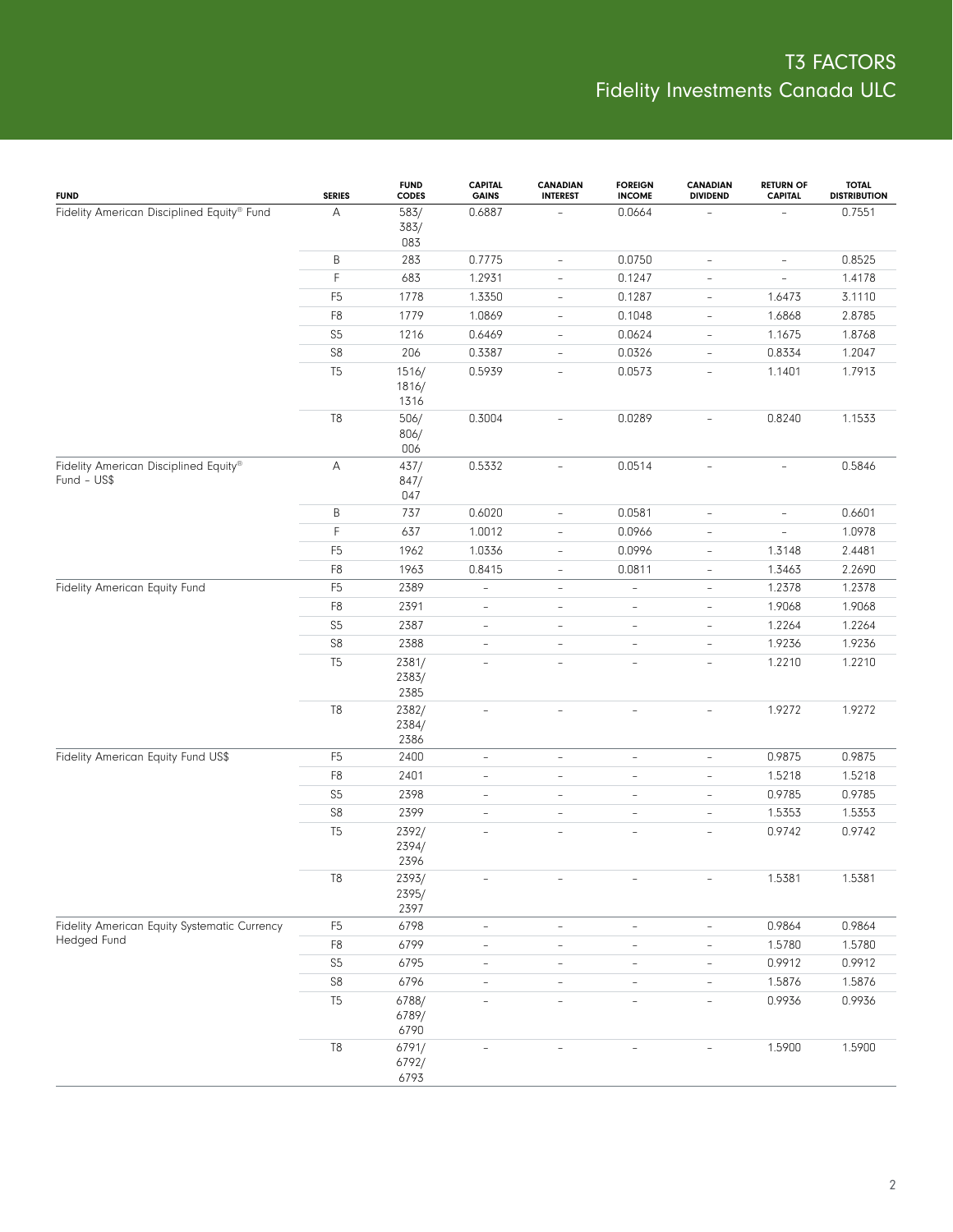| <b>FUND</b>                                           | <b>SERIES</b>  | <b>FUND</b><br><b>CODES</b> | <b>CAPITAL</b><br><b>GAINS</b> | <b>CANADIAN</b><br><b>INTEREST</b> | <b>FOREIGN</b><br><b>INCOME</b> | <b>CANADIAN</b><br><b>DIVIDEND</b> | <b>RETURN OF</b><br><b>CAPITAL</b> | <b>TOTAL</b><br><b>DISTRIBUTION</b> |
|-------------------------------------------------------|----------------|-----------------------------|--------------------------------|------------------------------------|---------------------------------|------------------------------------|------------------------------------|-------------------------------------|
| Fidelity American High Yield Currency<br>Neutral Fund | Α              | 1555/<br>1855/<br>1055      |                                |                                    | 0.2837                          |                                    |                                    | 0.2837                              |
|                                                       | Β              | 1255                        | $\overline{\phantom{a}}$       | $\overline{\phantom{a}}$           | 0.3124                          | $\overline{\phantom{a}}$           | $\overline{\phantom{a}}$           | 0.3124                              |
|                                                       | F              | 1655                        | $\overline{\phantom{a}}$       | $\overline{\phantom{a}}$           | 0.3656                          | $\qquad \qquad -$                  | $\qquad \qquad -$                  | 0.3656                              |
| Fidelity American High Yield Fund                     | Α              | 555/<br>855/<br>055         | $\sim$                         | $\overline{\phantom{a}}$           | 0.2914                          | $\overline{\phantom{a}}$           | $\overline{\phantom{a}}$           | 0.2914                              |
|                                                       | B              | 255                         | $\overline{\phantom{a}}$       | $\overline{\phantom{a}}$           | 0.3179                          | $\overline{\phantom{a}}$           | $\overline{\phantom{a}}$           | 0.3179                              |
|                                                       | F              | 655                         | $\overline{\phantom{a}}$       | $\overline{\phantom{a}}$           | 0.3710                          | $\overline{\phantom{a}}$           | $\overline{\phantom{a}}$           | 0.3710                              |
| Fidelity American High Yield Fund - US\$              | A              | 456/<br>346/<br>056         | $\overline{\phantom{a}}$       | $\overline{\phantom{a}}$           | 0.2324                          | $\qquad \qquad -$                  | $\overline{\phantom{a}}$           | 0.2324                              |
|                                                       | B              | 756                         | $\overline{\phantom{a}}$       | $\overline{a}$                     | 0.2536                          | ÷,                                 | $\qquad \qquad -$                  | 0.2536                              |
|                                                       | F              | 656                         | $\overline{\phantom{a}}$       | $\overline{\phantom{a}}$           | 0.2960                          | $\overline{\phantom{0}}$           | $\overline{\phantom{a}}$           | 0.2960                              |
| Fidelity AsiaStar <sup>®</sup> Fund                   | F <sub>5</sub> | 6442                        | $\overline{\phantom{a}}$       | $\overline{a}$                     | $\overline{a}$                  | $\qquad \qquad -$                  | 0.9996                             | 0.9996                              |
|                                                       | F <sub>8</sub> | 6443                        | $\overline{\phantom{a}}$       | $\overline{a}$                     | $\overline{\phantom{a}}$        | $\overline{a}$                     | 1.5996                             | 1.5996                              |
|                                                       | S <sub>5</sub> | 6438                        | $\overline{\phantom{a}}$       | $\overline{a}$                     | $\overline{\phantom{a}}$        | ÷,                                 | 0.9996                             | 0.9996                              |
|                                                       | S8             | 6439                        | $\overline{\phantom{a}}$       | $\overline{a}$                     | $\overline{\phantom{a}}$        | $\overline{\phantom{0}}$           | 1.5996                             | 1.5996                              |
|                                                       | T <sub>5</sub> | 6440/<br>6456/<br>6457      | ÷,                             | $\overline{\phantom{a}}$           | $\overline{\phantom{a}}$        | $\overline{\phantom{0}}$           | 0.9996                             | 0.9996                              |
|                                                       | $\mathbb{T}8$  | 6441/<br>6458/<br>6459      | ÷,                             | $\overline{a}$                     | $\bar{ }$                       | ÷                                  | 1.5996                             | 1.5996                              |
| Fidelity AsiaStar® Fund - US\$                        | F <sub>5</sub> | 6448                        | $\overline{\phantom{a}}$       | $\overline{a}$                     | $\overline{\phantom{a}}$        | $\overline{\phantom{a}}$           | 0.7978                             | 0.7978                              |
|                                                       | F <sub>8</sub> | 6449                        | ÷,                             | L,                                 | $\qquad \qquad -$               | ÷,                                 | 1.2767                             | 1.2767                              |
|                                                       | S <sub>5</sub> | 6444                        | $\overline{\phantom{a}}$       | L,                                 | $\bar{ }$                       | $\overline{\phantom{0}}$           | 0.7978                             | 0.7978                              |
|                                                       | S8             | 6445                        | ÷,                             | L,                                 | $\bar{ }$                       | $\overline{\phantom{0}}$           | 1.2767                             | 1.2767                              |
|                                                       | T <sub>5</sub> | 6446/<br>6460/<br>6461      | $\overline{a}$                 | $\overline{a}$                     | $\bar{ }$                       | $\overline{a}$                     | 0.7978                             | 0.7978                              |
|                                                       | $\mathbb{T}8$  | 6447/<br>6462/<br>6463      |                                |                                    | ÷,                              | $\equiv$                           | 1.2767                             | 1.2767                              |
| Fidelity Asset Allocation Private Pool Trust          | B              | 7362                        | 0.2500                         | $\overline{a}$                     | 0.0627                          | 0.0249                             | $\overline{\phantom{0}}$           | 0.3376                              |
|                                                       | F              | 7365                        | 0.3026                         | $\overline{\phantom{a}}$           | 0.0758                          | 0.0301                             | $\overline{\phantom{a}}$           | 0.4085                              |
|                                                       | F <sub>5</sub> | 7366                        | 0.5891                         | $\overline{\phantom{a}}$           | 0.1476                          | 0.0584                             | 0.5799                             | 1.3750                              |
|                                                       | F <sub>8</sub> | 7367                        | 0.5836                         | $\overline{\phantom{0}}$           | 0.1463                          | 0.0579                             | 0.9280                             | 1.7158                              |
|                                                       | $\mathbf{I}$   | 7368                        | 0.2493                         |                                    | 0.0625                          | 0.0248                             | $\equiv$                           | 0.3366                              |
|                                                       | 5              | 7369                        | 0.4883                         |                                    | 0.1224                          | 0.0484                             | 0.5804                             | 1.2395                              |
|                                                       | 8              | 7370                        | 0.4811                         | $\overline{\phantom{0}}$           | 0.1206                          | 0.0477                             | 0.9289                             | 1.5783                              |
|                                                       | S <sub>5</sub> | 7363                        | 0.4832                         | $\overline{\phantom{0}}$           | 0.1211                          | 0.0479                             | 0.5805                             | 1.2327                              |
|                                                       | S8             | 7364                        | 0.4811                         | $\overline{\phantom{0}}$           | 0.1206                          | 0.0477                             | 0.9289                             | 1.5783                              |
| Fidelity Asset Allocation Private Pool Trust US\$     | B              | 7371                        | 0.1953                         | $\overline{\phantom{0}}$           | 0.0490                          | 0.0194                             | $\overline{\phantom{a}}$           | 0.2637                              |
|                                                       | F              | 7374                        | 0.2364                         | $\overline{\phantom{0}}$           | 0.0592                          | 0.0235                             | $\frac{1}{2}$                      | 0.3191                              |
|                                                       | F <sub>5</sub> | 7375                        | 0.4601                         | $\overline{\phantom{0}}$           | 0.1153                          | 0.0456                             | 0.4616                             | 1.0826                              |
|                                                       | ${\sf F8}$     | 7376                        | 0.4558                         | $\overline{\phantom{0}}$           | 0.1143                          | 0.0452                             | 0.7387                             | 1.3540                              |
|                                                       |                | 7377                        | 0.1947                         | $\overline{\phantom{0}}$           | 0.0488                          | 0.0194                             | $\overline{\phantom{a}}$           | 0.2629                              |
|                                                       | 5              | 7378                        | 0.3814                         | $\overline{\phantom{0}}$           | 0.0956                          | 0.0378                             | 0.4620                             | 0.9768                              |
|                                                       | 8              | 7379                        | 0.3758                         | $\overline{\phantom{0}}$           | 0.0942                          | 0.0373                             | 0.7394                             | 1.2466                              |
|                                                       | S <sub>5</sub> | 7372                        | 0.3774                         | $\overline{\phantom{0}}$           | 0.0946                          | 0.0374                             | 0.4621                             | 0.9715                              |
|                                                       | S8             | 7373                        | 0.3758                         |                                    | 0.0942                          | 0.0373                             | 0.7394                             | 1.2466                              |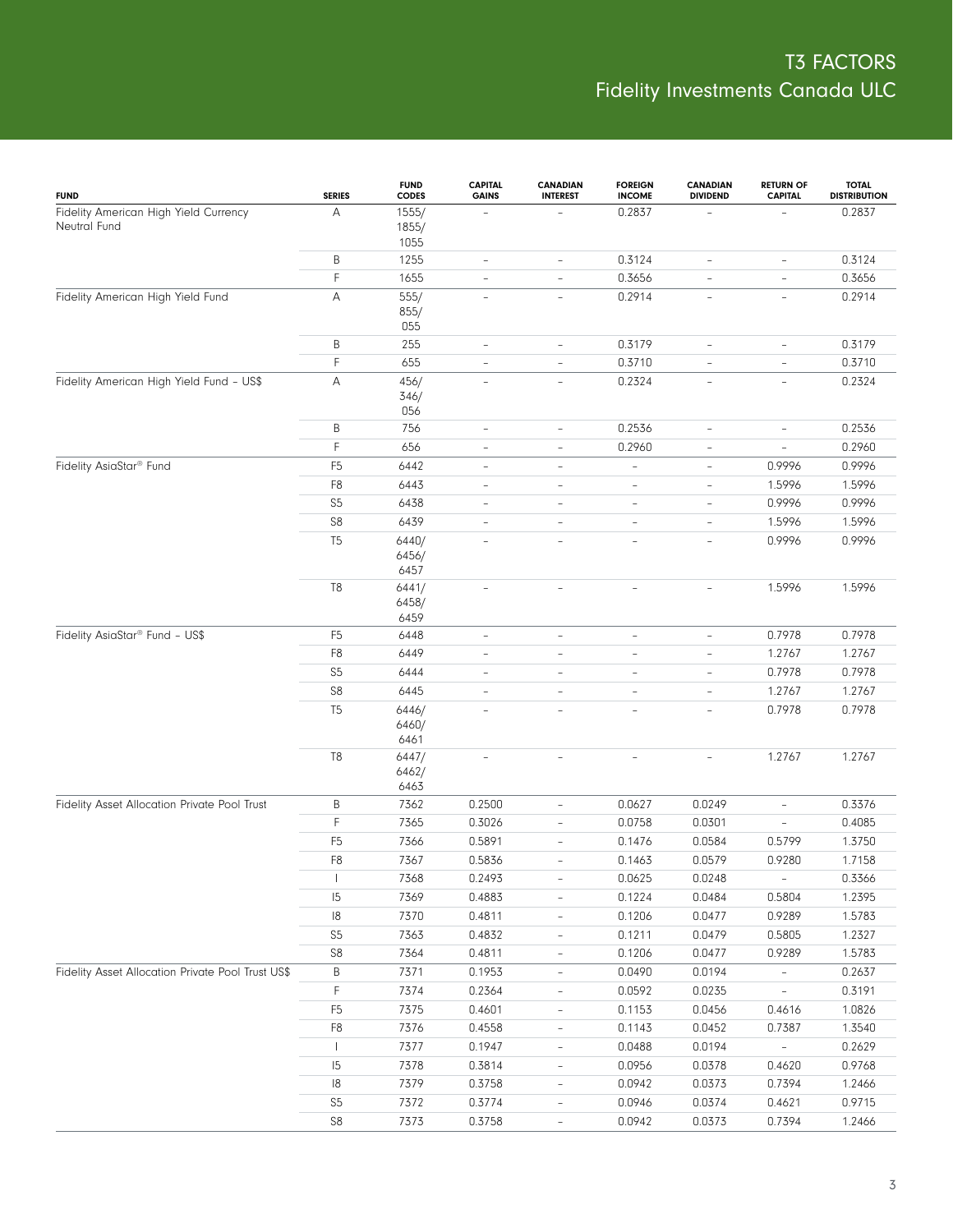| <b>FUND</b>                                      | <b>SERIES</b>  | <b>FUND</b><br><b>CODES</b> | <b>CAPITAL</b><br><b>GAINS</b> | <b>CANADIAN</b><br><b>INTEREST</b> | <b>FOREIGN</b><br><b>INCOME</b> | <b>CANADIAN</b><br><b>DIVIDEND</b> | <b>RETURN OF</b><br><b>CAPITAL</b> | <b>TOTAL</b><br><b>DISTRIBUTION</b> |
|--------------------------------------------------|----------------|-----------------------------|--------------------------------|------------------------------------|---------------------------------|------------------------------------|------------------------------------|-------------------------------------|
| Fidelity Balanced Income Private Pool Trust      | B              | 7398                        | 0.2070                         | 0.0016                             | 0.0377                          | 0.0148                             |                                    | 0.2611                              |
|                                                  | F              | 7401                        | 0.2617                         | 0.0021                             | 0.0477                          | 0.0187                             |                                    | 0.3302                              |
|                                                  | F <sub>5</sub> | 7402                        | 0.5155                         | 0.0040                             | 0.0939                          | 0.0369                             | 0.5805                             | 1.2308                              |
|                                                  | F8             | 7403                        | 0.5071                         | 0.0039                             | 0.0923                          | 0.0363                             | 0.9289                             | 1.5685                              |
|                                                  |                | 7404                        | 0.2103                         | 0.0017                             | 0.0383                          | 0.0151                             |                                    | 0.2654                              |
|                                                  | 15             | 7405                        | 0.4103                         | 0.0032                             | 0.0747                          | 0.0293                             | 0.5810                             | 1.0985                              |
|                                                  | 18             | 7406                        | 0.3955                         | 0.0031                             | 0.0720                          | 0.0283                             | 0.9298                             | 1.4287                              |
|                                                  | S <sub>5</sub> | 7399                        | 0.3985                         | 0.0031                             | 0.0725                          | 0.0285                             | 0.5811                             | 1.0837                              |
|                                                  | S8             | 7400                        | 0.4072                         | 0.0032                             | 0.0742                          | 0.0291                             | 0.9297                             | 1.4434                              |
| Fidelity Balanced Income Private Pool Trust US\$ | B              | 7407                        | 0.1617                         | 0.0012                             | 0.0294                          | 0.0116                             | ÷,                                 | 0.2039                              |
|                                                  | F              | 7410                        | 0.2044                         | 0.0016                             | 0.0373                          | 0.0146                             |                                    | 0.2579                              |
|                                                  | F <sub>5</sub> | 7411                        | 0.4026                         | 0.0031                             | 0.0733                          | 0.0288                             | 0.4621                             | 0.9700                              |
|                                                  | F8             | 7412                        | 0.3961                         | 0.0030                             | 0.0721                          | 0.0284                             | 0.7394                             | 1.2390                              |
|                                                  |                | 7413                        | 0.1643                         | 0.0013                             | 0.0299                          | 0.0118                             |                                    | 0.2073                              |
|                                                  | 5              | 7414                        | 0.3205                         | 0.0025                             | 0.0583                          | 0.0229                             | 0.4625                             | 0.8667                              |
|                                                  | 18             | 7415                        | 0.3089                         | 0.0024                             | 0.0562                          | 0.0221                             | 0.7401                             | 1.1298                              |
|                                                  | S <sub>5</sub> | 7408                        | 0.3113                         | 0.0024                             | 0.0566                          | 0.0223                             | 0.4625                             | 0.8551                              |
|                                                  | S8             | 7409                        | 0.3181                         | 0.0025                             | 0.0580                          | 0.0227                             | 0.7400                             | 1.1413                              |
| Fidelity Balanced Managed Risk Portfolio         | А              | 5190/<br>5254/<br>5257      | 0.3011                         |                                    | 0.0244                          | 0.0381                             |                                    | 0.3636                              |
|                                                  | В              | 5260                        | 0.3249                         | $\qquad \qquad -$                  | 0.0263                          | 0.0411                             | $\overline{\phantom{0}}$           | 0.3923                              |
|                                                  | F.             | 5263                        | 0.4440                         | $\overline{\phantom{a}}$           | 0.0359                          | 0.0562                             | $\overline{\phantom{0}}$           | 0.5361                              |
|                                                  | F <sub>5</sub> | 5264                        | 0.7076                         | $\overline{\phantom{a}}$           | 0.0572                          | 0.0895                             | 0.8800                             | 1.7343                              |
|                                                  | F8             | 5265                        | 0.5837                         | $\overline{\phantom{a}}$           | 0.0472                          | 0.0738                             | 1.3261                             | 2.0308                              |
|                                                  | S <sub>5</sub> | 5261                        | 0.5082                         | $\overline{\phantom{a}}$           | 0.0411                          | 0.0643                             | 0.9240                             | 1.5376                              |
|                                                  | ${\sf S8}$     | 5262                        | 0.4269                         | $\overline{a}$                     | 0.0345                          | 0.0540                             | 1.3165                             | 1.8319                              |
|                                                  | T <sub>5</sub> | 5252/<br>5255/<br>5258      | 0.4586                         | $\overline{\phantom{0}}$           | 0.0371                          | 0.0580                             | 0.9314                             | 1.4851                              |
|                                                  | T8             | 5253/<br>5256/<br>5259      | 0.3897                         | $\overline{\phantom{0}}$           | 0.0315                          | 0.0493                             | 1.3156                             | 1.7861                              |
| Fidelity Balanced Managed Risk Portfolio US\$    | Α              | 5271/<br>5274/<br>5277      | 0.2352                         | $\overline{\phantom{a}}$           | 0.0191                          | 0.0298                             | $\overline{\phantom{0}}$           | 0.2840                              |
|                                                  | B              | 5280                        | 0.2538                         |                                    | 0.0205                          | 0.0321                             |                                    | 0.3064                              |
|                                                  | $\mathsf F$    | 5283                        | 0.3468                         |                                    | 0.0280                          | 0.0439                             | $ -$                               | 0.4187                              |
|                                                  | F <sub>5</sub> | 5284                        | 0.5527                         | $\overline{\phantom{a}}$           | 0.0447                          | 0.0699                             | 0.7024                             | 1.3696                              |
|                                                  | F8             | 5285                        | 0.4559                         | $\overline{\phantom{a}}$           | 0.0369                          | 0.0576                             | 1.0584                             | 1.6088                              |
|                                                  | S <sub>5</sub> | 5281                        | 0.3969                         | $\overline{\phantom{a}}$           | 0.0321                          | 0.0502                             | 0.7375                             | 1.2167                              |
|                                                  | ${\sf S8}$     | 5282                        | 0.3334                         | $\overline{\phantom{0}}$           | 0.0269                          | 0.0422                             | 1.0507                             | 1.4533                              |
|                                                  | T <sub>5</sub> | 5272/<br>5275/<br>5278      | 0.3582                         | $\overline{\phantom{0}}$           | 0.0290                          | 0.0453                             | 0.7434                             | 1.1759                              |
|                                                  | $\mathsf{T}8$  | 5273/<br>5276/<br>5279      | 0.3044                         |                                    | 0.0246                          | 0.0385                             | 1.0500                             | 1.4175                              |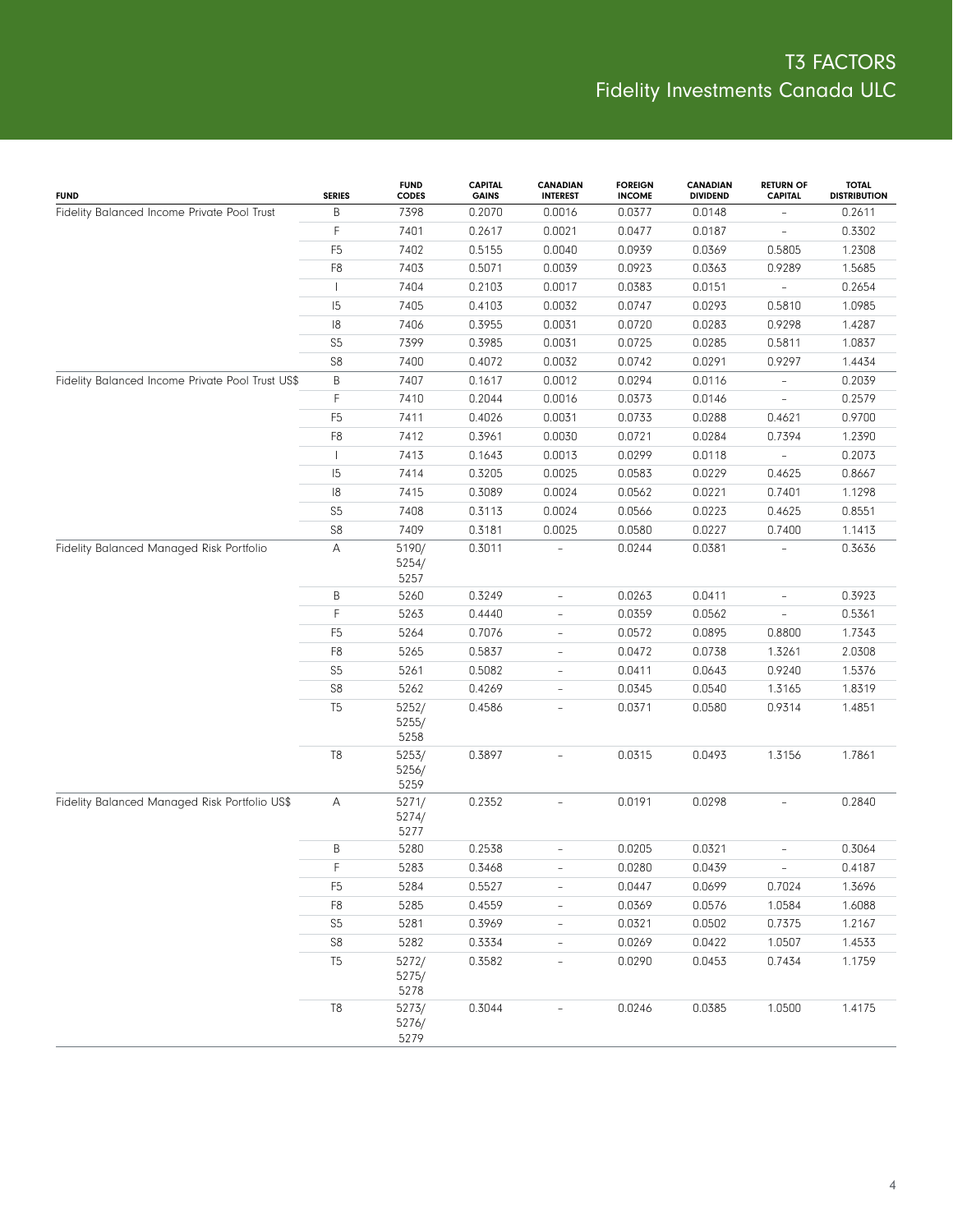| <b>FUND</b>                               | <b>SERIES</b>  | <b>FUND</b><br><b>CODES</b> | <b>CAPITAL</b><br><b>GAINS</b> | <b>CANADIAN</b><br><b>INTEREST</b> | <b>FOREIGN</b><br><b>INCOME</b> | <b>CANADIAN</b><br><b>DIVIDEND</b> | <b>RETURN OF</b><br><b>CAPITAL</b> | <b>TOTAL</b><br><b>DISTRIBUTION</b> |
|-------------------------------------------|----------------|-----------------------------|--------------------------------|------------------------------------|---------------------------------|------------------------------------|------------------------------------|-------------------------------------|
| Fidelity Balanced Portfolio               | А              | 2503/<br>2803/<br>2003      | 0.5009                         |                                    |                                 |                                    |                                    | 0.5009                              |
|                                           | B              | 2203                        | 0.5354                         | $\overline{\phantom{0}}$           | $\qquad \qquad -$               | $\overline{\phantom{a}}$           | $\overline{\phantom{a}}$           | 0.5354                              |
|                                           | F              | 2603                        | 0.7154                         | $\qquad \qquad -$                  | $\qquad \qquad -$               | $\qquad \qquad -$                  | $\overline{\phantom{a}}$           | 0.7154                              |
|                                           | F <sub>5</sub> | 2623                        | 0.5253                         | $\qquad \qquad -$                  | $\overline{\phantom{a}}$        | $\qquad \qquad -$                  | 0.5487                             | 1.0740                              |
|                                           | F8             | 2613                        | 0.3239                         | $\qquad \qquad -$                  | $\overline{\phantom{a}}$        | $\overline{\phantom{0}}$           | 0.5607                             | 0.8846                              |
|                                           | S5             | 2223                        | 0.3847                         | $\overline{\phantom{0}}$           | $\overline{\phantom{a}}$        | $\qquad \qquad -$                  | 0.5433                             | 0.9280                              |
|                                           | ${\sf S8}$     | 2213                        | 0.2345                         | $\qquad \qquad -$                  | $\overline{\phantom{a}}$        | $\qquad \qquad -$                  | 0.5708                             | 0.8053                              |
|                                           | T <sub>5</sub> | 2523/<br>2823/<br>2023      | 0.3604                         | $\overline{\phantom{0}}$           | $\overline{\phantom{a}}$        | $\qquad \qquad -$                  | 0.5409                             | 0.9013                              |
|                                           | T <sub>8</sub> | 2513/<br>2813/<br>2013      | 0.2185                         |                                    | $\overline{a}$                  | $\overline{\phantom{0}}$           | 0.5709                             | 0.7894                              |
| Fidelity Balanced Private Pool Trust      | Β              | 7380                        | 0.3072                         | $\overline{\phantom{a}}$           | 0.0385                          | 0.0252                             | $\overline{\phantom{a}}$           | 0.3709                              |
|                                           | F              | 7383                        | 0.3667                         | $\overline{a}$                     | 0.0460                          | 0.0301                             | $\overline{\phantom{0}}$           | 0.4428                              |
|                                           | F <sub>5</sub> | 7384                        | 0.7169                         | $\qquad \qquad -$                  | 0.0898                          | 0.0589                             | 0.5797                             | 1.4453                              |
|                                           | F8             | 7385                        | 0.7048                         | $\qquad \qquad -$                  | 0.0883                          | 0.0579                             | 0.9276                             | 1.7786                              |
|                                           | $\mathbf{I}$   | 7386                        | 0.3098                         | $\qquad \qquad -$                  | 0.0388                          | 0.0254                             | $\overline{\phantom{a}}$           | 0.3740                              |
|                                           | 15             | 7387                        | 0.5977                         | $\qquad \qquad -$                  | 0.0749                          | 0.0491                             | 0.5802                             | 1.3019                              |
|                                           | 18             | 7388                        | 0.5889                         | $\frac{1}{2}$                      | 0.0738                          | 0.0484                             | 0.9285                             | 1.6396                              |
|                                           | S <sub>5</sub> | 7381                        | 0.5979                         | $\frac{1}{2}$                      | 0.0749                          | 0.0492                             | 0.5802                             | 1.3022                              |
|                                           | S8             | 7382                        | 0.5981                         | $\overline{\phantom{0}}$           | 0.0750                          | 0.0492                             | 0.9284                             | 1.6507                              |
| Fidelity Balanced Private Pool Trust US\$ | B              | 7389                        | 0.2399                         | $\overline{\phantom{a}}$           | 0.0301                          | 0.0197                             | $\overline{\phantom{a}}$           | 0.2897                              |
|                                           | F              | 7392                        | 0.2864                         | $\overline{a}$                     | 0.0359                          | 0.0235                             | $\bar{ }$                          | 0.3459                              |
|                                           | F <sub>5</sub> | 7393                        | 0.5599                         | $\qquad \qquad -$                  | 0.0701                          | 0.0460                             | 0.4614                             | 1.1375                              |
|                                           | F8             | 7394                        | 0.5505                         | $\frac{1}{2}$                      | 0.0690                          | 0.0452                             | 0.7384                             | 1.4031                              |
|                                           | $\mathbf{I}$   | 7395                        | 0.2420                         | $\qquad \qquad -$                  | 0.0303                          | 0.0198                             | $\overline{\phantom{0}}$           | 0.2921                              |
|                                           | 15             | 7396                        | 0.4668                         | $\frac{1}{2}$                      | 0.0585                          | 0.0384                             | 0.4618                             | 1.0255                              |
|                                           | 18             | 7397                        | 0.4600                         | $\overline{\phantom{a}}$           | 0.0576                          | 0.0378                             | 0.7391                             | 1.2945                              |
|                                           | S <sub>5</sub> | 7390                        | 0.4670                         | $\frac{1}{2}$                      | 0.0585                          | 0.0384                             | 0.4618                             | 1.0258                              |
|                                           | S8             | 7391                        | 0.4672                         | $\overline{\phantom{0}}$           | 0.0586                          | 0.0384                             | 0.7390                             | 1.3032                              |
| Fidelity Canadian Asset Allocation Fund   | А              | 581/<br>381/<br>081         | 4.2210                         | $\overline{\phantom{a}}$           | 0.0815                          | 0.4429                             |                                    | 4.7454                              |
|                                           | Β              | 281                         | 4.3139                         | L,                                 | 0.0832                          | 0.4526                             | $\bar{ }$                          | 4.8497                              |
|                                           | F              | 681                         | 4.7541                         |                                    | 0.0917                          | 0.4988                             |                                    | 5.3446                              |
|                                           | F <sub>5</sub> | 1799                        | 1.9056                         | $\overline{\phantom{a}}$           | 0.0368                          | 0.2000                             | 0.6507                             | 2.7931                              |
|                                           | ${\sf F8}$     | 1833                        | 1.4681                         | $\overline{a}$                     | 0.0283                          | 0.1540                             | 0.8250                             | 2.4754                              |
|                                           | $S5\,$         | 1289                        | 1.1296                         | $\overline{\phantom{a}}$           | 0.0218                          | 0.1186                             | 0.4236                             | 1.6936                              |
|                                           | ${\sf S8}$     | 289                         | 0.6394                         | $\overline{\phantom{0}}$           | 0.0124                          | 0.0671                             | 0.3939                             | 1.1128                              |
|                                           | T <sub>5</sub> | 1589/<br>1889/<br>1389      | 1.1025                         | $\overline{\phantom{a}}$           | 0.0213                          | 0.1157                             | 0.4213                             | 1.6608                              |
|                                           | $\mathbb{T}8$  | 589/<br>889/<br>089         | 0.6244                         | $\overline{a}$                     | 0.0121                          | 0.0656                             | 0.3916                             | 1.0937                              |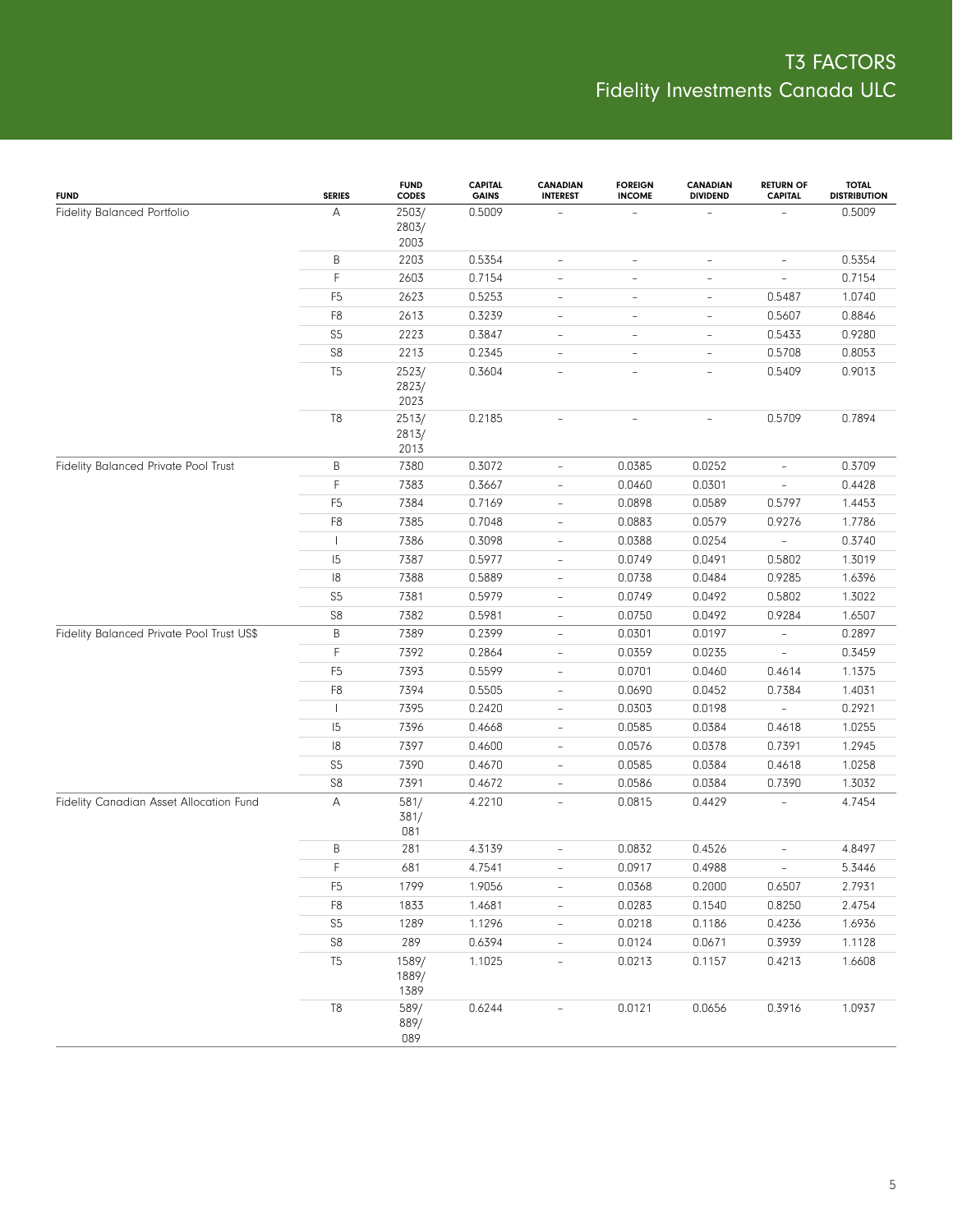| <b>FUND</b>                                | <b>SERIES</b>  | <b>FUND</b><br>CODES   | <b>CAPITAL</b><br><b>GAINS</b> | <b>CANADIAN</b><br><b>INTEREST</b> | <b>FOREIGN</b><br><b>INCOME</b> | <b>CANADIAN</b><br><b>DIVIDEND</b> | <b>RETURN OF</b><br><b>CAPITAL</b> | <b>TOTAL</b><br><b>DISTRIBUTION</b> |
|--------------------------------------------|----------------|------------------------|--------------------------------|------------------------------------|---------------------------------|------------------------------------|------------------------------------|-------------------------------------|
| Fidelity Canadian Balanced Fund            | А              | 582/<br>382/<br>082    | 1.5673                         |                                    | 0.0571                          | 0.0982                             |                                    | 1.7226                              |
|                                            | B              | 282                    | 1.5818                         | $\overline{\phantom{a}}$           | 0.0727                          | 0.1254                             | $\overline{\phantom{a}}$           | 1.7799                              |
|                                            | F              | 682                    | 1.6597                         | $\overline{\phantom{a}}$           | 0.1580                          | 0.2724                             | $\overline{\phantom{a}}$           | 2.0901                              |
|                                            | F <sub>5</sub> | 1836                   | 0.9148                         | $\overline{\phantom{a}}$           | 0.0849                          | 0.1457                             | 0.5406                             | 1.6860                              |
|                                            | F8             | 1837                   | 0.6860                         | $\overline{\phantom{a}}$           | 0.0667                          | 0.1150                             | 0.7753                             | 1.6430                              |
|                                            | S <sub>5</sub> | 1279                   | 0.6726                         | $\overline{\phantom{a}}$           | 0.0311                          | 0.0535                             | 0.5137                             | 1.2709                              |
|                                            | ${\sf S8}$     | 279                    | 0.3971                         | $\overline{\phantom{a}}$           | 0.0189                          | 0.0322                             | 0.5572                             | 1.0054                              |
|                                            | T <sub>5</sub> | 1579/<br>1879/<br>1379 | 0.6479                         | $\overline{\phantom{a}}$           | 0.0233                          | 0.0400                             | 0.5193                             | 1.2305                              |
| Fidelity Canadian Bond Fund                | $\mathbb{T}8$  | 579/<br>369/<br>087    | 0.3800                         | $\overline{\phantom{a}}$           | 0.0137                          | 0.0235                             | 0.5582                             | 0.9754                              |
|                                            | А              | 533/<br>833/<br>033    | $\overline{\phantom{a}}$       | 0.1945                             | 0.0144                          | $\overline{\phantom{a}}$           | $\overline{\phantom{a}}$           | 0.2089                              |
|                                            | B              | 233                    | $\qquad \qquad -$              | 0.2371                             | 0.0180                          | $\overline{\phantom{a}}$           | $\overline{\phantom{a}}$           | 0.2551                              |
|                                            | F              | 633                    | $\overline{\phantom{a}}$       | 0.3183                             | 0.0240                          | $\equiv$                           | $\overline{\phantom{a}}$           | 0.3423                              |
| Fidelity Canadian Core Equity Fund         | $\mathsf Q$    | 2136                   | $\overline{\phantom{a}}$       | $\overline{\phantom{a}}$           | ÷,                              | 0.1759                             | $\overline{\phantom{a}}$           | 0.1759                              |
| Fidelity Canadian Disciplined Equity® Fund | А              | 524/<br>824/<br>024    | 2.2376                         | $\equiv$                           | $\overline{\phantom{a}}$        | 0.5147                             | $\equiv$                           | 2.7523                              |
|                                            | B              | 224                    | 2.3874                         | $\overline{\phantom{a}}$           | $\overline{\phantom{a}}$        | 0.5492                             | $\overline{\phantom{a}}$           | 2.9366                              |
|                                            | F              | 624                    | 3.2593                         | $\overline{\phantom{0}}$           | $\overline{a}$                  | 0.7497                             | $\overline{\phantom{a}}$           | 4.0090                              |
|                                            | F <sub>5</sub> | 1839                   | 1.4805                         | $\overline{\phantom{a}}$           | $\overline{\phantom{a}}$        | 0.3406                             | 1.1137                             | 2.9348                              |
|                                            | F8             | 1843                   | 1.2533                         | $\qquad \qquad -$                  | $\overline{\phantom{a}}$        | 0.2883                             | 1.4640                             | 3.0056                              |
|                                            | S <sub>5</sub> | 1218                   | 0.7683                         | $\overline{\phantom{a}}$           | $\overline{\phantom{a}}$        | 0.1768                             | 0.7658                             | 1.7109                              |
|                                            | ${\sf S8}$     | 208                    | 0.6525                         | $\overline{\phantom{a}}$           | $\overline{a}$                  | 0.1502                             | 1.2146                             | 2.0173                              |
|                                            | T <sub>5</sub> | 1518/<br>1818/<br>1318 | 0.7301                         | $\overline{\phantom{a}}$           | $\overline{\phantom{a}}$        | 0.1679                             | 0.7504                             | 1.6484                              |
|                                            | $\mathbb{T}8$  | 508/<br>808/<br>308    | 0.6086                         | $\overline{a}$                     | $\bar{a}$                       | 0.1400                             | 1.1987                             | 1.9473                              |
| Fidelity Canadian Growth Company Fund      | A              | 565/<br>865/<br>065    | 3.8341                         |                                    |                                 |                                    |                                    | 3.8341                              |
|                                            | Β              | 265                    | 4.0642                         |                                    |                                 |                                    |                                    | 4.0642                              |
|                                            | F              | 665                    | 5.5811                         | $\overline{\phantom{a}}$           | $\overline{\phantom{a}}$        | $\overline{\phantom{a}}$           | $\equiv$                           | 5.5811                              |
|                                            | F <sub>5</sub> | 5227                   | 1.5734                         | $\overline{\phantom{0}}$           | $\overline{\phantom{a}}$        | $\overline{\phantom{a}}$           | 1.1429                             | 2.7163                              |
|                                            | F <sub>8</sub> | 5228                   | 1.3420                         | $\overline{\phantom{a}}$           | $\overline{\phantom{a}}$        | $\overline{\phantom{a}}$           | 1.8761                             | 3.2181                              |
|                                            | S <sub>5</sub> | 5394                   | 1.2874                         | $\overline{\phantom{a}}$           | $\overline{\phantom{a}}$        | $\overline{\phantom{a}}$           | 1.1690                             | 2.4564                              |
|                                            | ${\sf S8}$     | 5395                   | 1.1096                         |                                    | $\overline{\phantom{a}}$        | $\overline{\phantom{a}}$           | 1.9280                             | 3.0376                              |
|                                            | T <sub>5</sub> | 5396/<br>5467/<br>5468 | 1.2211                         |                                    |                                 |                                    | 1.1668                             | 2.3879                              |
|                                            | $\mathsf{T}8$  | 5397/<br>5469/<br>5470 | 1.0531                         |                                    |                                 |                                    | 1.9260                             | 2.9791                              |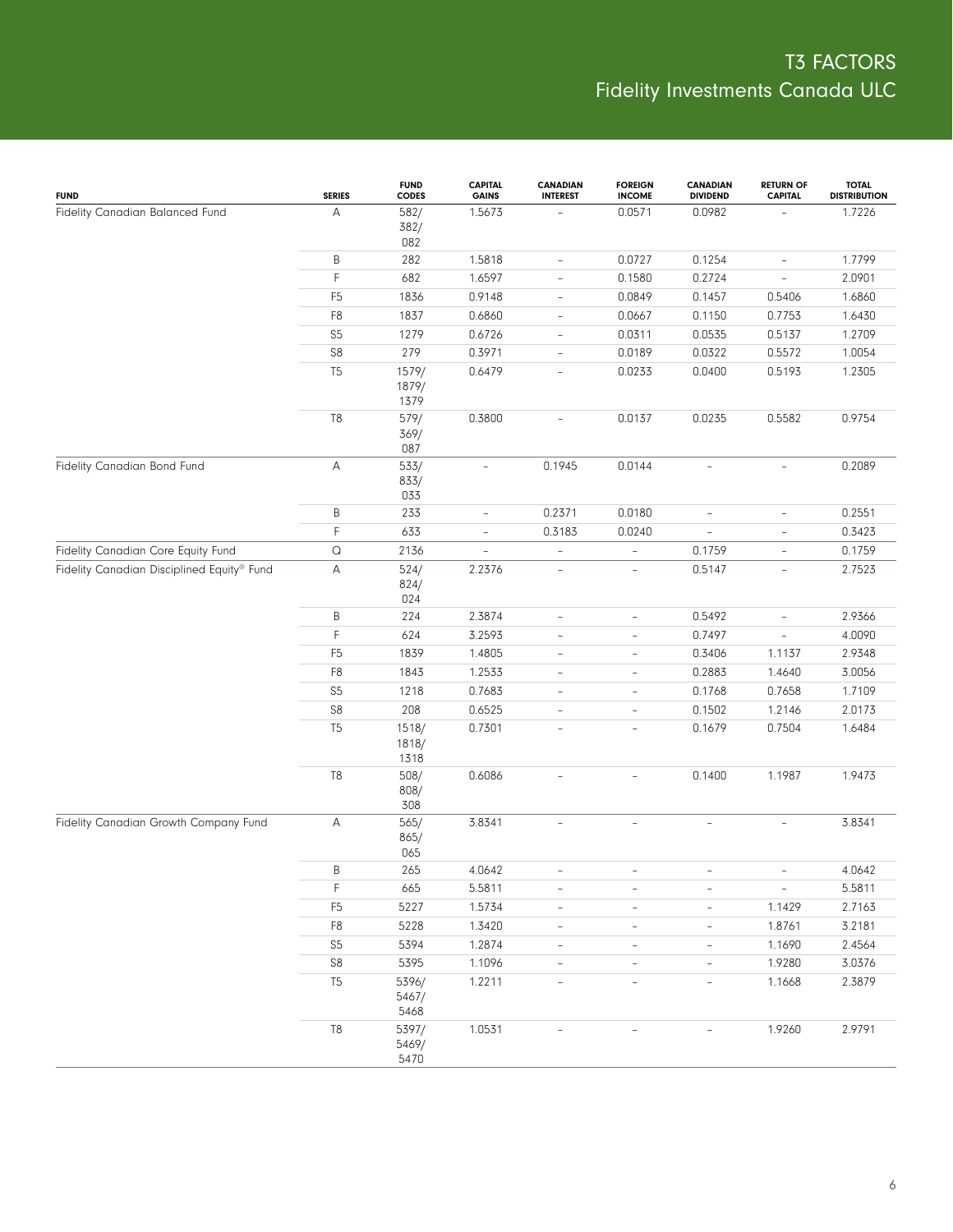| <b>FUND</b>                                     | <b>SERIES</b>  | <b>FUND</b><br><b>CODES</b> | <b>CAPITAL</b><br><b>GAINS</b> | <b>CANADIAN</b><br><b>INTEREST</b> | <b>FOREIGN</b><br><b>INCOME</b> | <b>CANADIAN</b><br><b>DIVIDEND</b> | <b>RETURN OF</b><br><b>CAPITAL</b> | <b>TOTAL</b><br><b>DISTRIBUTION</b> |
|-------------------------------------------------|----------------|-----------------------------|--------------------------------|------------------------------------|---------------------------------|------------------------------------|------------------------------------|-------------------------------------|
| Fidelity Canadian Growth Company Fund US\$      | B              | 7552                        | 3.1468                         |                                    | $\overline{a}$                  |                                    | $\overline{\phantom{a}}$           | 3.1468                              |
|                                                 | F              | 7555                        | 4.3212                         | $\overline{\phantom{a}}$           | $\overline{a}$                  | $\overline{\phantom{a}}$           | $\overline{\phantom{a}}$           | 4.3212                              |
|                                                 | F <sub>5</sub> | 7556                        | 1.2182                         | $\overline{\phantom{a}}$           | $\overline{a}$                  | $\overline{\phantom{a}}$           | 0.0713                             | 1.2895                              |
|                                                 | F <sub>8</sub> | 7557                        | 1.0391                         | $\overline{\phantom{a}}$           | $\overline{a}$                  | $\overline{\phantom{a}}$           | 0.1170                             | 1.1561                              |
|                                                 | S <sub>5</sub> | 7553                        | 0.9968                         | $\overline{\phantom{a}}$           | $\overline{a}$                  | $\overline{\phantom{a}}$           | 0.0737                             | 1.0705                              |
|                                                 | S8             | 7554                        | 0.8591                         | $\overline{\phantom{a}}$           | $\overline{\phantom{a}}$        | $\overline{\phantom{a}}$           | 0.1215                             | 0.9806                              |
| Fidelity Canadian High Dividend Index           | B              | 4086                        | $\frac{1}{2}$                  | $\overline{\phantom{a}}$           | $\overline{a}$                  | 0.1951                             | $\overline{\phantom{a}}$           | 0.1951                              |
| ETF Fund                                        | F              | 4087                        | $\overline{a}$                 | $\overline{\phantom{a}}$           | $\overline{\phantom{a}}$        | 0.2992                             | $\overline{\phantom{a}}$           | 0.2992                              |
| Fidelity Canadian High Quality Index ETF Fund   | B              | 6533                        | 0.3578                         | $\overline{\phantom{a}}$           | $\overline{a}$                  | 0.0799                             | $\overline{\phantom{a}}$           | 0.4377                              |
|                                                 | F              | 6534                        | 0.3971                         | $\overline{\phantom{a}}$           | $\overline{a}$                  | 0.1769                             | $\overline{\phantom{a}}$           | 0.5740                              |
| Fidelity Canadian Large Cap Fund                | Α              | 531/                        | 3.2375                         | $\overline{\phantom{a}}$           | 0.2003                          | 0.7017                             | $\overline{\phantom{a}}$           | 4.1395                              |
|                                                 |                | 831/<br>031                 |                                |                                    |                                 |                                    |                                    |                                     |
|                                                 | Β              | 231                         | 3.3489                         | $\overline{\phantom{a}}$           | 0.2072                          | 0.7259                             | $\overline{\phantom{a}}$           | 4.2820                              |
|                                                 | F              | 631                         | 4.0674                         | $\overline{\phantom{a}}$           | 0.2516                          | 0.8816                             | $\overline{\phantom{0}}$           | 5.2006                              |
|                                                 | F <sub>5</sub> | 1662                        | 1.5676                         | $\overline{\phantom{a}}$           | 0.0970                          | 0.3398                             | 0.7831                             | 2.7875                              |
|                                                 | F <sub>8</sub> | 1666                        | 1.3287                         | $\overline{\phantom{a}}$           | 0.0823                          | 0.2880                             | 1.0857                             | 2.7847                              |
|                                                 | S <sub>5</sub> | 1660                        | 1.3310                         | $\overline{\phantom{a}}$           | 0.0824                          | 0.2886                             | 0.8315                             | 2.5335                              |
|                                                 | S8             | 1661                        | 1.1098                         | $\overline{\phantom{a}}$           | 0.0687                          | 0.2405                             | 1.1179                             | 2.5369                              |
|                                                 | T <sub>5</sub> | 1539/                       | 1.2901                         | $\bar{a}$                          | 0.0799                          | 0.2797                             | 0.8412                             | 2.4909                              |
|                                                 |                | 1578/<br>1653               |                                |                                    |                                 |                                    |                                    |                                     |
|                                                 | T <sub>8</sub> | 1654/<br>1656/<br>1659      | 1.0714                         | $\overline{\phantom{a}}$           | 0.0664                          | 0.2322                             | 1.1234                             | 2.4934                              |
| Fidelity Canadian Low Volatility Index ETF Fund | Β              | 6518                        | $\qquad \qquad -$              | $\overline{\phantom{a}}$           | $\overline{a}$                  | 0.1249                             | $\overline{\phantom{0}}$           | 0.1249                              |
|                                                 | F              | 6519                        | $\overline{a}$                 | $\equiv$                           | $\overline{a}$                  | 0.2252                             | $\overline{\phantom{0}}$           | 0.2252                              |
| Fidelity Canadian Money Market Fund             | Α              | 535/<br>835/<br>829         | $\overline{\phantom{0}}$       | 0.0022                             | $\overline{a}$                  | $\overline{\phantom{a}}$           | $\overline{\phantom{0}}$           | 0.0022                              |
|                                                 | B              | 229                         | $\overline{\phantom{0}}$       | 0.0022                             | $\overline{a}$                  | $\overline{\phantom{m}}$           | ÷,                                 | 0.0022                              |
|                                                 | $\mathsf C$    | 499/<br>399/<br>396         | ÷,                             | 0.0039                             | $\overline{a}$                  | $\overline{a}$                     | $\overline{a}$                     | 0.0039                              |
|                                                 | D              | 799                         | $\overline{\phantom{a}}$       | 0.0023                             | $\overline{a}$                  | $\overline{\phantom{a}}$           | $\overline{\phantom{0}}$           | 0.0023                              |
|                                                 | F              | 635                         | $\overline{\phantom{a}}$       | 0.0022                             |                                 | ÷,                                 | $\overline{\phantom{0}}$           | 0.0022                              |
| Fidelity Canadian Monthly High Income           | B              | 6758                        | $\overline{\phantom{a}}$       | $\overline{\phantom{a}}$           | 0.0663                          | 0.0773                             | $\overline{\phantom{a}}$           | 0.1436                              |
| ETF Fund                                        | F              | 6759                        | ÷,                             | $\overline{\phantom{a}}$           | 0.1185                          | 0.1396                             | $\overline{\phantom{0}}$           | 0.2581                              |
| Fidelity Canadian Opportunities Fund            | A              | 515/<br>815/<br>095         | 1.8894                         |                                    |                                 | 0.1623                             | $\overline{\phantom{a}}$           | 2.0517                              |
|                                                 | B              | $215\,$                     | 1.9711                         | $\overline{\phantom{a}}$           | $\overline{\phantom{0}}$        | 0.1693                             | $\overline{\phantom{a}}$           | 2.1404                              |
|                                                 | F              | 615                         | 2.5439                         | $\overline{\phantom{a}}$           | $\overline{a}$                  | 0.2186                             | $\overline{\phantom{a}}$           | 2.7625                              |
|                                                 | F <sub>5</sub> | 1684                        | 1.7904                         | $\overline{\phantom{a}}$           | $\overline{\phantom{0}}$        | 0.1538                             | 1.1269                             | 3.0711                              |
|                                                 | F <sub>8</sub> | 1685                        | 1.4680                         | $\overline{\phantom{a}}$           | $\qquad \qquad -$               | 0.1261                             | 1.5049                             | 3.0990                              |
|                                                 | S <sub>5</sub> | 1682                        | 1.5090                         | $\overline{\phantom{a}}$           | $\qquad \qquad -$               | 0.1297                             | 1.1124                             | 2.7511                              |
|                                                 | S <sub>8</sub> | 1683                        | 1.1959                         | $\qquad \qquad -$                  | $\overline{\phantom{0}}$        | 0.1027                             | 1.4633                             | 2.7619                              |
|                                                 | T <sub>5</sub> | 1674/<br>1677/<br>1678      | 1.4386                         | $\qquad \qquad -$                  | $\overline{a}$                  | 0.1236                             | 1.1102                             | 2.6724                              |
|                                                 | T <sub>8</sub> | 1679/<br>1680/<br>1681      | 1.1568                         |                                    |                                 | 0.0994                             | 1.4552                             | 2.7114                              |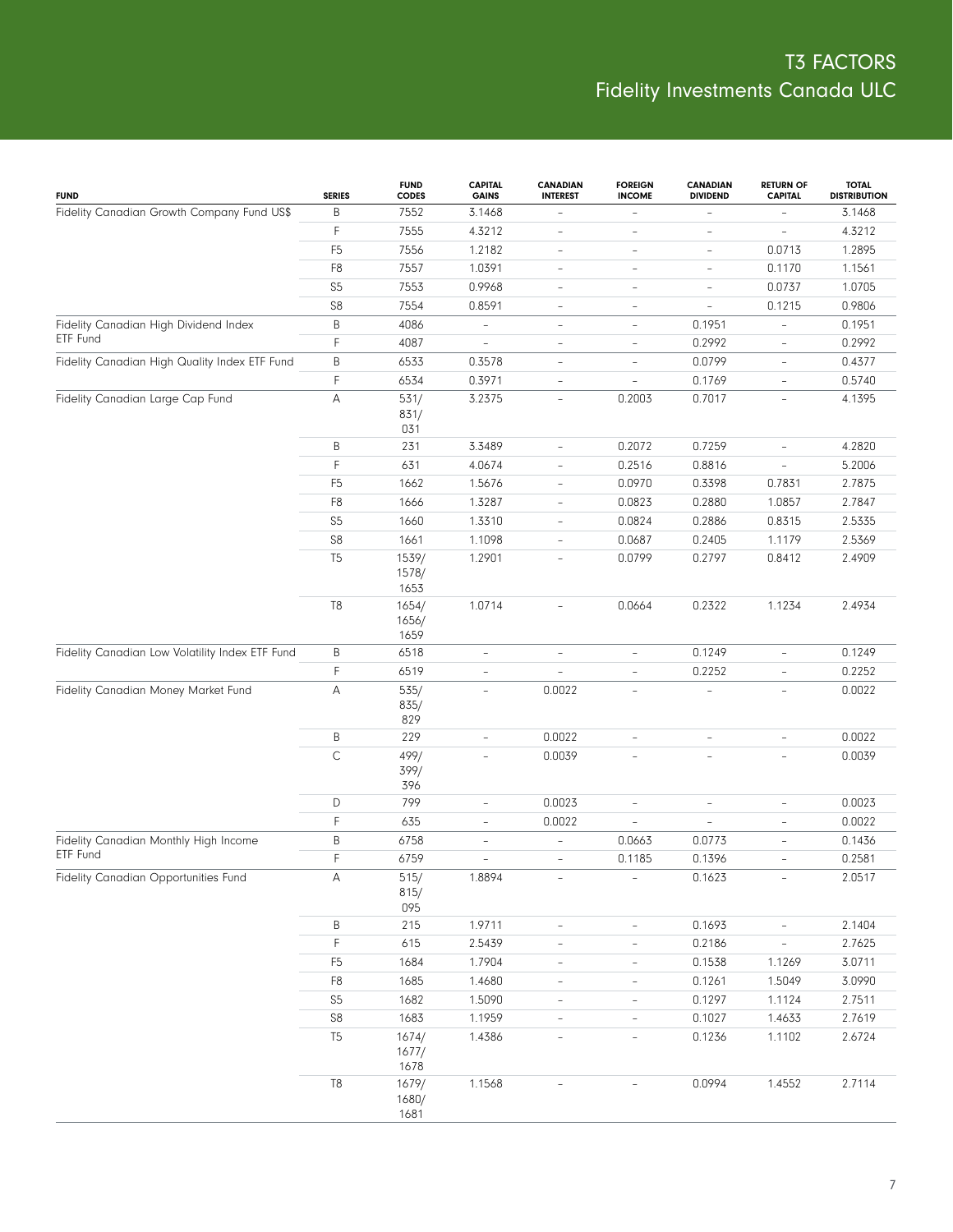| <b>FUND</b>                                 | <b>SERIES</b>                | <b>FUND</b><br><b>CODES</b>   | <b>CAPITAL</b><br><b>GAINS</b> | CANADIAN<br><b>INTEREST</b> | <b>FOREIGN</b><br><b>INCOME</b> | <b>CANADIAN</b><br><b>DIVIDEND</b> | <b>RETURN OF</b><br><b>CAPITAL</b> | <b>TOTAL</b><br><b>DISTRIBUTION</b> |
|---------------------------------------------|------------------------------|-------------------------------|--------------------------------|-----------------------------|---------------------------------|------------------------------------|------------------------------------|-------------------------------------|
| Fidelity Canadian Short Term Bond Fund      | А                            | 585/<br>385/<br>085           |                                | 0.0898                      |                                 |                                    |                                    | 0.0898                              |
|                                             | B                            | 285                           | $\overline{\phantom{a}}$       | 0.1183                      | $\overline{\phantom{a}}$        | $\overline{\phantom{a}}$           | $\overline{\phantom{a}}$           | 0.1183                              |
|                                             | F.                           | 685                           | $\overline{\phantom{a}}$       | 0.1759                      | $\qquad \qquad -$               | $\overline{\phantom{0}}$           | $\overline{\phantom{a}}$           | 0.1759                              |
| Fidelity Canadian Short Term Corporate Bond | B                            | 6771                          | $\overline{\phantom{a}}$       | 0.0801                      | 0.0095                          | $\overline{\phantom{a}}$           | $\overline{\phantom{a}}$           | 0.0896                              |
| ETF Fund                                    | F.                           | 6772                          | $\overline{\phantom{a}}$       | 0.1336                      | 0.0158                          | $\overline{\phantom{a}}$           | $\overline{\phantom{a}}$           | 0.1494                              |
| Fidelity China Fund                         | Α                            | 1506/<br>1806/<br>1006        | $\overline{\phantom{a}}$       |                             | 0.6150                          | $\overline{\phantom{a}}$           | $\overline{\phantom{a}}$           | 0.6150                              |
|                                             | В                            | 1206                          | $\qquad \qquad -$              | $\overline{\phantom{a}}$    | 0.6922                          | $\overline{\phantom{a}}$           | $\qquad \qquad -$                  | 0.6922                              |
|                                             | F                            | 1606                          | $\overline{\phantom{a}}$       | $\overline{\phantom{a}}$    | 1.1567                          | $\overline{\phantom{a}}$           | $\overline{\phantom{a}}$           | 1.1567                              |
|                                             | F <sub>5</sub>               | 1900                          | $\overline{\phantom{a}}$       | $\overline{\phantom{a}}$    | 0.8626                          | $\overline{\phantom{a}}$           | 1.4193                             | 2.2819                              |
|                                             | F <sub>8</sub>               | 1903                          | $\overline{\phantom{a}}$       | $\overline{\phantom{a}}$    | 0.7109                          | $\overline{\phantom{a}}$           | 1.7245                             | 2.4354                              |
|                                             | $S5\,$                       | 1895                          | $\overline{\phantom{a}}$       | $\overline{\phantom{a}}$    | 0.5465                          | $\overline{\phantom{a}}$           | 1.3919                             | 1.9384                              |
| Fidelity China Fund - US\$                  | ${\sf S8}$                   | 1896                          | $\overline{\phantom{a}}$       | $\overline{\phantom{a}}$    | 0.4697                          | $\overline{\phantom{a}}$           | 1.7751                             | 2.2448                              |
|                                             | T <sub>5</sub>               | 1887/<br>1890/<br>1891        | $\overline{\phantom{a}}$       | $\overline{\phantom{a}}$    | 0.5061                          | $\overline{\phantom{0}}$           | 1.3849                             | 1.8910                              |
|                                             | T <sub>8</sub>               | 1892/<br>1893/<br>1894        | $\overline{\phantom{a}}$       | $\overline{\phantom{a}}$    | 0.4090                          | $\overline{\phantom{0}}$           | 1.7874                             | 2.1964                              |
|                                             | Α                            | 1507/<br>1807/<br>1007        | $\overline{\phantom{a}}$       | $\overline{\phantom{a}}$    | 0.4762                          | $\overline{\phantom{a}}$           | $\overline{\phantom{a}}$           | 0.4762                              |
|                                             | B                            | 1207                          | $\qquad \qquad -$              | $\overline{\phantom{a}}$    | 0.5359                          | $\overline{\phantom{0}}$           | $\overline{\phantom{a}}$           | 0.5359                              |
|                                             | F                            | 1607                          | $\overline{\phantom{a}}$       | $\overline{\phantom{a}}$    | 0.8956                          | $\overline{\phantom{0}}$           | $\overline{\phantom{a}}$           | 0.8956                              |
| Fidelity ClearPath® 2005 Portfolio          | А                            | 405/<br>305/<br>306           | 0.2632                         | 0.0257                      | 0.0884                          | 0.0115                             | $\overline{\phantom{a}}$           | 0.3888                              |
|                                             | B                            | 705                           | 0.2978                         | 0.0290                      | 0.1000                          | 0.0131                             | $\qquad \qquad -$                  | 0.4399                              |
|                                             | F                            | 005                           | 0.3745                         | 0.0365                      | 0.1258                          | 0.0164                             | $\overline{\phantom{a}}$           | 0.5532                              |
|                                             | S <sub>5</sub>               | 1251                          | 0.2003                         | 0.0195                      | 0.0673                          | 0.0088                             | 0.4512                             | 0.7471                              |
|                                             | ${\sf S8}$<br>T <sub>5</sub> | 751<br>1551/<br>1851/<br>1351 | 0.1118<br>0.1711               | 0.0110<br>0.0167            | 0.0377<br>0.0575                | 0.0049<br>0.0076                   | 0.4476<br>0.4514                   | 0.6130<br>0.7043                    |
|                                             | T8                           | 451/<br>351/<br>357           | 0.0989                         | 0.0097                      | 0.0333                          | 0.0043                             | 0.4478                             | 0.5940                              |
| Fidelity ClearPath® 2010 Portfolio          | Α                            | 410/<br>310/<br>318           | 0.3005                         | 0.0178                      | 0.1005                          | 0.0137                             | $\overline{\phantom{0}}$           | 0.4325                              |
|                                             | B                            | $710$                         | 0.3238                         | 0.0191                      | 0.1082                          | 0.0148                             | $\equiv$                           | 0.4659                              |
|                                             | F                            | 010                           | 0.4408                         | 0.0260                      | 0.1474                          | 0.0201                             | $\equiv$                           | 0.6343                              |
|                                             | S <sub>5</sub>               | 1261                          | 0.2131                         | 0.0126                      | 0.0713                          | 0.0098                             | 0.5183                             | 0.8251                              |
|                                             | ${\sf S8}$                   | 761                           | 0.1241                         | 0.0073                      | 0.0415                          | 0.0056                             | 0.4859                             | 0.6644                              |
|                                             | T <sub>5</sub>               | 1561/<br>1861/<br>1361        | 0.2068                         | 0.0123                      | 0.0692                          | 0.0095                             | 0.5231                             | 0.8209                              |
|                                             | $\mathbb{T}8$                | 461/<br>361/<br>316           | 0.1135                         | 0.0067                      | 0.0380                          | 0.0052                             | 0.4860                             | 0.6494                              |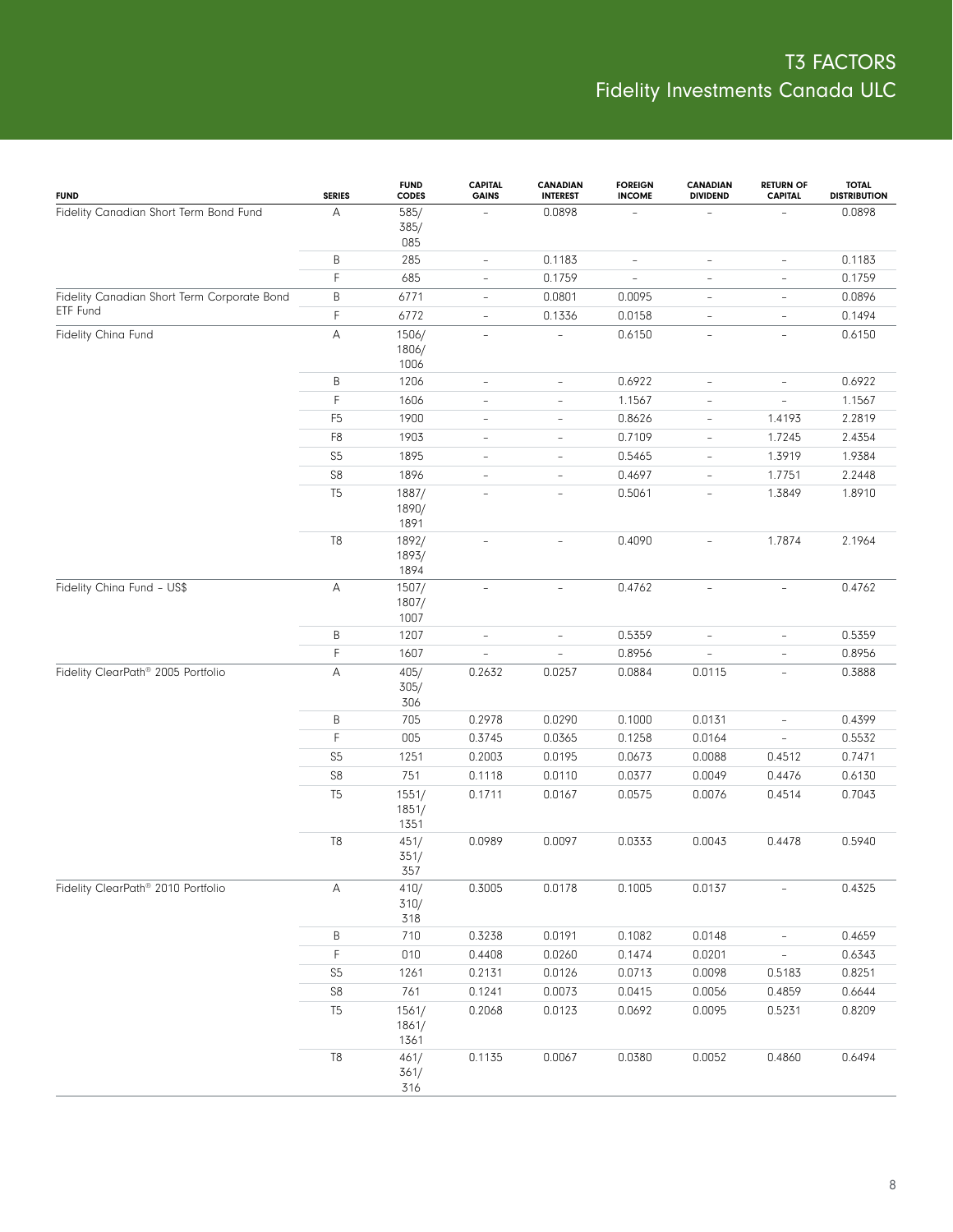| <b>FUND</b>                                    | <b>SERIES</b>  | <b>FUND</b><br><b>CODES</b> | <b>CAPITAL</b><br><b>GAINS</b> | <b>CANADIAN</b><br><b>INTEREST</b> | <b>FOREIGN</b><br><b>INCOME</b> | <b>CANADIAN</b><br><b>DIVIDEND</b> | <b>RETURN OF</b><br><b>CAPITAL</b> | <b>TOTAL</b><br><b>DISTRIBUTION</b> |
|------------------------------------------------|----------------|-----------------------------|--------------------------------|------------------------------------|---------------------------------|------------------------------------|------------------------------------|-------------------------------------|
| Fidelity ClearPath® 2015 Portfolio             | А              | 415/<br>315/<br>314         | 0.5896                         |                                    | 0.1032                          | 0.0204                             |                                    | 0.7132                              |
|                                                | B              | 715                         | 0.6136                         | $\overline{\phantom{0}}$           | 0.1074                          | 0.0213                             | $\overline{\phantom{a}}$           | 0.7423                              |
|                                                | F              | 015                         | 0.7659                         | $\overline{\phantom{0}}$           | 0.1342                          | 0.0265                             | $\overline{\phantom{a}}$           | 0.9266                              |
|                                                | F <sub>5</sub> | 6669                        | 0.9274                         | $\overline{\phantom{0}}$           | 0.1625                          | 0.0321                             | 0.8992                             | 2.0212                              |
|                                                | F8             | 6670                        | 0.8395                         | $\qquad \qquad -$                  | 0.1470                          | 0.0291                             | 1.4461                             | 2.4617                              |
|                                                | S <sub>5</sub> | 2771                        | 0.4821                         | $\overline{\phantom{0}}$           | 0.0845                          | 0.0167                             | 0.6180                             | 1.2013                              |
|                                                | ${\sf S8}$     | 771                         | 0.3240                         | $\qquad \qquad -$                  | 0.0567                          | 0.0112                             | 0.6765                             | 1.0684                              |
|                                                | T <sub>5</sub> | 2471/<br>2571/<br>2671      | 0.4604                         | $\qquad \qquad -$                  | 0.0806                          | 0.0160                             | 0.6288                             | 1.1858                              |
|                                                | T8             | 471/<br>2871/<br>2371       | 0.3048                         | $\overline{\phantom{0}}$           | 0.0534                          | 0.0105                             | 0.6791                             | 1.0478                              |
| Fidelity ClearPath <sup>®</sup> 2020 Portfolio | А              | 402/<br>302/<br>057         | 0.6835                         | $\overline{\phantom{0}}$           | 0.1234                          | 0.0261                             | $\overline{\phantom{a}}$           | 0.8330                              |
|                                                | Β              | 702                         | 0.7129                         | $\overline{\phantom{a}}$           | 0.1287                          | 0.0272                             | $\overline{\phantom{0}}$           | 0.8688                              |
|                                                | F              | 020                         | 0.8747                         | $\overline{\phantom{a}}$           | 0.1579                          | 0.0334                             | $\overline{\phantom{a}}$           | 1.0660                              |
|                                                | F <sub>5</sub> | 6667                        | 0.9917                         | $\overline{\phantom{a}}$           | 0.1790                          | 0.0379                             | 0.9358                             | 2.1444                              |
|                                                | F8             | 6668                        | 0.9003                         | $\overline{\phantom{a}}$           | 0.1625                          | 0.0344                             | 1.4038                             | 2.5010                              |
|                                                | S <sub>5</sub> | 2873                        | 0.6938                         | $\overline{\phantom{a}}$           | 0.1252                          | 0.0265                             | 0.8089                             | 1.6544                              |
|                                                | ${\sf S8}$     | 2874                        | 0.5513                         | $\overline{a}$                     | 0.0995                          | 0.0211                             | 1.1196                             | 1.7915                              |
|                                                | T <sub>5</sub> | 2861/<br>2863/<br>2865      | 0.6768                         | L,                                 | 0.1222                          | 0.0259                             | 0.8090                             | 1.6339                              |
|                                                | T8             | 2867/<br>2869/<br>2872      | 0.5248                         | $\overline{a}$                     | 0.0948                          | 0.0201                             | 1.1246                             | 1.7643                              |
| Fidelity ClearPath® 2025 Portfolio             | А              | 425/<br>325/<br>067         | 0.8176                         | $\overline{\phantom{a}}$           | 0.1923                          | 0.0423                             | $\overline{\phantom{a}}$           | 1.0522                              |
|                                                | Β              | 725                         | 0.8206                         | $\overline{\phantom{0}}$           | 0.1930                          | 0.0424                             | $\overline{\phantom{0}}$           | 1.0560                              |
|                                                | F              | 025                         | 0.8253                         | $\overline{\phantom{0}}$           | 0.1941                          | 0.0427                             | $\overline{\phantom{a}}$           | 1.0621                              |
|                                                | F <sub>5</sub> | 2132                        | 0.8872                         | $\overline{\phantom{0}}$           | 0.2086                          | 0.0459                             | 0.9472                             | 2.0889                              |
|                                                | S <sub>5</sub> | 7142                        | 0.8892                         | $\overline{\phantom{0}}$           | 0.2091                          | 0.0460                             | 0.9117                             | 2.0560                              |
|                                                | S8             | 7197                        | 0.8668                         | $\overline{a}$                     | 0.2039                          | 0.0448                             | 1.4589                             | 2.5744                              |
| Fidelity ClearPath® 2030 Portfolio             | Α              | 430/<br>330/<br>338         | 0.5396                         | 0.0014                             | 0.1469                          | 0.0349                             | $\overline{\phantom{a}}$           | 0.7228                              |
|                                                | Β              | 730                         | 0.5764                         | 0.0015                             | 0.1569                          | 0.0373                             | $\overline{\phantom{0}}$           | 0.7721                              |
|                                                | F              | 030                         | 0.7730                         | 0.0020                             | 0.2105                          | 0.0500                             | $\frac{1}{2}$                      | 1.0355                              |
| Fidelity ClearPath® 2035 Portfolio             | А              | 435/<br>336/<br>334         | 0.5736                         | 0.0023                             | 0.1566                          | 0.0396                             | $\overline{\phantom{a}}$           | 0.7721                              |
|                                                | B              | 735                         | 0.6134                         | 0.0024                             | 0.1674                          | 0.0423                             | $\overline{\phantom{a}}$           | 0.8255                              |
|                                                | F              | 035                         | 0.8368                         | 0.0033                             | 0.2283                          | 0.0577                             |                                    | 1.1261                              |
| Fidelity ClearPath <sup>®</sup> 2040 Portfolio | А              | 440/<br>340/<br>324         | 0.6569                         | $\overline{\phantom{a}}$           | 0.1609                          | 0.0487                             | $\overline{\phantom{a}}$           | 0.8665                              |
|                                                | B              | 740                         | 0.7021                         | $\overline{\phantom{0}}$           | 0.1721                          | 0.0521                             | $\overline{\phantom{a}}$           | 0.9263                              |
|                                                | F              | 040                         | 0.9432                         | $\qquad \qquad -$                  | 0.2311                          | 0.0699                             | $\overline{\phantom{a}}$           | 1.2442                              |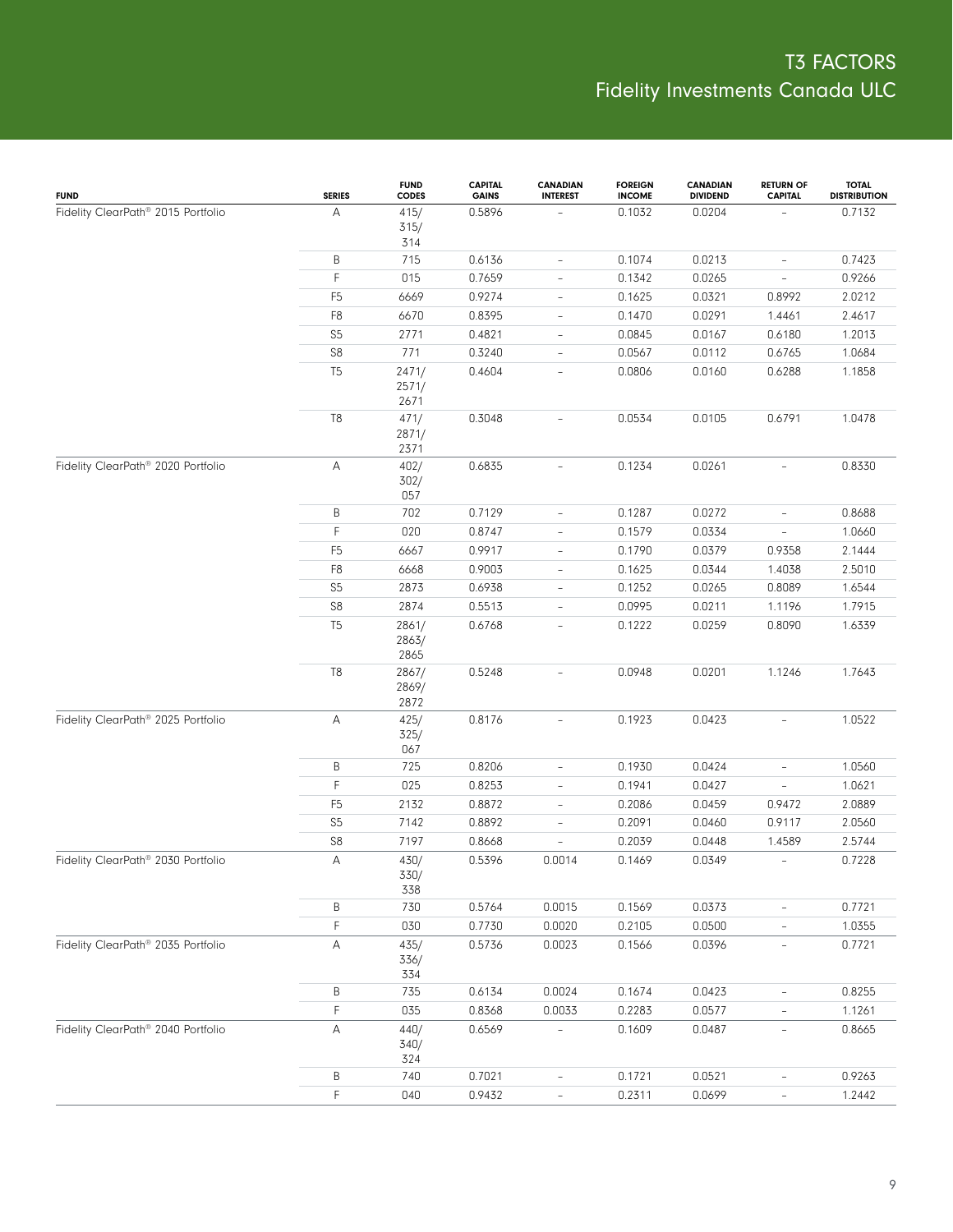| <b>FUND</b>                                    | <b>SERIES</b>  | <b>FUND</b><br><b>CODES</b> | <b>CAPITAL</b><br><b>GAINS</b> | <b>CANADIAN</b><br><b>INTEREST</b> | <b>FOREIGN</b><br><b>INCOME</b> | <b>CANADIAN</b><br><b>DIVIDEND</b> | <b>RETURN OF</b><br><b>CAPITAL</b> | <b>TOTAL</b><br><b>DISTRIBUTION</b> |
|------------------------------------------------|----------------|-----------------------------|--------------------------------|------------------------------------|---------------------------------|------------------------------------|------------------------------------|-------------------------------------|
| Fidelity ClearPath <sup>®</sup> 2045 Portfolio | А              | 445/<br>345/<br>043         | 0.6856                         |                                    | 0.1539                          | 0.0528                             |                                    | 0.8923                              |
|                                                | B              | 745                         | 0.7311                         | $\overline{\phantom{a}}$           | 0.1641                          | 0.0563                             | $\overline{\phantom{a}}$           | 0.9515                              |
|                                                | F              | 045                         | 0.9905                         | $\overline{\phantom{a}}$           | 0.2224                          | 0.0762                             | $\overline{\phantom{a}}$           | 1.2891                              |
| Fidelity ClearPath® 2050 Portfolio             | А              | 2540/<br>2541/<br>2542      | 0.3801                         | 0.0040                             | 0.1117                          | 0.0320                             | $\overline{\phantom{a}}$           | 0.5278                              |
|                                                | B              | 2543                        | 0.4054                         | 0.0042                             | 0.1192                          | 0.0341                             | $\overline{\phantom{a}}$           | 0.5629                              |
|                                                | F              | 2544                        | 0.5411                         | 0.0056                             | 0.1590                          | 0.0456                             | $\overline{\phantom{a}}$           | 0.7513                              |
| Fidelity ClearPath <sup>®</sup> 2055 Portfolio | А              | 2546/<br>2547/<br>2548      | 0.3707                         | 0.0046                             | 0.1103                          | 0.0316                             | $\overline{\phantom{a}}$           | 0.5172                              |
|                                                | Β              | 2549                        | 0.3954                         | 0.0049                             | 0.1177                          | 0.0337                             | $\overline{\phantom{a}}$           | 0.5517                              |
|                                                | F              | 2551                        | 0.5325                         | 0.0066                             | 0.1585                          | 0.0454                             | $\overline{\phantom{a}}$           | 0.7430                              |
| Fidelity ClearPath <sup>®</sup> 2060 Portfolio | А              | 6245/<br>6246/<br>6247      | 0.2237                         | 0.0052                             | 0.0763                          | 0.0223                             | $\overline{\phantom{a}}$           | 0.3275                              |
|                                                | Β              | 6248                        | 0.2449                         | 0.0057                             | 0.0836                          | 0.0245                             | $\overline{\phantom{a}}$           | 0.3587                              |
|                                                | F              | 6254                        | 0.3517                         | 0.0081                             | 0.1200                          | 0.0351                             | $\overline{\phantom{a}}$           | 0.5149                              |
| Fidelity ClearPath® Income Portfolio           | А              | 444/<br>333/<br>307         | 0.2050                         | 0.0403                             | 0.0675                          | 0.0085                             | $\overline{\phantom{0}}$           | 0.3212                              |
|                                                | Β              | 777                         | 0.2145                         | 0.0486                             | 0.0813                          | 0.0101                             | $\overline{\phantom{a}}$           | 0.3546                              |
|                                                | F              | 111                         | 0.2358                         | 0.0703                             | 0.1180                          | 0.0146                             | $\overline{\phantom{a}}$           | 0.4387                              |
|                                                | F <sub>5</sub> | 7199                        | 0.3289                         | 0.0858                             | 0.1441                          | 0.0177                             | 0.7790                             | 1.3555                              |
|                                                | S <sub>5</sub> | 1211                        | 0.1532                         | 0.0355                             | 0.0592                          | 0.0072                             | 0.4907                             | 0.7458                              |
|                                                | S8             | 711                         | 0.0911                         | 0.0211                             | 0.0353                          | 0.0043                             | 0.4951                             | 0.6469                              |
|                                                | T <sub>5</sub> | 1511/<br>1811/<br>1311      | 0.1417                         | 0.0281                             | 0.0471                          | 0.0057                             | 0.4945                             | 0.7171                              |
|                                                | $\mathbb{T}8$  | 411/<br>311/<br>378         | 0.0832                         | 0.0165                             | 0.0276                          | 0.0033                             | 0.4879                             | 0.6185                              |
| Fidelity Climate Leadership Balanced Fund      | А              | 7509/<br>7510/<br>7511      | 0.0637                         | $\overline{\phantom{a}}$           | $\overline{\phantom{a}}$        | $\overline{\phantom{a}}$           | $\overline{\phantom{a}}$           | 0.0637                              |
|                                                | Β              | 7308                        | 0.0774                         | $\overline{\phantom{a}}$           | $\overline{\phantom{a}}$        | $\overline{\phantom{a}}$           | $\overline{\phantom{a}}$           | 0.0774                              |
|                                                | F              | 7311                        | 0.1505                         | $\overline{\phantom{0}}$           | $\qquad \qquad -$               | $\overline{\phantom{a}}$           | $\overline{\phantom{a}}$           | 0.1505                              |
|                                                | F <sub>5</sub> | 7312                        | 0.2962                         |                                    |                                 |                                    | 0.5819                             | 0.8781                              |
|                                                | F <sub>8</sub> | 7313                        | 0.2901                         | $\overline{\phantom{a}}$           | $\overline{\phantom{a}}$        | $\overline{\phantom{a}}$           | 0.9313                             | 1.2214                              |
|                                                | S <sub>5</sub> | 7309                        | 0.1493                         | $\overline{\phantom{a}}$           | $\overline{\phantom{a}}$        | $\overline{\phantom{a}}$           | 0.5825                             | 0.7318                              |
|                                                | ${\sf S8}$     | 7310                        | 0.1468                         | $\overline{\phantom{a}}$           |                                 |                                    | 0.9322                             | 1.0790                              |
|                                                | T <sub>5</sub> | 7512/<br>7513/<br>7514      | 0.1299                         | $\overline{\phantom{a}}$           | L,                              | $\overline{\phantom{a}}$           | 0.5826                             | 0.7125                              |
|                                                | T8             | 7515/<br>7516/<br>7517      | 0.1023                         |                                    |                                 |                                    | 0.9324                             | 1.0347                              |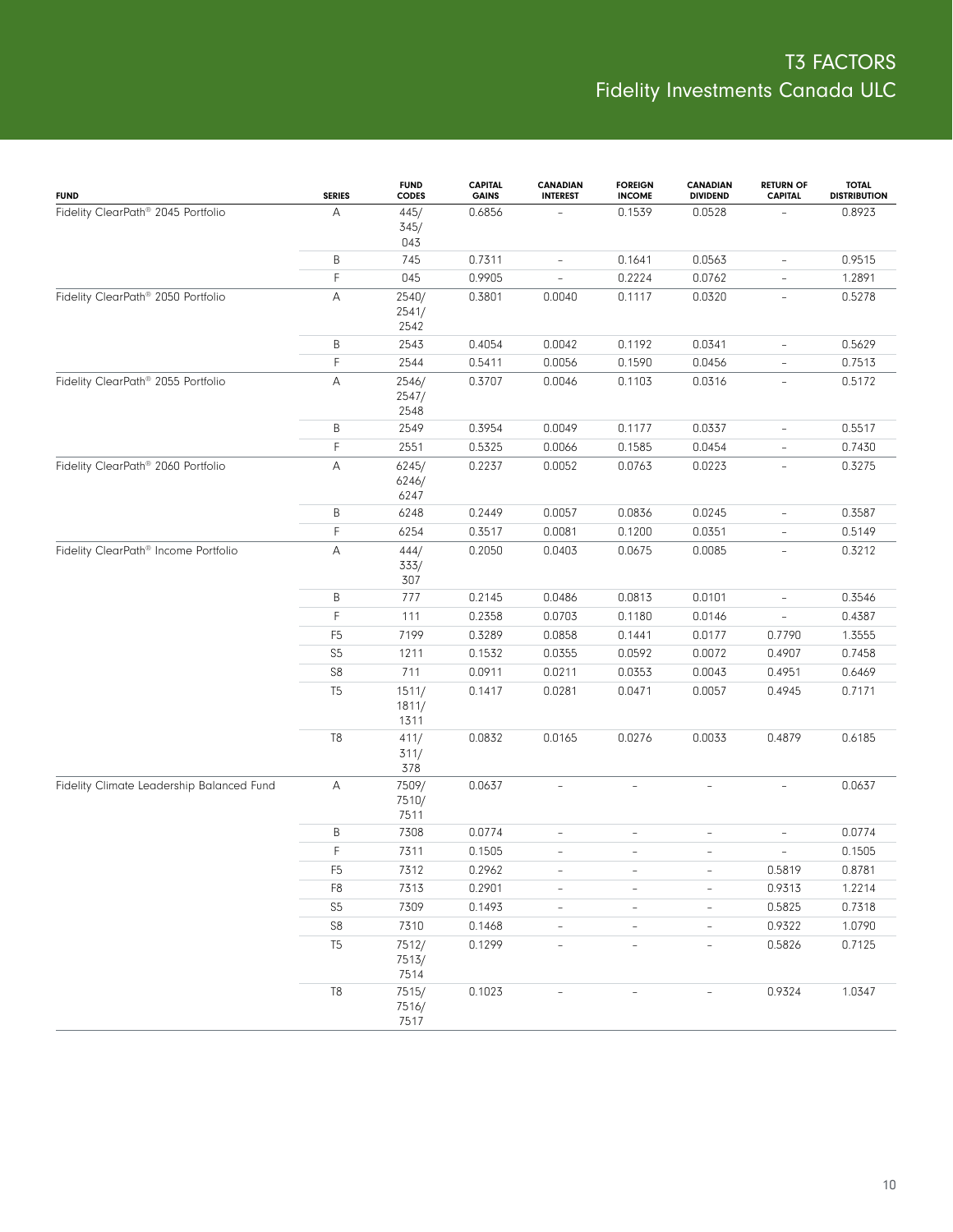| <b>FUND</b>                                    | <b>SERIES</b>  | <b>FUND</b><br><b>CODES</b> | <b>CAPITAL</b><br><b>GAINS</b> | <b>CANADIAN</b><br><b>INTEREST</b> | <b>FOREIGN</b><br><b>INCOME</b> | CANADIAN<br><b>DIVIDEND</b> | <b>RETURN OF</b><br><b>CAPITAL</b> | <b>TOTAL</b><br><b>DISTRIBUTION</b> |
|------------------------------------------------|----------------|-----------------------------|--------------------------------|------------------------------------|---------------------------------|-----------------------------|------------------------------------|-------------------------------------|
| Fidelity Climate Leadership Balanced Fund US\$ | A              | 7518/<br>7519/<br>7520      | 0.0498                         |                                    | $\overline{\phantom{a}}$        |                             |                                    | 0.0498                              |
|                                                | B              | 7335                        | 0.0605                         | $\qquad \qquad -$                  | $\qquad \qquad -$               | $\overline{\phantom{0}}$    | $\overline{\phantom{a}}$           | 0.0605                              |
|                                                | F              | 7338                        | 0.1176                         | $\overline{a}$                     | $\qquad \qquad -$               | $\overline{\phantom{0}}$    | $\overline{\phantom{a}}$           | 0.1176                              |
|                                                | F <sub>5</sub> | 7339                        | 0.2314                         | $\qquad \qquad -$                  | $\qquad \qquad -$               | $\qquad \qquad -$           | 0.4632                             | 0.6945                              |
|                                                | F8             | 7340                        | 0.2266                         | $\overline{a}$                     | $\qquad \qquad -$               | $\overline{\phantom{0}}$    | 0.7413                             | 0.9679                              |
|                                                | $S5\,$         | 7336                        | 0.1166                         | $\qquad \qquad -$                  | $\qquad \qquad -$               | $\qquad \qquad -$           | 0.4637                             | 0.5803                              |
|                                                | ${\sf S8}$     | 7337                        | 0.1147                         | $\overline{a}$                     | $\overline{\phantom{a}}$        | $\overline{\phantom{0}}$    | 0.7420                             | 0.8567                              |
|                                                | T <sub>5</sub> | 7521/<br>7522/<br>7523      | 0.1015                         | $\overline{\phantom{0}}$           | $\qquad \qquad -$               | $\overline{\phantom{0}}$    | 0.4637                             | 0.5652                              |
|                                                | T <sub>8</sub> | 7524/<br>7525/<br>7526      | 0.0799                         | $\overline{\phantom{a}}$           | $\qquad \qquad -$               | $\overline{\phantom{0}}$    | 0.7422                             | 0.8221                              |
| Fidelity Climate Leadership Bond Fund          | А              | 7506/<br>7507/<br>7508      | $\overline{\phantom{a}}$       | $\overline{\phantom{a}}$           | 0.0284                          | $\overline{\phantom{0}}$    | $\overline{\phantom{a}}$           | 0.0284                              |
|                                                | B              | 7282                        | $\overline{\phantom{0}}$       | $\overline{\phantom{0}}$           | 0.0386                          | $\overline{\phantom{0}}$    | $\overline{\phantom{a}}$           | 0.0386                              |
|                                                | F              | 7283                        | L,                             | $\overline{\phantom{0}}$           | 0.0578                          | $\overline{\phantom{0}}$    | $\overline{\phantom{a}}$           | 0.0578                              |
| Fidelity Climate Leadership Fund               | А              | 7488/<br>7489/<br>7490      | 0.0651                         | $\overline{a}$                     | ÷,                              | $\overline{\phantom{a}}$    | $\overline{\phantom{a}}$           | 0.0651                              |
|                                                | B              | 7228                        | 0.0808                         | $\qquad \qquad -$                  | $\qquad \qquad -$               | $\overline{\phantom{0}}$    | $\overline{\phantom{a}}$           | 0.0808                              |
|                                                | F              | 7231                        | 0.1553                         | $\overline{a}$                     | $\qquad \qquad -$               | $\overline{\phantom{0}}$    | $\overline{\phantom{a}}$           | 0.1553                              |
|                                                | F <sub>5</sub> | 7232                        | 0.3037                         | $\overline{a}$                     | $\qquad \qquad -$               | $\overline{\phantom{0}}$    | 0.5820                             | 0.8857                              |
|                                                | F8             | 7233                        | 0.2978                         | $\overline{a}$                     | $\qquad \qquad -$               | $\overline{\phantom{0}}$    | 0.9313                             | 1.2291                              |
|                                                | S <sub>5</sub> | 7229                        | 0.1569                         | $\qquad \qquad -$                  | $\qquad \qquad -$               | $\overline{\phantom{0}}$    | 0.5825                             | 0.7394                              |
|                                                | S8             | 7230                        | 0.1521                         | $\overline{a}$                     | $\qquad \qquad -$               | $\overline{\phantom{0}}$    | 0.9322                             | 1.0843                              |
|                                                | T <sub>5</sub> | 7491/<br>7492/<br>7493      | 0.1256                         | L,                                 | $\qquad \qquad -$               | $\overline{\phantom{0}}$    | 0.5826                             | 0.7082                              |
|                                                | $\mathbb{T}8$  | 7494/<br>7495/<br>7496      | 0.1284                         | $\bar{ }$                          | $\bar{ }$                       | $\bar{ }$                   | 0.9323                             | 1.0607                              |
| Fidelity Climate Leadership Fund US\$          | А              | 7497/<br>7498/<br>7499      | 0.0504                         | $\overline{\phantom{0}}$           | ÷,                              | $\overline{\phantom{0}}$    | $\overline{\phantom{a}}$           | 0.0504                              |
|                                                | B              | 7255                        | 0.0626                         | $\frac{1}{2}$                      | $\overline{\phantom{a}}$        | $\overline{\phantom{0}}$    | $\overline{\phantom{a}}$           | 0.0626                              |
|                                                | $\mathsf F$    | 7258                        | 0.1202                         |                                    |                                 |                             |                                    | 0.1202                              |
|                                                | F <sub>5</sub> | 7259                        | 0.2351                         | $\overline{\phantom{0}}$           | $\overline{\phantom{a}}$        | $\overline{\phantom{0}}$    | 0.4633                             | 0.6984                              |
|                                                | ${\sf F8}$     | 7260                        | 0.2306                         | $\qquad \qquad -$                  | $\overline{\phantom{a}}$        | $\overline{\phantom{0}}$    | 0.7413                             | 0.9719                              |
|                                                | $S5\,$         | 7256                        | 0.1215                         | $\overline{\phantom{0}}$           | $\qquad \qquad -$               | $\overline{\phantom{a}}$    | 0.4637                             | 0.5851                              |
|                                                | $\mathbb{S}8$  | 7257                        | 0.1178                         | $\overline{\phantom{a}}$           | $\bar{ }$                       | $\overline{\phantom{0}}$    | 0.7420                             | 0.8598                              |
|                                                | T <sub>5</sub> | 7500/<br>7501/<br>7502      | 0.0972                         | $\bar{ }$                          | $\bar{ }$                       | $\overline{\phantom{a}}$    | 0.4637                             | 0.5610                              |
|                                                | T8             | 7503/<br>7504/<br>7505      | 0.0994                         |                                    |                                 |                             | 0.7421                             | 0.8415                              |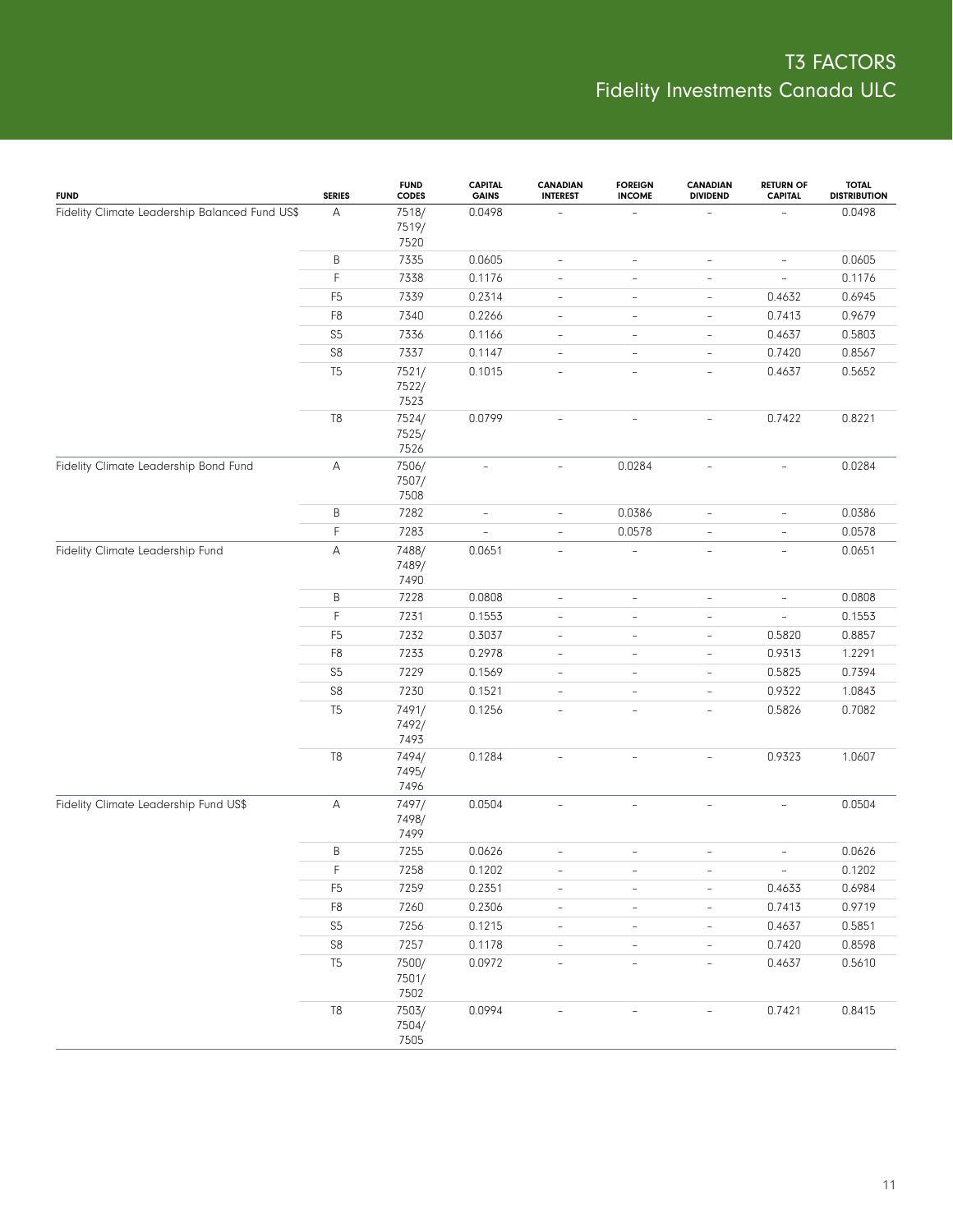| <b>FUND</b>                                    | <b>SERIES</b>  | <b>FUND</b><br><b>CODES</b> | <b>CAPITAL</b><br><b>GAINS</b> | <b>CANADIAN</b><br><b>INTEREST</b> | <b>FOREIGN</b><br><b>INCOME</b> | CANADIAN<br><b>DIVIDEND</b> | <b>RETURN OF</b><br><b>CAPITAL</b> | <b>TOTAL</b><br><b>DISTRIBUTION</b> |
|------------------------------------------------|----------------|-----------------------------|--------------------------------|------------------------------------|---------------------------------|-----------------------------|------------------------------------|-------------------------------------|
| Fidelity Conservative Income Fund              | А              | 2723/<br>2724/<br>2725      | 0.1190                         |                                    | 0.0866                          | 0.0103                      |                                    | 0.2159                              |
|                                                | B              | 2732                        | 0.1207                         | $\overline{\phantom{0}}$           | 0.1042                          | 0.0123                      | $\overline{\phantom{a}}$           | 0.2372                              |
|                                                | F              | 2735                        | 0.1266                         | $\overline{\phantom{0}}$           | 0.1809                          | 0.0214                      | $\overline{\phantom{a}}$           | 0.3289                              |
|                                                | F <sub>5</sub> | 2736                        | 0.2029                         | $\overline{\phantom{0}}$           | 0.2956                          | 0.0347                      | 0.6411                             | 1.1743                              |
|                                                | F <sub>8</sub> | 2737                        | 0.1621                         | $\overline{\phantom{0}}$           | 0.2400                          | 0.0282                      | 1.0304                             | 1.4607                              |
|                                                | S <sub>5</sub> | 2733                        | 0.1837                         | $\overline{\phantom{0}}$           | 0.1639                          | 0.0192                      | 0.7571                             | 1.1239                              |
|                                                | ${\sf S8}$     | 2734                        | 0.1456                         | $\overline{a}$                     | 0.1257                          | 0.0149                      | 1.0909                             | 1.3771                              |
|                                                | T <sub>5</sub> | 2726/<br>2727/<br>2728      | 0.1778                         |                                    | 0.1288                          | 0.0151                      | 0.7841                             | 1.1058                              |
|                                                | $\mathsf{T}8$  | 2729/<br>2730/<br>2731      | 0.1419                         |                                    | 0.1032                          | 0.0122                      | 1.1000                             | 1.3573                              |
| Fidelity Conservative Income Fund US\$         | Α              | 2783/<br>2784/<br>2785      | 0.0929                         | $\overline{a}$                     | 0.0685                          | 0.0082                      | $\overline{\phantom{a}}$           | 0.1696                              |
|                                                | B              | 2849                        | 0.0943                         | $\overline{\phantom{0}}$           | 0.0826                          | 0.0097                      | $\overline{\phantom{a}}$           | 0.1866                              |
|                                                | F              | 2855                        | 0.0989                         | $\overline{a}$                     | 0.1439                          | 0.0170                      | $\overline{\phantom{a}}$           | 0.2598                              |
|                                                | F <sub>5</sub> | 2857                        | 0.1585                         | $\overline{\phantom{0}}$           | 0.2351                          | 0.0276                      | 0.5110                             | 0.9323                              |
|                                                | F <sub>8</sub> | 2859                        | 0.1266                         | $\overline{\phantom{0}}$           | 0.1910                          | 0.0224                      | 0.8218                             | 1.1618                              |
|                                                | S <sub>5</sub> | 2851                        | 0.1435                         | $\overline{\phantom{0}}$           | 0.1299                          | 0.0153                      | 0.6038                             | 0.8925                              |
|                                                | S8             | 2853                        | 0.1137                         | $\overline{a}$                     | 0.0997                          | 0.0118                      | 0.8703                             | 1.0955                              |
|                                                | T <sub>5</sub> | 2786/<br>2787/<br>2788      | 0.1389                         | L,                                 | 0.1019                          | 0.0119                      | 0.6255                             | 0.8782                              |
|                                                | T8             | 2846/<br>2847/<br>2848      | 0.1108                         | $\overline{a}$                     | 0.0816                          | 0.0096                      | 0.8777                             | 1.0798                              |
| Fidelity Conservative Income Private Pool      | B              | 2705                        | 0.1812                         | 0.0164                             | 0.1094                          | 0.0158                      | $\qquad \qquad -$                  | 0.3229                              |
|                                                | F              | 2706                        | 0.1878                         | 0.0268                             | 0.1782                          | 0.0258                      | $\overline{\phantom{0}}$           | 0.4186                              |
|                                                | F <sub>5</sub> | 2773                        | 0.2985                         | 0.0427                             | 0.2873                          | 0.0414                      | 0.6594                             | 1.3293                              |
|                                                | F <sub>8</sub> | 2774                        | 0.2360                         | 0.0347                             | 0.2314                          | 0.0337                      | 1.0264                             | 1.5622                              |
|                                                |                | 2707                        | 0.1812                         | 0.0163                             | 0.1084                          | 0.0157                      | $\overline{\phantom{a}}$           | 0.3215                              |
|                                                | 15             | 2775                        | 0.2669                         | 0.0237                             | 0.1593                          | 0.0231                      | 0.8198                             | 1.2928                              |
|                                                | 8              | 2776                        | 0.2118                         | 0.0198                             | 0.1328                          | 0.0192                      | 1.0873                             | 1.4709                              |
|                                                | S <sub>5</sub> | 2770                        | 0.2709                         | 0.0248                             | 0.1676                          | 0.0242                      | 0.8102                             | 1.2978                              |
|                                                | S8             | 2772                        | 0.2143                         | 0.0203                             | 0.1355                          | 0.0197                      | 1.0952                             | 1.4849                              |
| Fidelity Conservative Income Private Pool US\$ | B              | 2708                        | 0.1415                         | 0.0130                             | 0.0869                          | 0.0126                      | $\overline{\phantom{a}}$           | 0.2540                              |
|                                                | F              | 2709                        | 0.1467                         | 0.0213                             | 0.1418                          | 0.0206                      | $\sim$                             | 0.3303                              |
|                                                | F <sub>5</sub> | 2779                        | 0.2331                         | 0.0340                             | 0.2286                          | 0.0329                      | 0.5258                             | 1.0545                              |
|                                                | F <sub>8</sub> | 2780                        | 0.1843                         | 0.0276                             | 0.1841                          | 0.0268                      | 0.8192                             | 1.2421                              |
|                                                | $\mathsf{L}$   | 2710                        | 0.1415                         | 0.0129                             | 0.0860                          | 0.0125                      | $\sim$                             | 0.2529                              |
|                                                | 5              | 2781                        | 0.2085                         | 0.0188                             | 0.1265                          | 0.0183                      | 0.6539                             | 1.0260                              |
|                                                | 8              | 2782                        | 0.1654                         | 0.0157                             | 0.1055                          | 0.0152                      | 0.8679                             | 1.1698                              |
|                                                | $S5\,$         | 2777                        | 0.2116                         | 0.0197                             | 0.1331                          | 0.0193                      | 0.6463                             | 1.0299                              |
|                                                | ${\sf S8}$     | 2778                        | 0.1674                         | 0.0161                             | 0.1076                          | 0.0156                      | 0.8742                             | 1.1809                              |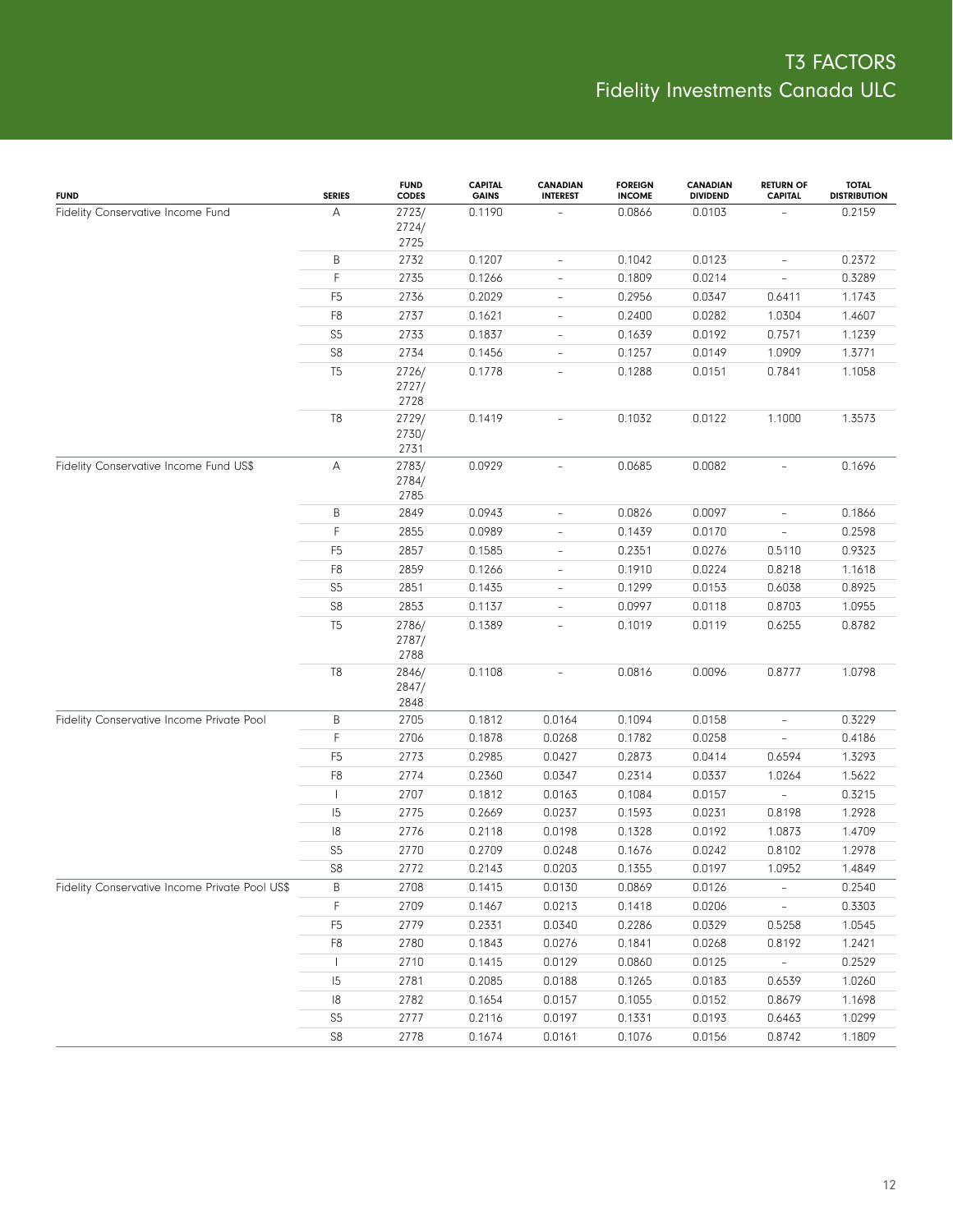| <b>FUND</b>                                                 | <b>SERIES</b>  | <b>FUND</b><br>CODES   | <b>CAPITAL</b><br><b>GAINS</b> | <b>CANADIAN</b><br><b>INTEREST</b> | <b>FOREIGN</b><br><b>INCOME</b> | <b>CANADIAN</b><br><b>DIVIDEND</b> | <b>RETURN OF</b><br><b>CAPITAL</b> | <b>TOTAL</b><br><b>DISTRIBUTION</b> |
|-------------------------------------------------------------|----------------|------------------------|--------------------------------|------------------------------------|---------------------------------|------------------------------------|------------------------------------|-------------------------------------|
| Fidelity Conservative Managed Risk Portfolio                | Α              | 5290/<br>5293/<br>5296 | 0.1561                         |                                    | 0.0334                          | 0.0162                             |                                    | 0.2057                              |
|                                                             | B              | 5299                   | 0.1612                         | $\overline{\phantom{a}}$           | 0.0417                          | 0.0203                             | $\qquad \qquad -$                  | 0.2232                              |
|                                                             | F              | 5302                   | 0.1874                         | $\overline{\phantom{a}}$           | 0.0903                          | 0.0438                             | $\overline{\phantom{a}}$           | 0.3215                              |
|                                                             | F <sub>5</sub> | 5303                   | 0.3095                         | $\overline{\phantom{a}}$           | 0.1522                          | 0.0741                             | 0.7988                             | 1.3346                              |
|                                                             | F8             | 5304                   | 0.2654                         | $\overline{\phantom{a}}$           | 0.1328                          | 0.0647                             | 1.2194                             | 1.6823                              |
|                                                             | S <sub>5</sub> | 5300                   | 0.2533                         | $\overline{\phantom{a}}$           | 0.0667                          | 0.0324                             | 0.9227                             | 1.2751                              |
|                                                             | ${\sf S8}$     | 5301                   | 0.2188                         | $\overline{\phantom{a}}$           | 0.0598                          | 0.0290                             | 1.2953                             | 1.6029                              |
|                                                             | T <sub>5</sub> | 5291/<br>5294/<br>5297 | 0.2419                         | $\overline{\phantom{a}}$           | 0.0503                          | 0.0245                             | 0.9436                             | 1.2603                              |
|                                                             | T <sub>8</sub> | 5292/<br>5295/<br>5298 | 0.2084                         | ÷,                                 | 0.0453                          | 0.0219                             | 1.3092                             | 1.5848                              |
| <b>Fidelity Conservative Managed Risk</b><br>Portfolio US\$ | A              | 5310/<br>5313/<br>5316 | 0.1219                         | $\overline{\phantom{a}}$           | 0.0261                          | 0.0127                             | $\overline{\phantom{a}}$           | 0.1607                              |
|                                                             | Β              | 5319                   | 0.1259                         | $\overline{\phantom{a}}$           | 0.0328                          | 0.0159                             | $\overline{\phantom{a}}$           | 0.1746                              |
|                                                             | F              | 5322                   | 0.1464                         | $\overline{\phantom{a}}$           | 0.0714                          | 0.0347                             | $\overline{\phantom{a}}$           | 0.2525                              |
|                                                             | F <sub>5</sub> | 5323                   | 0.2417                         | $\overline{\phantom{a}}$           | 0.1205                          | 0.0587                             | 0.6375                             | 1.0583                              |
|                                                             | F <sub>8</sub> | 5324                   | 0.2073                         | $\overline{\phantom{a}}$           | 0.1052                          | 0.0512                             | 0.9732                             | 1.3368                              |
|                                                             | S <sub>5</sub> | 5320                   | 0.1978                         | $\overline{\phantom{a}}$           | 0.0524                          | 0.0255                             | 0.7364                             | 1.0121                              |
|                                                             | S <sub>8</sub> | 5321                   | 0.1709                         | $\overline{\phantom{0}}$           | 0.0470                          | 0.0228                             | 1.0338                             | 1.2745                              |
|                                                             | T <sub>5</sub> | 5311/<br>5314/<br>5317 | 0.1889                         | $\overline{\phantom{0}}$           | 0.0394                          | 0.0191                             | 0.7531                             | 1.0005                              |
|                                                             | T <sub>8</sub> | 5312/<br>5315/<br>5318 | 0.1628                         | $\overline{\phantom{0}}$           | 0.0355                          | 0.0172                             | 1.0449                             | 1.2603                              |
| Fidelity Corporate Bond Fund                                | А              | 1631/<br>1632/<br>1633 | $\overline{\phantom{a}}$       | 0.1398                             | 0.0739                          | $\overline{\phantom{a}}$           | $\overline{\phantom{a}}$           | 0.2137                              |
|                                                             | B              | 1634                   | $\qquad \qquad -$              | 0.1640                             | 0.0872                          | $\overline{\phantom{a}}$           | $\overline{\phantom{a}}$           | 0.2512                              |
|                                                             | $\mathsf F$    | 1635                   | $\frac{1}{2}$                  | 0.2076                             | 0.1102                          | $\frac{1}{2}$                      | $\overline{\phantom{a}}$           | 0.3178                              |
| Fidelity Dividend Fund                                      | А              | 521/<br>341/<br>021    | 1.2413                         | $\qquad \qquad -$                  | $\frac{1}{2}$                   | 0.2186                             | $\overline{\phantom{a}}$           | 1.4599                              |
|                                                             | B              | 221                    | 1.2485                         | $\qquad \qquad -$                  | $\overline{\phantom{0}}$        | 0.2560                             | $\overline{\phantom{a}}$           | 1.5045                              |
|                                                             | $\mathsf F$    | 611                    | 1.2768                         |                                    |                                 | 0.4772                             |                                    | 1.7540                              |
|                                                             | F <sub>5</sub> | 1760                   | 1.3588                         | $\overline{\phantom{a}}$           | $\qquad \qquad -$               | 0.5109                             | 0.4461                             | 2.3158                              |
|                                                             | ${\sf F8}$     | 1761                   | 1.0134                         | $\overline{\phantom{0}}$           | $\qquad \qquad -$               | 0.3872                             | 0.7630                             | 2.1636                              |
|                                                             | S <sub>5</sub> | 1235                   | 1.1046                         | $\overline{\phantom{a}}$           | $\overline{\phantom{0}}$        | 0.2229                             | 0.6175                             | 1.9450                              |
|                                                             | $\mathbb{S}8$  | 235                    | 0.8194                         | $\frac{1}{2}$                      | $\bar{ }$                       | 0.1698                             | 0.7929                             | 1.7821                              |
|                                                             | T <sub>5</sub> | 1535/<br>1835/<br>1335 | 1.0674                         | $\overline{\phantom{a}}$           | $\overline{\phantom{a}}$        | 0.1810                             | 0.6409                             | 1.8893                              |
|                                                             | T8             | 511/<br>335/<br>073    | 0.7747                         |                                    |                                 | 0.1335                             | 0.7827                             | 1.6909                              |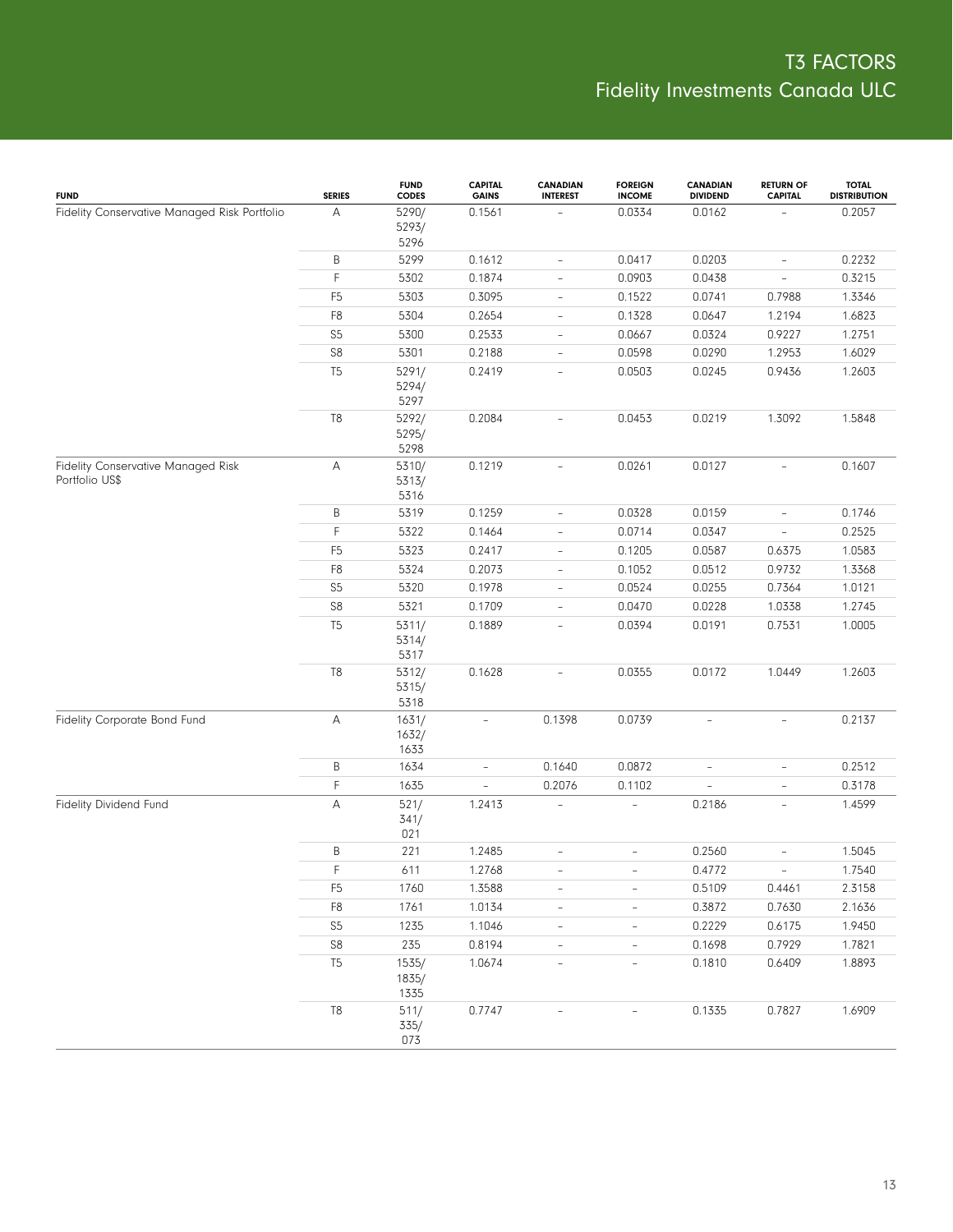| <b>FUND</b>                           | <b>SERIES</b>         | <b>FUND</b><br><b>CODES</b> | <b>CAPITAL</b><br><b>GAINS</b> | <b>CANADIAN</b><br><b>INTEREST</b> | <b>FOREIGN</b><br><b>INCOME</b> | <b>CANADIAN</b><br><b>DIVIDEND</b> | <b>RETURN OF</b><br><b>CAPITAL</b> | <b>TOTAL</b><br><b>DISTRIBUTION</b> |
|---------------------------------------|-----------------------|-----------------------------|--------------------------------|------------------------------------|---------------------------------|------------------------------------|------------------------------------|-------------------------------------|
| Fidelity Dividend Plus Fund           | А                     | 523/<br>832/<br>032         | 0.7875                         |                                    | 0.0522                          | 0.2412                             |                                    | 1.0809                              |
|                                       | Β                     | 223                         | 0.7944                         | $\overline{\phantom{a}}$           | 0.0578                          | 0.2660                             | $\overline{\phantom{a}}$           | 1.1182                              |
|                                       | F                     | 632                         | 0.8168                         | $\overline{\phantom{a}}$           | 0.0928                          | 0.4288                             | $\overline{\phantom{a}}$           | 1.3384                              |
|                                       | F <sub>5</sub>        | 1756                        | 0.8246                         | $\overline{\phantom{a}}$           | 0.0948                          | 0.4361                             | 0.3560                             | 1.7115                              |
|                                       | F <sub>8</sub>        | 1759                        | 0.5889                         | $\overline{\phantom{a}}$           | 0.0680                          | 0.3160                             | 0.9671                             | 1.9400                              |
|                                       | S <sub>5</sub>        | 785                         | 0.8050                         | $\overline{\phantom{a}}$           | 0.0587                          | 0.2714                             | 0.5968                             | 1.7319                              |
|                                       | ${\sf S8}$            | 790                         | 0.5857                         | $\overline{\phantom{a}}$           | 0.0441                          | 0.2033                             | 1.0509                             | 1.8840                              |
|                                       | T <sub>5</sub>        | 786/<br>787/<br>788         | 0.7793                         | $\overline{\phantom{a}}$           | 0.0512                          | 0.2361                             | 0.6408                             | 1.7074                              |
|                                       | T <sub>8</sub>        | 791/<br>793/<br>794         | 0.5698                         | $\overline{\phantom{0}}$           | 0.0380                          | 0.1761                             | 1.0839                             | 1.8678                              |
| Fidelity Emerging Markets Fund        | А                     | 575/<br>875/<br>075         | 0.4507                         | $\overline{\phantom{a}}$           | 0.0790                          | 0.0015                             | $\overline{\phantom{a}}$           | 0.5312                              |
|                                       | B                     | 275                         | 0.4846                         | $\overline{\phantom{0}}$           | 0.0899                          | 0.0021                             | $\overline{\phantom{a}}$           | 0.5766                              |
|                                       | F                     | 675                         | 0.7008                         | $\overline{\phantom{a}}$           | 0.2739                          | 0.0142                             | $\overline{\phantom{a}}$           | 0.9889                              |
|                                       | $\hbox{\large \it Q}$ | 2142                        | 0.2793                         | $\frac{1}{2}$                      | 0.1126                          | 0.0059                             | $\overline{\phantom{a}}$           | 0.3978                              |
| Fidelity Emerging Markets Fund - US\$ | А                     | 476/<br>876/<br>076         | 0.3724                         | $\overline{\phantom{a}}$           | 0.0653                          | 0.0012                             | $\overline{\phantom{0}}$           | 0.4389                              |
|                                       | B                     | 776                         | 0.4004                         | $\overline{\phantom{a}}$           | 0.0740                          | 0.0017                             | $\overline{\phantom{a}}$           | 0.4761                              |
|                                       | F                     | 676                         | 0.5790                         | $\frac{1}{2}$                      | 0.2184                          | 0.0111                             | $\overline{\phantom{a}}$           | 0.8085                              |
| Fidelity Europe Fund                  | А                     | 428/<br>828/<br>028         | $\qquad \qquad -$              | $\overline{\phantom{a}}$           | 0.1505                          | $\overline{\phantom{a}}$           | $\overline{\phantom{a}}$           | 0.1505                              |
|                                       | B                     | 228                         | $\qquad \qquad -$              | $\overline{\phantom{a}}$           | 0.2502                          | $\overline{\phantom{a}}$           | $\overline{\phantom{a}}$           | 0.2502                              |
|                                       | F                     | 628                         | $\bar{ }$                      | $\overline{\phantom{a}}$           | 0.7889                          | $\overline{\phantom{a}}$           | $\overline{\phantom{a}}$           | 0.7889                              |
| Fidelity Europe Fund - US\$           | А                     | 538/<br>838/<br>038         | $\overline{\phantom{0}}$       | $\omega$                           | 0.1165                          | $\overline{\phantom{a}}$           | $\bar{a}$                          | 0.1165                              |
|                                       | B                     | 748                         | $\overline{\phantom{0}}$       | $\overline{\phantom{a}}$           | 0.1937                          | $\overline{\phantom{a}}$           | $\overline{\phantom{a}}$           | 0.1937                              |
|                                       | F                     | 648                         | $\bar{ }$                      | $\overline{\phantom{a}}$           | 0.6108                          | $\overline{\phantom{a}}$           | $\overline{\phantom{a}}$           | 0.6108                              |
| Fidelity Far East Fund                | А                     | 537/<br>837/<br>037         | 8.9178                         | $\overline{\phantom{a}}$           | $\overline{a}$                  | $\overline{\phantom{a}}$           | $\overline{\phantom{a}}$           | 8.9178                              |
|                                       | B                     | 227                         | 9.1082                         |                                    |                                 |                                    |                                    | 9.1082                              |
|                                       | F                     | 627                         | 10.1846                        | $\overline{\phantom{a}}$           | $\overline{\phantom{0}}$        | $\overline{\phantom{a}}$           | $\equiv$                           | 10.1846                             |
|                                       | F <sub>5</sub>        | 1748                        | 3.5594                         | $\overline{\phantom{a}}$           | $\overline{\phantom{a}}$        | $\overline{\phantom{a}}$           | 0.9802                             | 4.5396                              |
|                                       | F8                    | 1749                        | 2.7695                         | $\overline{\phantom{a}}$           | $\overline{\phantom{0}}$        | $\overline{\phantom{a}}$           | 1.4094                             | 4.1789                              |
|                                       | S <sub>5</sub>        | 1746                        | 3.2710                         | $\overline{\phantom{a}}$           | $\overline{\phantom{0}}$        | $\overline{\phantom{a}}$           | 1.0107                             | 4.2817                              |
|                                       | S8                    | 1747                        | 2.5218                         | $\overline{\phantom{a}}$           | $\overline{\phantom{a}}$        | $\overline{\phantom{a}}$           | 1.4439                             | 3.9657                              |
|                                       | T <sub>5</sub>        | 1740/<br>1741/<br>1742      | 3.2410                         | $\overline{\phantom{a}}$           | $\overline{\phantom{a}}$        | $\overline{\phantom{a}}$           | 1.0167                             | 4.2577                              |
|                                       | T8                    | 1743/<br>1744/<br>1745      | 2.4683                         |                                    |                                 |                                    | 1.4465                             | 3.9148                              |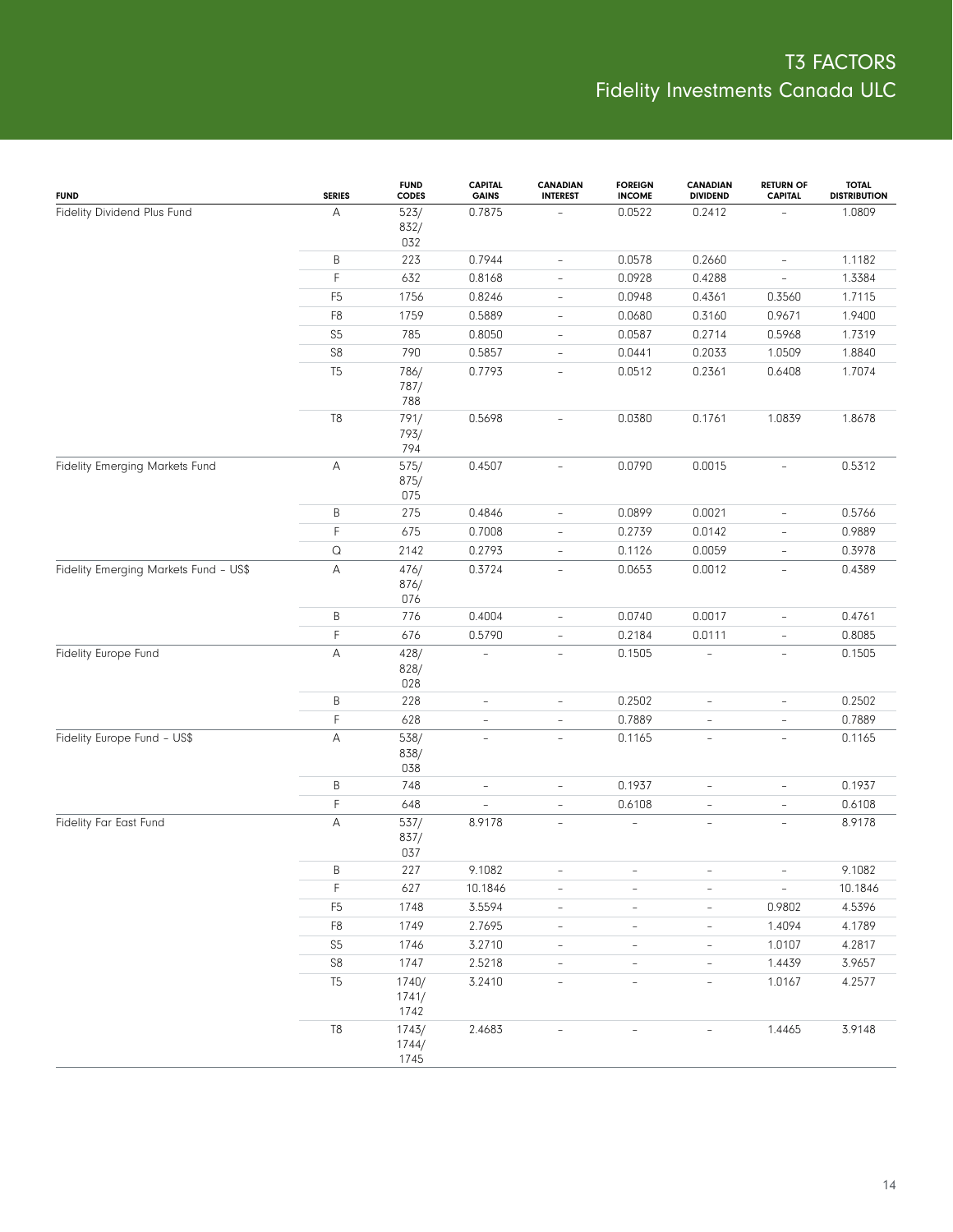| <b>FUND</b>                                                 | <b>SERIES</b>  | <b>FUND</b><br><b>CODES</b> | <b>CAPITAL</b><br><b>GAINS</b> | CANADIAN<br><b>INTEREST</b> | <b>FOREIGN</b><br><b>INCOME</b> | <b>CANADIAN</b><br><b>DIVIDEND</b> | <b>RETURN OF</b><br><b>CAPITAL</b> | <b>TOTAL</b><br><b>DISTRIBUTION</b> |
|-------------------------------------------------------------|----------------|-----------------------------|--------------------------------|-----------------------------|---------------------------------|------------------------------------|------------------------------------|-------------------------------------|
| Fidelity Far East Fund - US\$                               | А              | 422/<br>811/<br>011         | 6.9047                         |                             |                                 |                                    |                                    | 6.9047                              |
|                                                             | В              | 722                         | 7.0521                         | $\qquad \qquad -$           | $\qquad \qquad -$               | $\overline{\phantom{a}}$           | $\qquad \qquad -$                  | 7.0521                              |
|                                                             | F              | 622                         | 7.8856                         | $\overline{\phantom{a}}$    | $\overline{\phantom{a}}$        | $\qquad \qquad -$                  | $\overline{\phantom{a}}$           | 7.8856                              |
| Fidelity Floating Rate High Income Currency<br>Neutral Fund | Α              | 2667/<br>2669/<br>2672      |                                | $\qquad \qquad -$           | 0.1956                          | $\overline{\phantom{a}}$           | $\qquad \qquad -$                  | 0.1956                              |
|                                                             | Β              | 2673                        | $\overline{\phantom{a}}$       | $\overline{\phantom{a}}$    | 0.2259                          | $\overline{\phantom{0}}$           | $\overline{\phantom{a}}$           | 0.2259                              |
|                                                             | F              | 2674                        | $\overline{\phantom{a}}$       | $\overline{\phantom{a}}$    | 0.2769                          | $\overline{\phantom{a}}$           | $\overline{\phantom{a}}$           | 0.2769                              |
| Fidelity Floating Rate High Income Fund                     | А              | 2175/<br>2176/<br>2177      | $\overline{\phantom{a}}$       | $\overline{\phantom{a}}$    | 0.2377                          | $\overline{\phantom{a}}$           | $\overline{\phantom{a}}$           | 0.2377                              |
|                                                             | Β              | 2187                        | $\overline{\phantom{a}}$       | $\overline{\phantom{a}}$    | 0.2740                          | $\overline{\phantom{0}}$           | $\overline{\phantom{a}}$           | 0.2740                              |
|                                                             | F              | 2188                        | $\overline{\phantom{a}}$       | $\overline{\phantom{a}}$    | 0.3399                          | $\qquad \qquad -$                  | $\overline{\phantom{a}}$           | 0.3399                              |
| Fidelity Floating Rate High Income Fund US\$                | А              | 2178/<br>2179/<br>2180      | $\bar{a}$                      | $\overline{\phantom{a}}$    | 0.1893                          | $\overline{\phantom{a}}$           | $\bar{a}$                          | 0.1893                              |
|                                                             | В              | 2190                        | $\overline{\phantom{a}}$       | $\overline{\phantom{a}}$    | 0.2182                          | $\overline{\phantom{a}}$           | $\qquad \qquad -$                  | 0.2182                              |
|                                                             | F              | 2191                        | $\overline{\phantom{a}}$       | $\overline{\phantom{a}}$    | 0.2707                          | L,                                 | $\overline{\phantom{a}}$           | 0.2707                              |
| Fidelity Frontier Emerging Markets Fund                     | F              | 651                         | $\overline{\phantom{a}}$       | $\overline{\phantom{0}}$    | 0.0453                          | 0.0018                             | $\overline{\phantom{a}}$           | 0.0471                              |
| Fidelity Frontier Emerging Markets Fund US\$                | F              | 652                         | $\overline{\phantom{a}}$       | $\overline{\phantom{0}}$    | 0.0374                          | 0.0015                             | $\overline{\phantom{a}}$           | 0.0389                              |
| Fidelity Global Asset Allocation Currency                   | B              | 5955                        | 0.4165                         | $\overline{\phantom{a}}$    | 0.0625                          | 0.0020                             | $\overline{\phantom{a}}$           | 0.4810                              |
| Neutral Private Pool                                        | F              | 5958                        | 0.4547                         | $\overline{\phantom{a}}$    | 0.0921                          | 0.0030                             | $\overline{\phantom{0}}$           | 0.5498                              |
|                                                             | F <sub>5</sub> | 5959                        | 0.7530                         | $\overline{\phantom{a}}$    | 0.1538                          | 0.0049                             | 0.9132                             | 1.8249                              |
|                                                             | F8             | 5960                        | 0.6476                         | $\overline{\phantom{a}}$    | 0.1318                          | 0.0042                             | 1.4937                             | 2.2773                              |
|                                                             |                | 5961                        | 0.4168                         | $\overline{\phantom{a}}$    | 0.0625                          | 0.0020                             | $\overline{\phantom{a}}$           | 0.4813                              |
|                                                             | 15             | 5962                        | 0.6799                         | $\overline{\phantom{a}}$    | 0.1020                          | 0.0033                             | 0.9688                             | 1.7540                              |
|                                                             | 18             | 5963                        | 0.5741                         | $\overline{\phantom{a}}$    | 0.0861                          | 0.0028                             | 1.5489                             | 2.2119                              |
|                                                             | S <sub>5</sub> | 5956                        | 0.6756                         | $\overline{\phantom{a}}$    | 0.1013                          | 0.0033                             | 0.9664                             | 1.7466                              |
|                                                             | S <sub>8</sub> | 5957                        | 0.5772                         | $\overline{\phantom{0}}$    | 0.0866                          | 0.0028                             | 1.5489                             | 2.2155                              |
| Fidelity Global Asset Allocation Fund                       | F              | 649                         | ÷,                             | $\overline{\phantom{0}}$    | 0.0151                          | 0.0035                             | $\overline{\phantom{a}}$           | 0.0186                              |
|                                                             | F <sub>5</sub> | 1853                        | $\overline{\phantom{a}}$       | $\overline{\phantom{a}}$    | 0.0087                          | 0.0021                             | 0.8880                             | 0.8988                              |
|                                                             | F8             | 1854                        | $\overline{\phantom{a}}$       | $\overline{\phantom{a}}$    | 0.0046                          | 0.0011                             | 1.1100                             | 1.1157                              |
|                                                             | S <sub>5</sub> | 1259                        | $\overline{\phantom{a}}$       | $\overline{\phantom{a}}$    | $\bar{ }$                       | $\overline{\phantom{0}}$           | 0.7416                             | 0.7416                              |
|                                                             | S <sub>8</sub> | 259                         | $\overline{\phantom{a}}$       | $\overline{\phantom{a}}$    | $\overline{\phantom{a}}$        | $\overline{\phantom{0}}$           | 0.4584                             | 0.4584                              |
|                                                             | T <sub>5</sub> | 1559/<br>1859/<br>1359      | $\overline{\phantom{a}}$       | ۳                           | $\sim$                          | $\equiv$                           | 0.7368                             | 0.7368                              |
|                                                             | T <sub>8</sub> | 559/<br>329/<br>029         |                                |                             |                                 |                                    | 0.4536                             | 0.4536                              |
| Fidelity Global Asset Allocation Fund - US\$                | F              | 629                         | $\overline{\phantom{a}}$       | $\overline{\phantom{a}}$    | 0.0118                          | 0.0027                             | $\overline{\phantom{a}}$           | 0.0145                              |
| Fidelity Global Asset Allocation Private Pool               | B              | 5946                        | 0.2914                         | $\overline{\phantom{0}}$    | 0.0595                          | 0.0021                             | $\overline{\phantom{0}}$           | 0.3530                              |
|                                                             | F              | 5949                        | 0.3227                         | $\overline{\phantom{0}}$    | 0.0832                          | 0.0029                             | $\overline{\phantom{0}}$           | 0.4088                              |
|                                                             | F <sub>5</sub> | 5950                        | 0.5403                         | $\overline{\phantom{0}}$    | 0.1430                          | 0.0049                             | 0.9009                             | 1.5891                              |
|                                                             | F8             | 5951                        | 0.4675                         | $\overline{\phantom{0}}$    | 0.1249                          | 0.0043                             | 1.4655                             | 2.0622                              |
|                                                             |                | 5952                        | 0.2903                         | $\overline{\phantom{0}}$    | 0.0593                          | 0.0021                             | $\overline{\phantom{0}}$           | 0.3517                              |
|                                                             | 15             | 5953                        | 0.4774                         | $\overline{\phantom{0}}$    | 0.0975                          | 0.0034                             | 0.9445                             | 1.5228                              |
|                                                             | $\vert 8$      | 5954                        | 0.4060                         | $\overline{\phantom{0}}$    | 0.0829                          | 0.0029                             | 1.5131                             | 2.0049                              |
|                                                             | S <sub>5</sub> | 5947                        | 0.4745                         | $\overline{\phantom{0}}$    | 0.0969                          | 0.0034                             | 0.9445                             | 1.5193                              |
|                                                             | ${\sf S8}$     | 5948                        | 0.4107                         | $\overline{\phantom{a}}$    | 0.0839                          | 0.0029                             | 1.5131                             | 2.0106                              |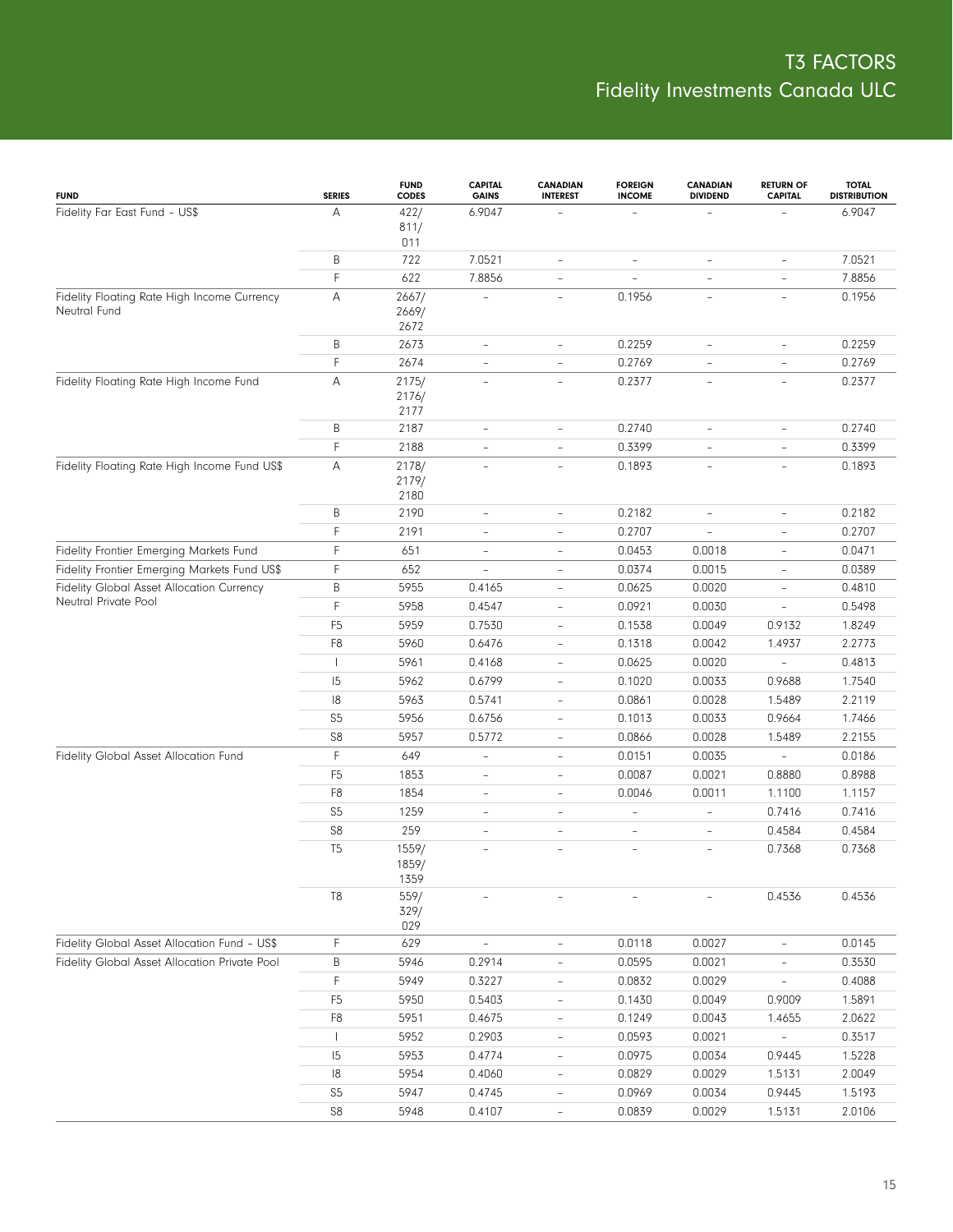| <b>FUND</b>                                | <b>SERIES</b>  | <b>FUND</b><br><b>CODES</b> | <b>CAPITAL</b><br><b>GAINS</b> | <b>CANADIAN</b><br><b>INTEREST</b> | <b>FOREIGN</b><br><b>INCOME</b> | <b>CANADIAN</b><br><b>DIVIDEND</b> | <b>RETURN OF</b><br><b>CAPITAL</b> | <b>TOTAL</b><br><b>DISTRIBUTION</b> |
|--------------------------------------------|----------------|-----------------------------|--------------------------------|------------------------------------|---------------------------------|------------------------------------|------------------------------------|-------------------------------------|
| Fidelity Global Asset Allocation Private   | B              | 6099                        | 0.2276                         | $\overline{\phantom{0}}$           | 0.0465                          | 0.0016                             |                                    | 0.2757                              |
| Pool US\$                                  | F              | 6102                        | 0.2521                         | $\overline{a}$                     | 0.0653                          | 0.0023                             | $\overline{\phantom{a}}$           | 0.3196                              |
|                                            | F <sub>5</sub> | 6103                        | 0.4220                         | $\overline{a}$                     | 0.1122                          | 0.0039                             | 0.7191                             | 1.2571                              |
|                                            | F8             | 6104                        | 0.3651                         | $\overline{\phantom{0}}$           | 0.0980                          | 0.0034                             | 1.1697                             | 1.6362                              |
|                                            | $\mathbf{I}$   | 6105                        | 0.2267                         | $\overline{\phantom{0}}$           | 0.0463                          | 0.0016                             | $\overline{\phantom{a}}$           | 0.2747                              |
|                                            | 15             | 6106                        | 0.3729                         | $\overline{\phantom{0}}$           | 0.0762                          | 0.0027                             | 0.7538                             | 1.2055                              |
|                                            | 18             | 6107                        | 0.3171                         | $\overline{a}$                     | 0.0648                          | 0.0023                             | 1.2077                             | 1.5918                              |
|                                            | S <sub>5</sub> | 6100                        | 0.3706                         | $\qquad \qquad -$                  | 0.0757                          | 0.0027                             | 0.7538                             | 1.2028                              |
|                                            | ${\sf S8}$     | 6101                        | 0.3208                         | $\overline{\phantom{0}}$           | 0.0655                          | 0.0023                             | 1.2077                             | 1.5962                              |
| Fidelity Global Balanced Portfolio         | А              | 2504/<br>2804/<br>2004      | 0.5903                         | $\overline{\phantom{0}}$           |                                 | 0.0090                             |                                    | 0.5993                              |
|                                            | Β              | 2204                        | 0.6303                         | $\qquad \qquad -$                  | $\overline{\phantom{a}}$        | 0.0096                             | $\overline{\phantom{a}}$           | 0.6399                              |
|                                            | F              | 2604                        | 0.8228                         | $\overline{\phantom{0}}$           | $\overline{\phantom{0}}$        | 0.0127                             | $\overline{\phantom{a}}$           | 0.8355                              |
|                                            | F <sub>5</sub> | 2624                        | 0.6083                         | $\overline{\phantom{a}}$           | $\overline{\phantom{a}}$        | 0.0093                             | 0.5533                             | 1.1709                              |
|                                            | F8             | 2614                        | 0.3819                         | $\overline{\phantom{a}}$           | $\overline{\phantom{a}}$        | 0.0059                             | 0.6202                             | 1.0080                              |
|                                            | S5             | 2224                        | 0.4611                         | $\overline{\phantom{a}}$           | $\bar{ }$                       | 0.0071                             | 0.5586                             | 1.0268                              |
|                                            | ${\sf S8}$     | 2214                        | 0.2858                         | $\overline{\phantom{a}}$           | $\overline{\phantom{a}}$        | 0.0044                             | 0.6089                             | 0.8991                              |
|                                            | T <sub>5</sub> | 2524/<br>2824/<br>2024      | 0.4364                         | L,                                 | L,                              | 0.0067                             | 0.5587                             | 1.0018                              |
|                                            | T <sub>8</sub> | 2514/<br>2814/<br>2014      | 0.2705                         | $\overline{\phantom{a}}$           | $\overline{a}$                  | 0.0042                             | 0.6066                             | 0.8813                              |
| Fidelity Global Balanced Portfolio US\$    | Β              | 7539                        | 0.4923                         | $\frac{1}{2}$                      | $\overline{\phantom{a}}$        | 0.0075                             | $\overline{\phantom{a}}$           | 0.4998                              |
|                                            | F              | 7538                        | 0.6427                         | $\overline{a}$                     | $\overline{\phantom{a}}$        | 0.0099                             | $\overline{\phantom{0}}$           | 0.6526                              |
|                                            | F <sub>5</sub> | 7542                        | 0.4751                         | $\bar{ }$                          | $\overline{\phantom{a}}$        | 0.0073                             | 0.0348                             | 0.5172                              |
|                                            | F8             | 7543                        | 0.2983                         | $\qquad \qquad -$                  | $\overline{\phantom{a}}$        | 0.0046                             | 0.0390                             | 0.3419                              |
|                                            | S <sub>5</sub> | 7540                        | 0.3602                         | $\qquad \qquad -$                  | $\overline{\phantom{a}}$        | 0.0055                             | 0.0355                             | 0.4012                              |
|                                            | S <sub>8</sub> | 7541                        | 0.2232                         | $\qquad \qquad -$                  |                                 | 0.0034                             | 0.0387                             | 0.2654                              |
| Fidelity Global Bond Currency Neutral Fund | A              | 1527/<br>1827/<br>1027      | $\frac{1}{2}$                  | $\frac{1}{2}$                      | 0.0994                          | $\overline{\phantom{a}}$           | $\overline{\phantom{a}}$           | 0.0994                              |
|                                            | Β              | 1227                        | $\qquad \qquad -$              | $\overline{a}$                     | 0.1219                          | $\overline{\phantom{0}}$           | $\overline{\phantom{a}}$           | 0.1219                              |
|                                            | F              | 1627                        | $\overline{\phantom{a}}$       | L,                                 | 0.1876                          | $\overline{\phantom{0}}$           | $\overline{\phantom{a}}$           | 0.1876                              |
| Fidelity Global Bond Fund                  | А              | 1525/<br>1825/<br>1025      | $\bar{ }$                      | $\overline{\phantom{a}}$           | 0.1180                          | $\overline{\phantom{0}}$           | $\overline{\phantom{a}}$           | 0.1180                              |
|                                            | Β              | 1225                        |                                | $\overline{\phantom{0}}$           | 0.1416                          |                                    |                                    | 0.1416                              |
|                                            | F              | 1625                        |                                |                                    | 0.1975                          |                                    |                                    | 0.1975                              |
| Fidelity Global Bond Fund - US\$           | А              | 1526/<br>1826/<br>1026      | $\overline{a}$                 | $\frac{1}{2}$                      | 0.0931                          | $\overline{\phantom{a}}$           | $\overline{\phantom{a}}$           | 0.0931                              |
|                                            | B              | 1226                        | $\overline{a}$                 | $\overline{\phantom{0}}$           | 0.1119                          | $\overline{\phantom{0}}$           | $\overline{\phantom{0}}$           | 0.1119                              |
|                                            | $\mathsf F$    | 1626                        | $\blacksquare$                 | $\qquad \qquad -$                  | 0.1564                          | $\frac{1}{2}$                      | $\overline{\phantom{a}}$           | 0.1564                              |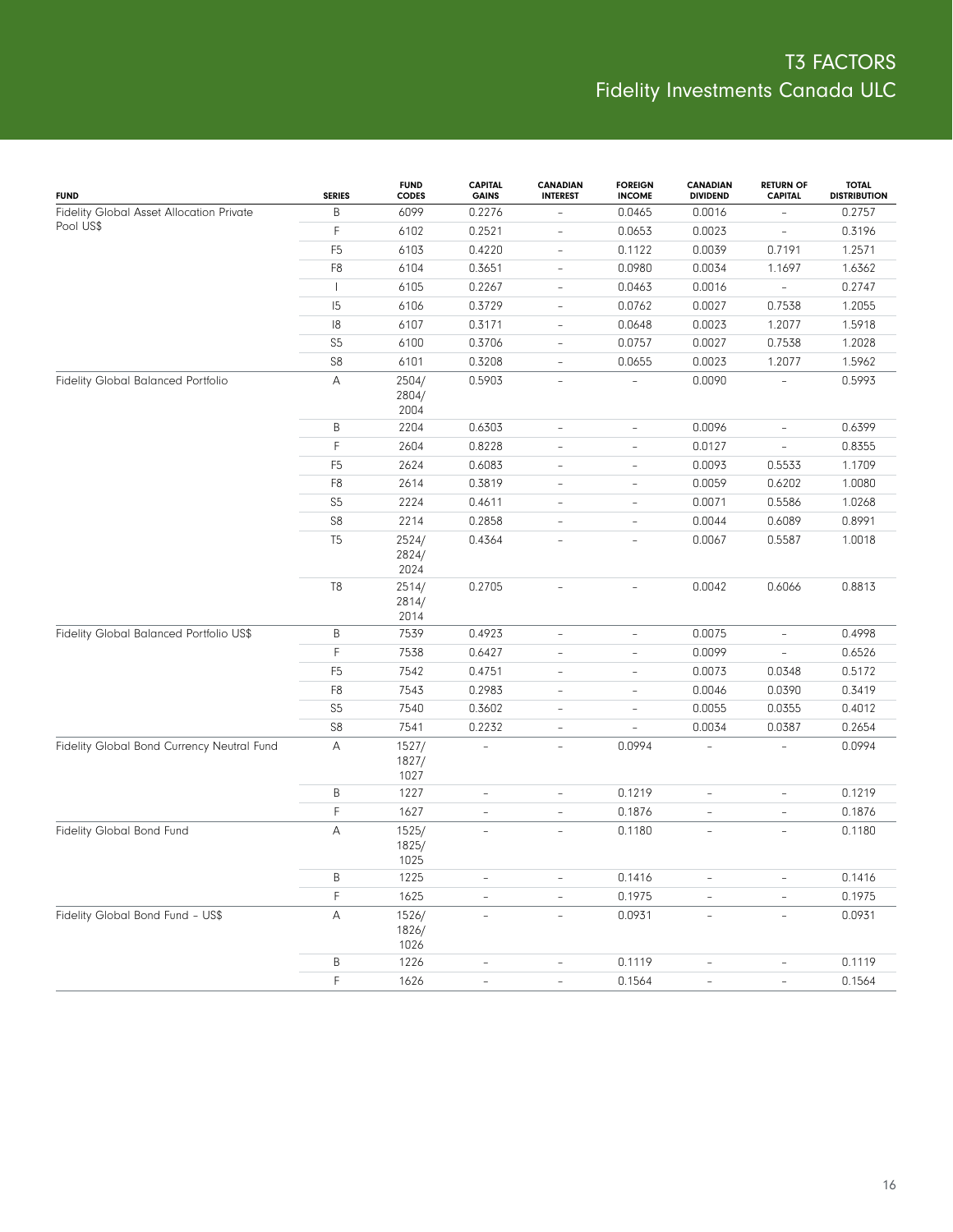| <b>FUND</b>                                                  | <b>SERIES</b>  | <b>FUND</b><br><b>CODES</b> | <b>CAPITAL</b><br><b>GAINS</b> | <b>CANADIAN</b><br><b>INTEREST</b> | <b>FOREIGN</b><br><b>INCOME</b> | <b>CANADIAN</b><br><b>DIVIDEND</b> | <b>RETURN OF</b><br><b>CAPITAL</b> | <b>TOTAL</b><br><b>DISTRIBUTION</b> |
|--------------------------------------------------------------|----------------|-----------------------------|--------------------------------|------------------------------------|---------------------------------|------------------------------------|------------------------------------|-------------------------------------|
| Fidelity Global Concentrated Equity Currency<br>Neutral Fund | А              | 6042/<br>6043/<br>6044      | 0.4668                         |                                    | ÷,                              |                                    |                                    | 0.4668                              |
|                                                              | $\sf B$        | 6051                        | 0.4936                         | $\overline{\phantom{a}}$           | $\overline{\phantom{a}}$        | $\overline{\phantom{a}}$           | $\overline{\phantom{a}}$           | 0.4936                              |
|                                                              | $\mathsf F$    | 6058                        | 0.6604                         | $\overline{a}$                     | $\overline{\phantom{a}}$        | $\overline{\phantom{a}}$           | $\overline{\phantom{a}}$           | 0.6604                              |
|                                                              | F <sub>5</sub> | 6059                        | 1.0819                         | $\overline{\phantom{0}}$           | $\overline{\phantom{a}}$        | $\overline{\phantom{a}}$           | 0.9128                             | 1.9947                              |
|                                                              | F <sub>8</sub> | 6060                        | 0.9532                         | $\overline{\phantom{0}}$           | $\overline{\phantom{a}}$        | $\overline{\phantom{a}}$           | 1.2523                             | 2.2055                              |
|                                                              | S <sub>5</sub> | 6052                        | 0.8011                         | $\overline{\phantom{0}}$           | $\overline{\phantom{a}}$        | $\overline{\phantom{a}}$           | 0.9150                             | 1.7161                              |
|                                                              | ${\sf S8}$     | 6053                        | 0.7536                         | $\overline{\phantom{0}}$           | $\overline{\phantom{a}}$        | $\overline{\phantom{a}}$           | 1.2528                             | 2.0064                              |
|                                                              | T <sub>5</sub> | 6045/<br>6046/<br>6047      | 0.7630                         | $\overline{\phantom{0}}$           | $\overline{\phantom{a}}$        | $\overline{\phantom{a}}$           | 0.9139                             | 1.6769                              |
|                                                              | T <sub>8</sub> | 6048/<br>6049/<br>6050      | 0.6876                         |                                    | $\overline{\phantom{a}}$        | $\overline{\phantom{0}}$           | 1.2529                             | 1.9405                              |
| Fidelity Global Concentrated Equity Fund                     | Α              | 507/<br>807/<br>007         | 1.4101                         | $\overline{\phantom{a}}$           | 0.1467                          | 0.0231                             | $\overline{\phantom{a}}$           | 1.5799                              |
|                                                              | B              | 207                         | 1.4797                         | $\overline{\phantom{0}}$           | 0.1539                          | 0.0242                             | $\overline{\phantom{a}}$           | 1.6578                              |
|                                                              | $\mathsf F$    | 607                         | 1.9490                         | $\overline{\phantom{0}}$           | 0.2028                          | 0.0320                             | $\overline{\phantom{a}}$           | 2.1838                              |
|                                                              | F <sub>5</sub> | 2368                        | 2.3248                         | $\overline{\phantom{0}}$           | 0.2418                          | 0.0381                             | 0.9622                             | 3.5669                              |
|                                                              | F <sub>8</sub> | 2369                        | 1.9187                         | $\overline{\phantom{0}}$           | 0.1996                          | 0.0315                             | 1.3471                             | 3.4969                              |
|                                                              | S <sub>5</sub> | 2366                        | 2.0097                         | $\overline{\phantom{0}}$           | 0.2090                          | 0.0330                             | 0.9786                             | 3.2303                              |
|                                                              | $\mathbb{S}8$  | 2367                        | 1.6281                         | $\overline{\phantom{0}}$           | 0.1694                          | 0.0267                             | 1.3569                             | 3.1811                              |
|                                                              | T <sub>5</sub> | 2360/<br>2362/<br>2364      | 1.9557                         | $\overline{a}$                     | 0.2034                          | 0.0321                             | 0.9823                             | 3.1735                              |
|                                                              | $\mathsf{T}8$  | 2361/<br>2363/<br>2365      | 1.5885                         | $\overline{a}$                     | 0.1652                          | 0.0261                             | 1.3582                             | 3.1380                              |
| Fidelity Global Concentrated Equity Fund US\$                | А              | 409/<br>809/<br>339         | 1.0918                         | $\overline{\phantom{0}}$           | 0.1136                          | 0.0179                             | $\overline{\phantom{a}}$           | 1.2233                              |
|                                                              | B              | 709                         | 1.1457                         | $\overline{\phantom{0}}$           | 0.1192                          | 0.0187                             | $\qquad \qquad -$                  | 1.2836                              |
|                                                              | $\mathsf F$    | 609                         | 1.5090                         | $\qquad \qquad -$                  | 0.1570                          | 0.0248                             | $\overline{\phantom{a}}$           | 1.6908                              |
|                                                              | F <sub>5</sub> | 2379                        | 1.8000                         | $\qquad \qquad -$                  | 0.1872                          | 0.0295                             | 0.7680                             | 2.7847                              |
|                                                              | F <sub>8</sub> | 2380                        | 1.4856                         | $\qquad \qquad -$                  | 0.1545                          | 0.0244                             | 1.0742                             | 2.7387                              |
|                                                              | S <sub>5</sub> | 2377                        | 1.5560                         | $\overline{\phantom{0}}$           | 0.1618                          | 0.0256                             | 0.7811                             | 2.5245                              |
|                                                              | $\mathbb{S}8$  | 2378                        | 1.2606                         | $\overline{\phantom{a}}$           | 0.1312                          | 0.0207                             | 1.0823                             | 2.4947                              |
|                                                              | T <sub>5</sub> | 2370/<br>2373/<br>2375      | 1.5142                         | $\overline{\phantom{a}}$           | 0.1575                          | 0.0249                             | 0.7840                             | 2.4806                              |
|                                                              | $\mathbb{T}8$  | 2372/<br>2374/<br>2376      | 1.2299                         |                                    | 0.1279                          | 0.0202                             | 1.0834                             | 2.4615                              |
| Fidelity Global Core Plus Bond ETF Fund                      | B              | 6597                        | $\overline{\phantom{a}}$       | $\overline{\phantom{0}}$           | 0.1301                          | $\overline{\phantom{a}}$           | $\overline{\phantom{a}}$           | 0.1301                              |
|                                                              | F              | 6741                        | $\overline{\phantom{a}}$       | $\overline{\phantom{0}}$           | 0.1810                          | $\overline{\phantom{a}}$           | $\overline{\phantom{a}}$           | 0.1810                              |
| Fidelity Global Core Plus Bond ETF Fund US\$                 | B              | 7359                        | $\overline{\phantom{a}}$       | $\overline{\phantom{0}}$           | 0.0034                          | $\qquad \qquad -$                  | $\overline{\phantom{0}}$           | 0.0034                              |
|                                                              | $\mathsf F$    | 7529                        | $\overline{\phantom{a}}$       | $\overline{\phantom{0}}$           | 0.0070                          | $\overline{\phantom{0}}$           | $\overline{\phantom{a}}$           | 0.0070                              |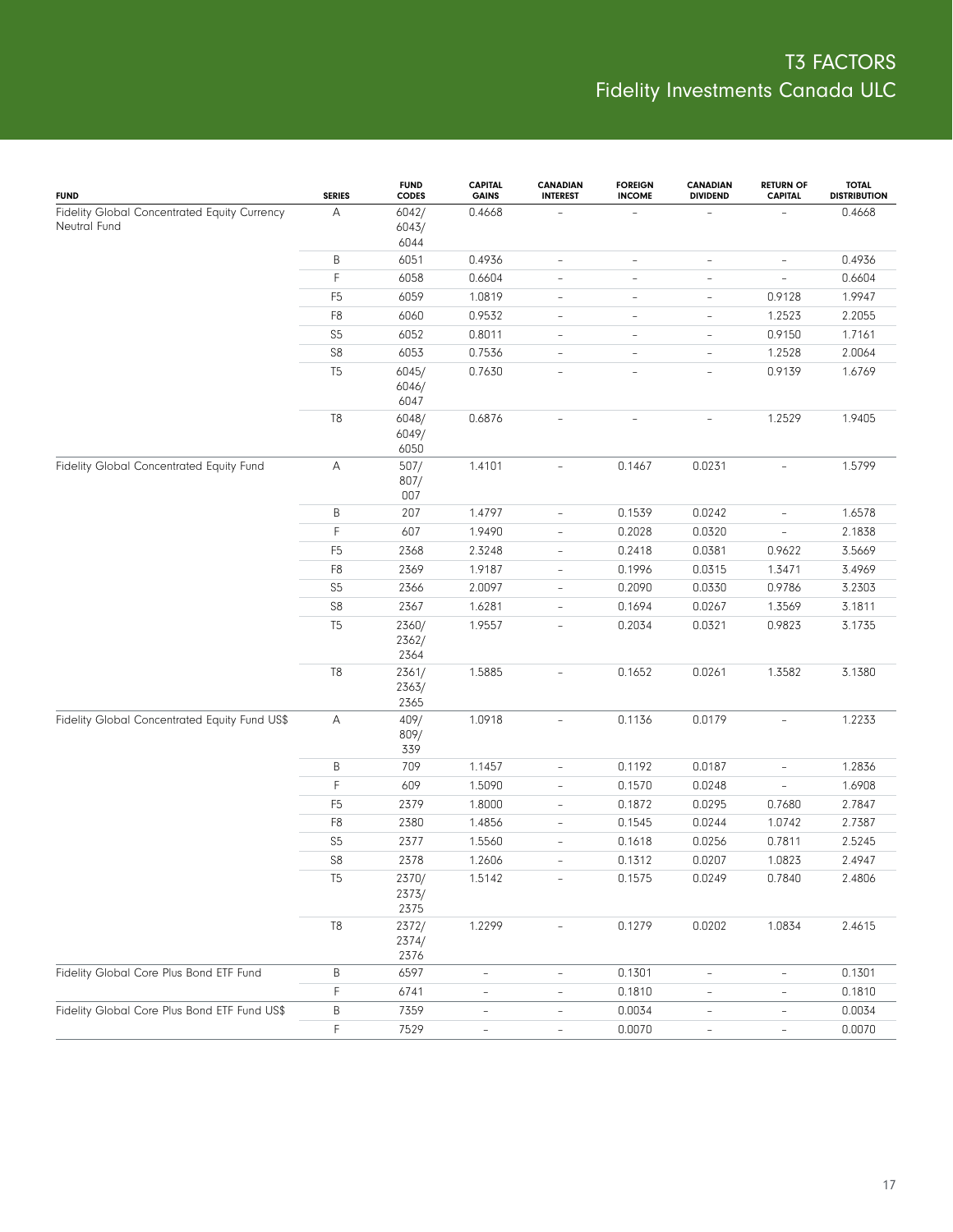| <b>FUND</b>                                     | <b>SERIES</b>  | <b>FUND</b><br><b>CODES</b> | <b>CAPITAL</b><br><b>GAINS</b> | <b>CANADIAN</b><br><b>INTEREST</b> | <b>FOREIGN</b><br><b>INCOME</b> | <b>CANADIAN</b><br><b>DIVIDEND</b> | <b>RETURN OF</b><br><b>CAPITAL</b> | <b>TOTAL</b><br><b>DISTRIBUTION</b> |
|-------------------------------------------------|----------------|-----------------------------|--------------------------------|------------------------------------|---------------------------------|------------------------------------|------------------------------------|-------------------------------------|
| Fidelity Global Disciplined Equity® Fund        | Α              | 500/<br>800/<br>008         | 1.3938                         |                                    | 0.1459                          | 0.0123                             |                                    | 1.5520                              |
|                                                 | В              | 200                         | 1.4791                         | $\overline{\phantom{a}}$           | 0.1548                          | 0.0131                             | $\overline{\phantom{a}}$           | 1.6470                              |
|                                                 | F              | 600                         | 1.9827                         | $\overline{\phantom{a}}$           | 0.2076                          | 0.0175                             | $\overline{\phantom{a}}$           | 2.2078                              |
|                                                 | F <sub>5</sub> | 5229                        | 1.7672                         | $\qquad \qquad -$                  | 0.1850                          | 0.0156                             | 1.2143                             | 3.1821                              |
|                                                 | F8             | 5230                        | 1.5184                         | $\qquad \qquad -$                  | 0.1589                          | 0.0134                             | 1.4278                             | 3.1185                              |
|                                                 | S <sub>5</sub> | 1229                        | 1.1911                         | $\qquad \qquad -$                  | 0.1247                          | 0.0106                             | 0.9922                             | 2.3186                              |
|                                                 | ${\sf S8}$     | 209                         | 0.6998                         | $\overline{\phantom{a}}$           | 0.0733                          | 0.0062                             | 0.8632                             | 1.6425                              |
|                                                 | T <sub>5</sub> | 1529/<br>1829/<br>1329      | 1.1170                         | $\overline{\phantom{a}}$           | 0.1169                          | 0.0099                             | 0.9661                             | 2.2099                              |
| Fidelity Global Disciplined Equity® Fund        | $\mathsf{T}8$  | 509/<br>300/<br>009         | 0.6411                         | $\overline{\phantom{a}}$           | 0.0671                          | 0.0057                             | 0.8491                             | 1.5630                              |
| Fidelity Global Disciplined Equity® Fund - US\$ | Α              | 479/<br>879/<br>079         | 1.0792                         | $\overline{\phantom{a}}$           | 0.1130                          | 0.0095                             | $\overline{\phantom{a}}$           | 1.2017                              |
|                                                 | Β              | 779                         | 1.1452                         | $\frac{1}{2}$                      | 0.1199                          | 0.0101                             | $\overline{\phantom{a}}$           | 1.2752                              |
|                                                 | F              | 679                         | 1.5351                         | $\frac{1}{2}$                      | 0.1607                          | 0.0135                             | $\overline{\phantom{a}}$           | 1.7094                              |
| Fidelity Global Dividend Fund                   | A              | 1540/<br>1840/<br>1040      | 0.2311                         | $\overline{\phantom{a}}$           | 0.0407                          | 0.0072                             | $\overline{\phantom{a}}$           | 0.2790                              |
|                                                 | В              | 1240                        | 0.2638                         | $\overline{\phantom{a}}$           | 0.0465                          | 0.0082                             | $\overline{\phantom{a}}$           | 0.3185                              |
|                                                 | F              | 1640                        | 0.4361                         | $\overline{\phantom{a}}$           | 0.0768                          | 0.0135                             | $\overline{\phantom{a}}$           | 0.5264                              |
|                                                 | F <sub>5</sub> | 1784                        | 0.7155                         | $\overline{\phantom{0}}$           | 0.1260                          | 0.0221                             | 1.2641                             | 2.1277                              |
|                                                 | F8             | 1785                        | 0.5546                         | $\overline{\phantom{a}}$           | 0.0977                          | 0.0171                             | 1.5131                             | 2.1825                              |
|                                                 | S <sub>5</sub> | 1260                        | 0.2611                         | $\overline{\phantom{0}}$           | 0.0460                          | 0.0081                             | 0.7729                             | 1.0881                              |
|                                                 | $\mathbb{S}8$  | 1250                        | 0.1642                         | $\overline{\phantom{a}}$           | 0.0289                          | 0.0051                             | 0.7944                             | 0.9926                              |
|                                                 | T <sub>5</sub> | 1560/<br>1860/<br>1060      | 0.2200                         | $\frac{1}{2}$                      | 0.0388                          | 0.0068                             | 0.7694                             | 1.0350                              |
|                                                 | T8             | 1550/<br>1850/<br>1050      | 0.1397                         | $\overline{\phantom{a}}$           | 0.0246                          | 0.0044                             | 0.8006                             | 0.9693                              |
| Fidelity Global Dividend Fund - US\$            | А              | 1541/<br>1841/<br>1041      | 0.1805                         | $\overline{\phantom{0}}$           | 0.0318                          | 0.0056                             | $\overline{\phantom{a}}$           | 0.2179                              |
|                                                 | B              | 1241                        | 0.2060                         | $\overline{\phantom{a}}$           | 0.0363                          | 0.0064                             | $\overline{\phantom{0}}$           | 0.2488                              |
|                                                 | F              | 1641                        | 0.3406                         |                                    | 0.0600                          | 0.0105                             |                                    | 0.4112                              |
| Fidelity Global Financial Services Fund         | F              | 608                         | $\overline{\phantom{a}}$       | $\overline{\phantom{a}}$           | 0.3313                          | $\overline{\phantom{a}}$           | $\overline{\phantom{0}}$           | 0.3313                              |
| Fidelity Global Financial Services Fund - US\$  | F              | 688                         | ÷,                             | $\overline{\phantom{0}}$           | 0.2565                          | $\overline{\phantom{0}}$           | ÷,                                 | 0.2565                              |
| <b>Fidelity Global Fund</b>                     | F              | 630                         | $\overline{\phantom{0}}$       | $\overline{\phantom{0}}$           | 0.5157                          | $\overline{\phantom{0}}$           | $\frac{1}{2}$                      | 0.5157                              |
|                                                 | F <sub>5</sub> | 5231                        | $\qquad \qquad -$              | $\overline{\phantom{0}}$           | 0.1613                          | $\qquad \qquad -$                  | 1.1695                             | 1.3308                              |
|                                                 | F8             | 5232                        | $\overline{\phantom{a}}$       | $\qquad \qquad -$                  | 0.1411                          | $\overline{\phantom{0}}$           | 1.5701                             | 1.7112                              |
|                                                 | S <sub>5</sub> | 1234                        | $\overline{\phantom{a}}$       | $\overline{\phantom{a}}$           | ÷,                              | $\overline{\phantom{a}}$           | 0.9552                             | 0.9552                              |
|                                                 | $\mathbb{S}8$  | 204                         |                                |                                    |                                 | $\overline{\phantom{0}}$           | 0.8484                             | 0.8484                              |
|                                                 | T <sub>5</sub> | 1534/<br>1834/<br>1334      | L,                             |                                    | $\bar{ }$                       | $\bar{ }$                          | 0.9360                             | 0.9360                              |
|                                                 | T8             | 504/<br>804/<br>004         |                                |                                    |                                 |                                    | 0.8400                             | 0.8400                              |
| Fidelity Global Fund - US\$                     | F              | 623                         |                                |                                    | 0.3993                          |                                    |                                    | 0.3993                              |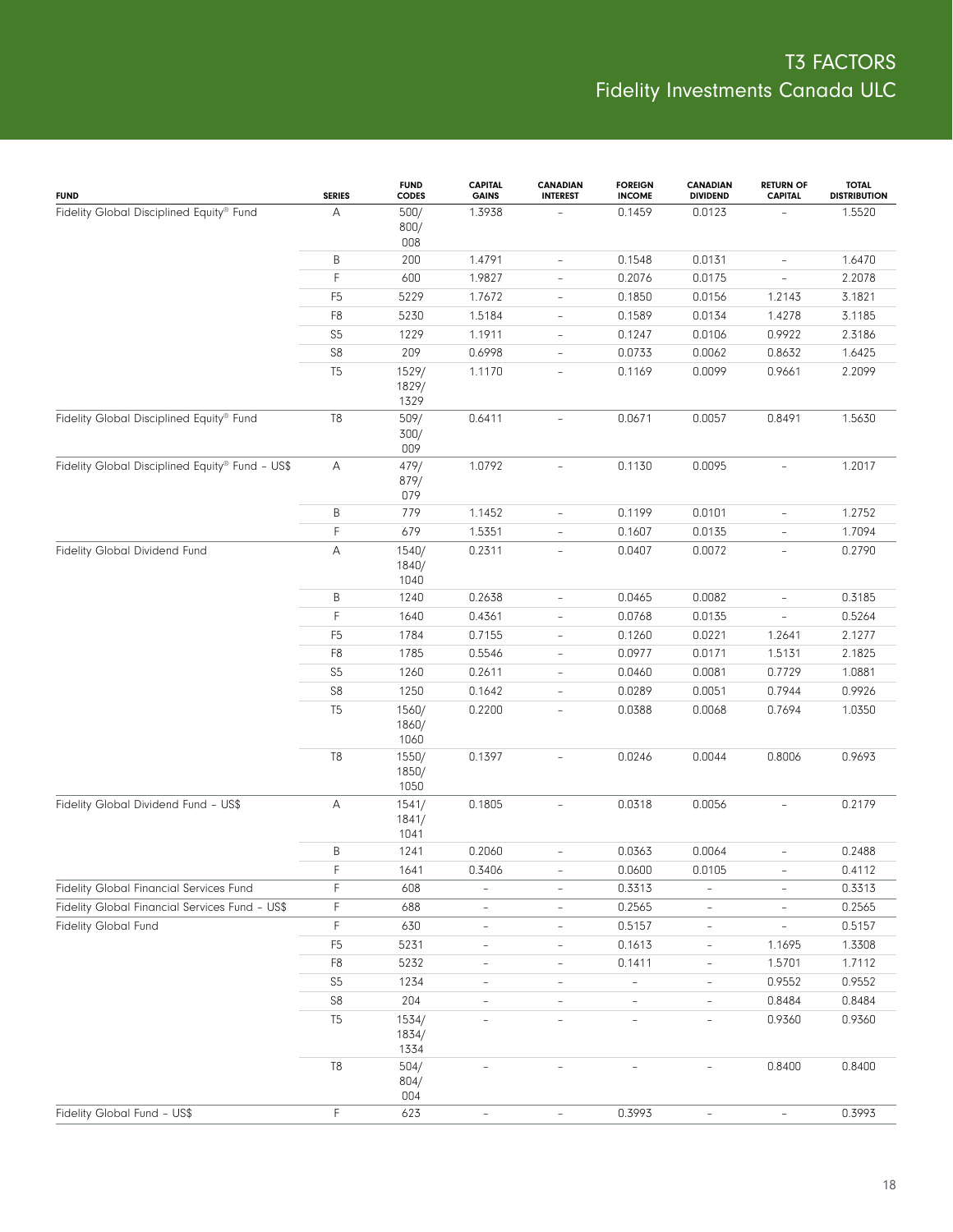| <b>FUND</b>                          | <b>SERIES</b>  | <b>FUND</b><br><b>CODES</b> | <b>CAPITAL</b><br><b>GAINS</b> | <b>CANADIAN</b><br><b>INTEREST</b> | <b>FOREIGN</b><br><b>INCOME</b> | <b>CANADIAN</b><br><b>DIVIDEND</b> | <b>RETURN OF</b><br><b>CAPITAL</b> | <b>TOTAL</b><br><b>DISTRIBUTION</b> |
|--------------------------------------|----------------|-----------------------------|--------------------------------|------------------------------------|---------------------------------|------------------------------------|------------------------------------|-------------------------------------|
| Fidelity Global Growth Portfolio     | А              | 2506/<br>2806/<br>2006      | 1.0254                         |                                    |                                 |                                    |                                    | 1.0254                              |
|                                      | $\sf B$        | 2206                        | 1.0391                         | $\overline{\phantom{a}}$           | $\overline{\phantom{a}}$        | $\overline{\phantom{a}}$           | $\overline{\phantom{a}}$           | 1.0391                              |
|                                      | F              | 2606                        | 1.1042                         | $\overline{\phantom{a}}$           | $\overline{\phantom{a}}$        | $\overline{\phantom{a}}$           | $\overline{\phantom{a}}$           | 1.1042                              |
|                                      | F <sub>5</sub> | 2626                        | 1.1350                         | $\frac{1}{2}$                      | ÷,                              | $\overline{\phantom{a}}$           | 1.0624                             | 2.1974                              |
|                                      | F8             | 2616                        | 0.7057                         | $\overline{\phantom{a}}$           | $\overline{\phantom{a}}$        | $\overline{\phantom{0}}$           | 1.0433                             | 1.7490                              |
|                                      | S <sub>5</sub> | 2226                        | 1.0496                         | $\overline{\phantom{a}}$           | $\bar{ }$                       | $\overline{\phantom{a}}$           | 0.9943                             | 2.0439                              |
|                                      | ${\sf S8}$     | 2216                        | 0.6429                         | $\overline{\phantom{0}}$           | $\equiv$                        | $\sim$                             | 1.0445                             | 1.6874                              |
|                                      | T <sub>5</sub> | 2526/<br>2826/<br>2026      | 1.0339                         | $\overline{a}$                     | $\overline{a}$                  | $\overline{\phantom{0}}$           | 0.9812                             | 2.0151                              |
|                                      | T8             | 2516/<br>2816/<br>2016      | 0.6309                         | $\overline{a}$                     | $\sim$                          | $\overline{a}$                     | 1.0421                             | 1.6730                              |
| Fidelity Global Income Portfolio     | А              | 2502/<br>2802/<br>2002      | 0.2641                         | $\bar{ }$                          | 0.0208                          | 0.0193                             | $\overline{\phantom{0}}$           | 0.3042                              |
|                                      | B              | 2202                        | 0.2733                         | $\blacksquare$                     | 0.0215                          | 0.0200                             | $\overline{\phantom{a}}$           | 0.3148                              |
|                                      | F              | 2602                        | 0.3148                         | $\overline{\phantom{a}}$           | 0.0461                          | 0.0428                             | $\overline{\phantom{a}}$           | 0.4037                              |
|                                      | F <sub>5</sub> | 2622                        | 0.2568                         | $\qquad \qquad -$                  | 0.0380                          | 0.0352                             | 0.5611                             | 0.8911                              |
|                                      | F8             | 2612                        | 0.1600                         | $\frac{1}{2}$                      | 0.0237                          | 0.0221                             | 0.5941                             | 0.7999                              |
|                                      | S <sub>5</sub> | 2222                        | 0.2051                         | $\overline{\phantom{0}}$           | 0.0162                          | 0.0149                             | 0.5918                             | 0.8280                              |
|                                      | ${\sf S8}$     | 2212                        | 0.1268                         | $\frac{1}{2}$                      | 0.0100                          | 0.0093                             | 0.5762                             | 0.7223                              |
|                                      | T <sub>5</sub> | 2522/<br>2822/<br>2022      | 0.1945                         | $\overline{a}$                     | 0.0154                          | 0.0142                             | 0.5858                             | 0.8099                              |
|                                      | T8             | 2512/<br>2812/<br>2012      | 0.1205                         | $\overline{\phantom{a}}$           | 0.0095                          | 0.0088                             | 0.5642                             | 0.7030                              |
| Fidelity Global Intrinsic Value Fund | A              | 7416/<br>7417/<br>7418      | 0.4651                         | $\overline{\phantom{0}}$           | 0.1020                          | 0.0041                             | $\overline{\phantom{0}}$           | 0.5712                              |
|                                      | B              | 7425                        | 0.4803                         | $\qquad \qquad -$                  | 0.1053                          | 0.0042                             | $\overline{\phantom{a}}$           | 0.5898                              |
|                                      | F              | 7428                        | 0.5375                         | $\frac{1}{2}$                      | 0.1179                          | 0.0047                             | $\overline{\phantom{a}}$           | 0.6601                              |
|                                      | F <sub>5</sub> | 7429                        | 1.0442                         | $\qquad \qquad -$                  | 0.2288                          | 0.0091                             | 0.5779                             | 1.8600                              |
|                                      | F8             | 7430                        | 1.0311                         | $\frac{1}{2}$                      | 0.2260                          | 0.0090                             | 0.9247                             | 2.1908                              |
|                                      | S <sub>5</sub> | 7426                        | 0.9251                         | $\overline{\phantom{a}}$           | 0.2027                          | 0.0081                             | 0.5784                             | 1.7143                              |
|                                      | S8             | 7427                        | 0.9106                         | $\overline{\phantom{0}}$           | 0.1996                          | 0.0080                             | 0.9257                             | 2.0439                              |
|                                      | T <sub>5</sub> | 7419/<br>7420/<br>7421      | 0.9035                         | $\overline{a}$                     | 0.1980                          | 0.0079                             | 0.5785                             | 1.6879                              |
|                                      | T <sub>8</sub> | 7422/<br>7423/<br>7424      | 0.8915                         | L.                                 | 0.1954                          | 0.0078                             | 0.9258                             | 2.0205                              |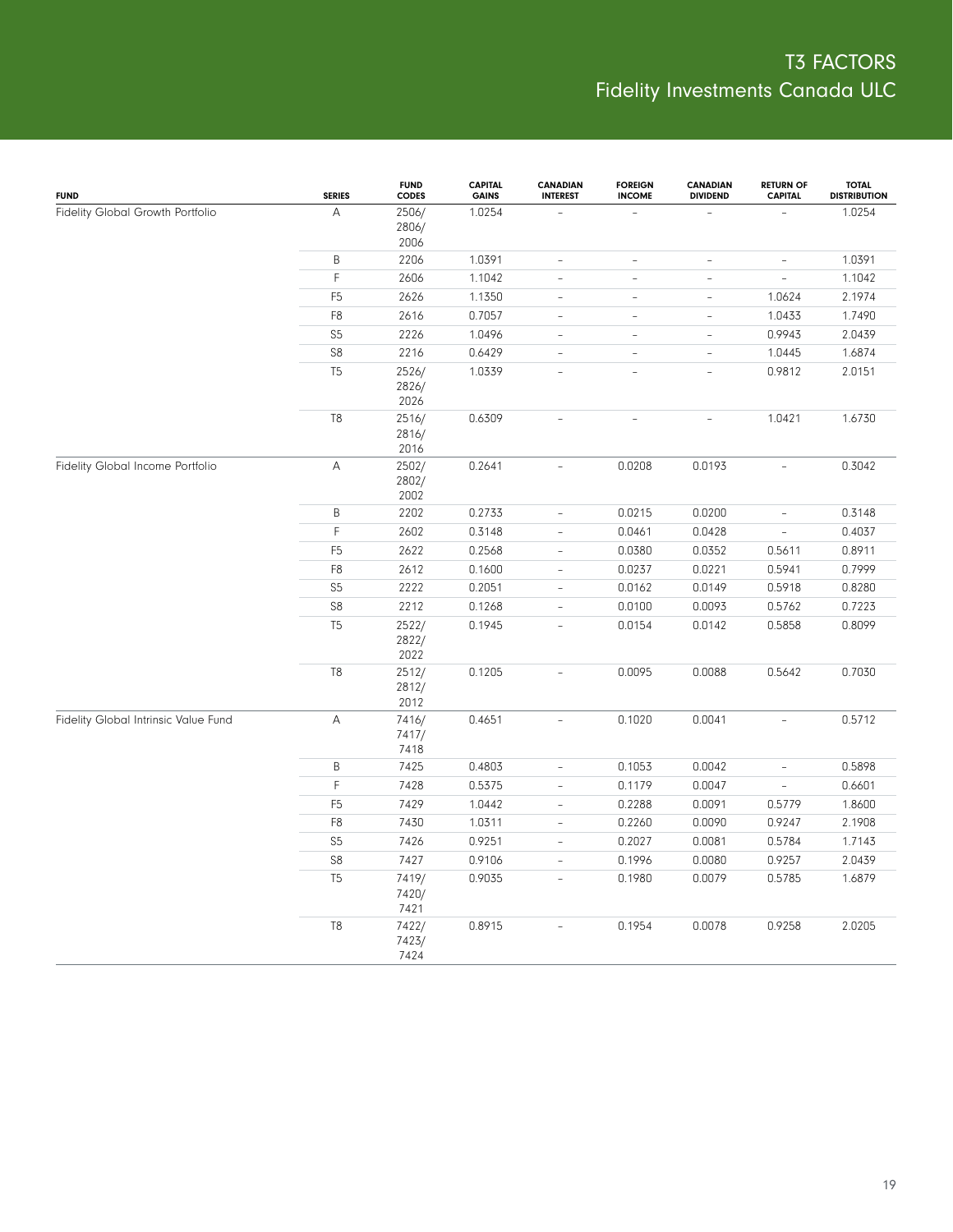| <b>FUND</b>                                            | <b>SERIES</b>  | <b>FUND</b><br><b>CODES</b> | <b>CAPITAL</b><br><b>GAINS</b> | <b>CANADIAN</b><br><b>INTEREST</b> | <b>FOREIGN</b><br><b>INCOME</b> | CANADIAN<br><b>DIVIDEND</b> | <b>RETURN OF</b><br><b>CAPITAL</b> | <b>TOTAL</b><br><b>DISTRIBUTION</b> |
|--------------------------------------------------------|----------------|-----------------------------|--------------------------------|------------------------------------|---------------------------------|-----------------------------|------------------------------------|-------------------------------------|
| Fidelity Global Intrinsic Value Fund US\$              | A              | 7452/<br>7453/              | 0.3601                         |                                    | 0.0790                          | 0.0032                      |                                    | 0.4423                              |
|                                                        |                | 7454                        |                                |                                    |                                 |                             |                                    |                                     |
|                                                        | B              | 7461                        | 0.3719                         | $\overline{\phantom{a}}$           | 0.0815                          | 0.0033                      | $\overline{\phantom{a}}$           | 0.4567                              |
|                                                        | F.             | 7464                        | 0.4162                         | $\overline{\phantom{a}}$           | 0.0913                          | 0.0036                      | $\overline{\phantom{a}}$           | 0.5111                              |
|                                                        | F <sub>5</sub> | 7465                        | 0.8085                         | $\overline{\phantom{a}}$           | 0.1772                          | 0.0070                      | 0.4600                             | 1.4527                              |
|                                                        | F <sub>8</sub> | 7466                        | 0.7983                         | $\overline{\phantom{a}}$           | 0.1750                          | 0.0070                      | 0.7361                             | 1.7164                              |
|                                                        | S <sub>5</sub> | 7462                        | 0.7163                         | $\overline{\phantom{a}}$           | 0.1569                          | 0.0063                      | 0.4604                             | 1.3399                              |
|                                                        | S <sub>8</sub> | 7463                        | 0.7050                         | $\overline{\phantom{a}}$           | 0.1545                          | 0.0062                      | 0.7369                             | 1.6026                              |
|                                                        | T <sub>5</sub> | 7455/<br>7456/<br>7457      | 0.6995                         | $\frac{1}{2}$                      | 0.1533                          | 0.0061                      | 0.4605                             | 1.3195                              |
|                                                        | T <sub>8</sub> | 7458/<br>7459/<br>7460      | 0.6903                         | $\equiv$                           | 0.1513                          | 0.0060                      | 0.7369                             | 1.5845                              |
| Fidelity Global Investment Grade Bond                  | B              | 2494                        | $\overline{\phantom{a}}$       | $\overline{\phantom{a}}$           | 0.1316                          | $\overline{\phantom{a}}$    | $\overline{\phantom{a}}$           | 0.1316                              |
| ETF Fund                                               | F              | 2495                        | $\overline{\phantom{a}}$       | $\overline{\phantom{a}}$           | 0.1866                          | $\overline{\phantom{a}}$    | $\overline{\phantom{a}}$           | 0.1866                              |
| Fidelity Global Investment Grade Bond ETF<br>Fund US\$ | B              | 7532                        | $\overline{\phantom{a}}$       | $\overline{\phantom{a}}$           | 0.0305                          | $\overline{\phantom{a}}$    | $\overline{\phantom{a}}$           | 0.0305                              |
|                                                        | F.             | 7533                        | $\overline{\phantom{a}}$       | $\overline{\phantom{a}}$           | 0.0344                          | $\frac{1}{2}$               | $\overline{\phantom{a}}$           | 0.0344                              |
| Fidelity Global Large Cap Fund                         | A              | 1033/<br>1034/<br>1035      | 1.4359                         | $\overline{\phantom{a}}$           |                                 | 0.0079                      | $\overline{a}$                     | 1.4438                              |
|                                                        | B              | 1036                        | 1.5062                         | $\overline{\phantom{a}}$           | $\bar{ }$                       | 0.0083                      | $\qquad \qquad -$                  | 1.5145                              |
|                                                        | $\mathsf F$    | 1037                        | 1.8624                         | $\overline{\phantom{a}}$           | $\overline{a}$                  | 0.0102                      | $\overline{\phantom{a}}$           | 1.8726                              |
|                                                        | F <sub>5</sub> | 5233                        | 1.8986                         | $\overline{\phantom{a}}$           | $\overline{\phantom{a}}$        | 0.0104                      | 1.2277                             | 3.1367                              |
|                                                        | F8             | 5234                        | 1.6422                         | $\overline{\phantom{a}}$           | $\bar{ }$                       | 0.0090                      | 1.4424                             | 3.0936                              |
|                                                        | S <sub>5</sub> | 1031                        | 1.8390                         | $\overline{\phantom{0}}$           | $\bar{ }$                       | 0.0101                      | 1.4246                             | 3.2737                              |
|                                                        | S <sub>8</sub> | 1048                        | 1.3906                         | $\overline{\phantom{a}}$           | $\bar{ }$                       | 0.0076                      | 1.3303                             | 2.7285                              |
|                                                        | T <sub>5</sub> | 1043/<br>1044/<br>1045      | 1.7397                         | $\equiv$                           | $\overline{a}$                  | 0.0095                      | 1.4082                             | 3.1574                              |
|                                                        | T <sub>8</sub> | 1011/<br>1012/<br>1013      | 1.3041                         | L,                                 | $\overline{a}$                  | 0.0072                      | 1.3461                             | 2.6574                              |
| Fidelity Global Large Cap Fund US\$                    | Α              | 1080/<br>1081/<br>1082      | 1.1118                         | $\overline{a}$                     | $\bar{ }$                       | 0.0061                      | $\overline{\phantom{0}}$           | 1.1179                              |
|                                                        | B              | 1083                        | 1.1662                         | $\overline{\phantom{a}}$           | $\bar{ }$                       | 0.0064                      | $\overline{\phantom{a}}$           | 1.1726                              |
|                                                        | F.             | 1084                        | 1.4420                         | $\overline{\phantom{a}}$           | $\overline{a}$                  | 0.0079                      | $\qquad \qquad -$                  | 1.4499                              |
|                                                        | F <sub>5</sub> | 6655                        | 1.4700                         | $\overline{\phantom{a}}$           | $\overline{\phantom{a}}$        | 0.0081                      | 0.9799                             | 2.4580                              |
| Fidelity Global Monthly High Income ETF Fund           | B              | 6761                        | $\overline{\phantom{a}}$       | $\overline{\phantom{a}}$           | 0.1040                          | 0.0251                      | $\overline{\phantom{a}}$           | 0.1291                              |
|                                                        | F              | 6762                        | $\overline{\phantom{a}}$       | $\overline{\phantom{a}}$           | 0.1961                          | 0.0472                      | $\overline{\phantom{a}}$           | 0.2433                              |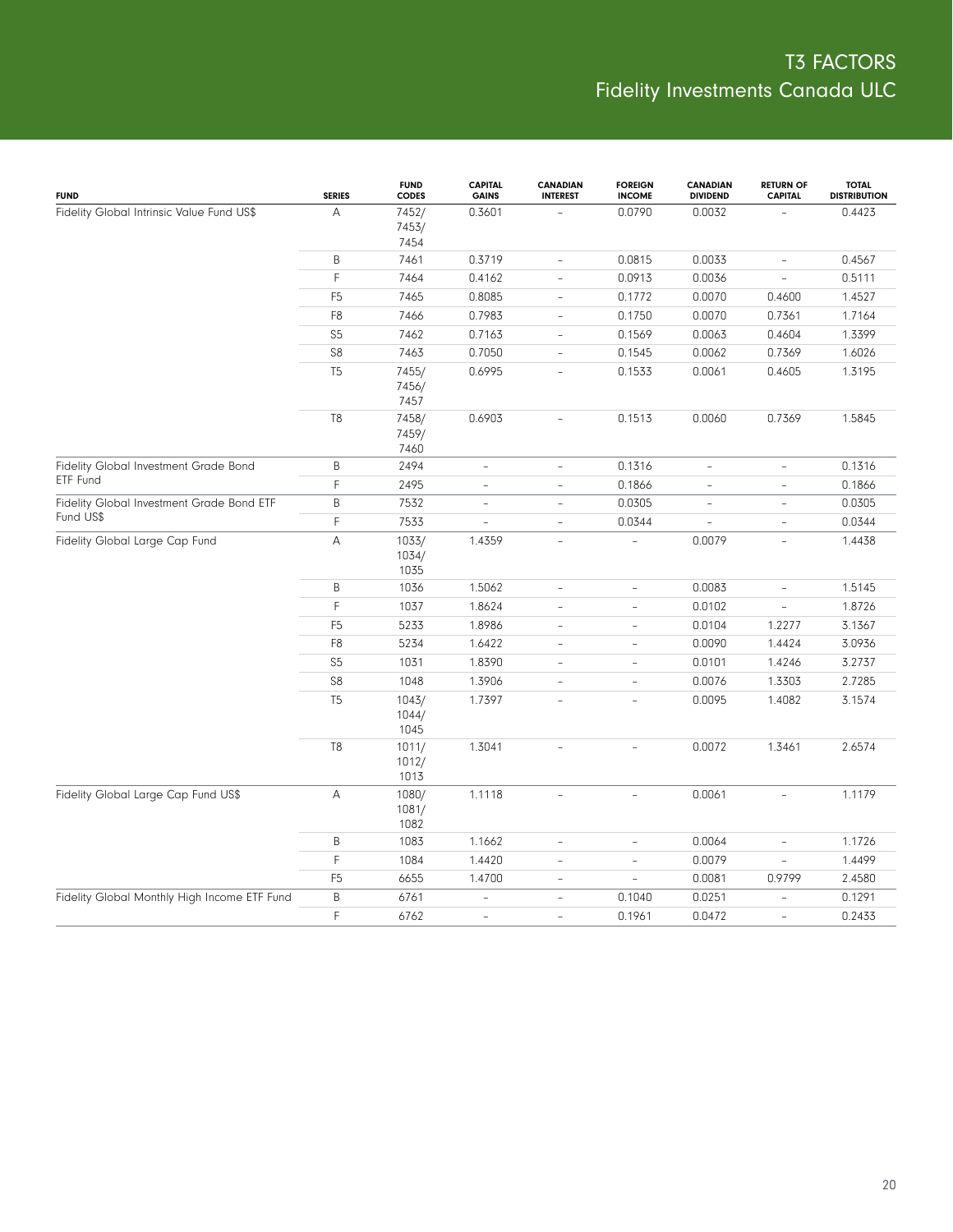| <b>FUND</b>                                             | <b>SERIES</b>  | <b>FUND</b><br>CODES   | <b>CAPITAL</b><br><b>GAINS</b> | <b>CANADIAN</b><br><b>INTEREST</b> | <b>FOREIGN</b><br><b>INCOME</b> | <b>CANADIAN</b><br><b>DIVIDEND</b> | <b>RETURN OF</b><br><b>CAPITAL</b> | <b>TOTAL</b><br><b>DISTRIBUTION</b> |
|---------------------------------------------------------|----------------|------------------------|--------------------------------|------------------------------------|---------------------------------|------------------------------------|------------------------------------|-------------------------------------|
| Fidelity Global Monthly Income Currency<br>Neutral Fund | А              | 3561/<br>3562/<br>3564 | 0.3028                         |                                    | 0.0356                          | 0.0063                             |                                    | 0.3447                              |
|                                                         | B              | 4140                   | 0.3055                         | $\overline{\phantom{0}}$           | 0.0397                          | 0.0070                             | $\overline{\phantom{a}}$           | 0.3522                              |
|                                                         | F              | 4143                   | 0.3206                         | $\overline{\phantom{0}}$           | 0.0887                          | 0.0158                             | $\overline{\phantom{a}}$           | 0.4251                              |
|                                                         | F <sub>5</sub> | 4121                   | 0.5391                         | $\overline{\phantom{0}}$           | 0.1456                          | 0.0259                             | 0.9786                             | 1.6892                              |
|                                                         | F8             | 4122                   | 0.4527                         | $\overline{\phantom{0}}$           | 0.1235                          | 0.0222                             | 1.4385                             | 2.0369                              |
|                                                         | S5             | 4141                   | 0.4887                         | $\overline{\phantom{0}}$           | 0.0626                          | 0.0111                             | 1.0197                             | 1.5821                              |
|                                                         | ${\sf S8}$     | 4142                   | 0.4115                         | $\qquad \qquad -$                  | 0.0537                          | 0.0096                             | 1.4651                             | 1.9399                              |
|                                                         | T <sub>5</sub> | 3565/<br>3568/<br>3569 | 0.4825                         | $\overline{a}$                     | 0.0592                          | 0.0106                             | 1.0134                             | 1.5657                              |
|                                                         | T8             | 3574/<br>3575/<br>4139 | 0.4071                         |                                    | 0.0508                          | 0.0091                             | 1.4596                             | 1.9266                              |
| Fidelity Global Monthly Income Fund                     | А              | 1522/<br>1822/<br>1022 | 0.3750                         | $\frac{1}{2}$                      | 0.0668                          | 0.0027                             | $\overline{\phantom{0}}$           | 0.4445                              |
|                                                         | Β              | 1222                   | 0.3786                         | $\overline{\phantom{a}}$           | 0.0770                          | 0.0031                             | $\overline{\phantom{0}}$           | 0.4587                              |
|                                                         | F              | 1622                   | 0.3960                         | $\overline{a}$                     | 0.1833                          | 0.0076                             | $\overline{\phantom{0}}$           | 0.5869                              |
|                                                         | F <sub>5</sub> | 1848                   | 0.4829                         | $\overline{\phantom{a}}$           | 0.2267                          | 0.0091                             | 0.7119                             | 1.4306                              |
|                                                         | F8             | 1849                   | 0.3668                         | $\overline{\phantom{a}}$           | 0.1740                          | 0.0069                             | 1.0487                             | 1.5964                              |
|                                                         | S <sub>5</sub> | 1252                   | 0.3121                         | $\overline{\phantom{a}}$           | 0.0651                          | 0.0026                             | 0.6137                             | 0.9935                              |
|                                                         | ${\sf S8}$     | 1232                   | 0.1926                         | $\overline{a}$                     | 0.0404                          | 0.0016                             | 0.6552                             | 0.8898                              |
|                                                         | T <sub>5</sub> | 1552/<br>1852/<br>1052 | 0.3004                         | $\overline{a}$                     | 0.0545                          | 0.0023                             | 0.6102                             | 0.9674                              |
|                                                         | T8             | 1532/<br>1832/<br>1032 | 0.1857                         | $\overline{a}$                     | 0.0344                          | 0.0014                             | 0.6428                             | 0.8643                              |
| Fidelity Global Monthly Income Fund - US\$              | А              | 1523/<br>1823/<br>1023 | 0.2903                         | $\overline{\phantom{a}}$           | 0.0526                          | 0.0022                             | $\overline{\phantom{a}}$           | 0.3451                              |
|                                                         | Β              | 1223                   | 0.2931                         | $\overline{\phantom{0}}$           | 0.0608                          | 0.0025                             | $\overline{\phantom{0}}$           | 0.3564                              |
|                                                         | F              | 1623                   | 0.3066                         | $\overline{\phantom{0}}$           | 0.1460                          | 0.0061                             | $\overline{\phantom{0}}$           | 0.4586                              |
|                                                         | F <sub>5</sub> | 6659                   | 0.3739                         | $\overline{\phantom{a}}$           | 0.1806                          | 0.0072                             | 0.5673                             | 1.1290                              |
| Fidelity Global Natural Resources Fund                  | F              | 677                    | $\qquad \qquad -$              | $\overline{\phantom{a}}$           | 0.0977                          | 0.1697                             | $\overline{\phantom{a}}$           | 0.2674                              |
| Fidelity Global Natural Resources Fund - US\$           | F              | 650                    | $\overline{\phantom{a}}$       | $\overline{\phantom{a}}$           | 0.0756                          | 0.1314                             | $\overline{\phantom{0}}$           | 0.2070                              |
| Fidelity Global Real Estate Fund                        | А              | 1501/<br>1801/<br>1001 | $\overline{\phantom{a}}$       | $\overline{\phantom{a}}$           | 0.0296                          | $\overline{\phantom{a}}$           | $\overline{\phantom{a}}$           | 0.0296                              |
|                                                         | Β              | 1201                   | $\overline{\phantom{a}}$       | $\overline{\phantom{a}}$           | 0.0691                          | $\bar{ }$                          | $\overline{\phantom{a}}$           | 0.0691                              |
|                                                         | $\mathsf F$    | 1601                   | $\qquad \qquad -$              | $\overline{\phantom{0}}$           | 0.2772                          | $\overline{\phantom{0}}$           | $\overline{\phantom{a}}$           | 0.2772                              |
|                                                         | F <sub>5</sub> | 1794                   | $\qquad \qquad -$              | $\qquad \qquad -$                  | 0.3499                          | $\overline{\phantom{a}}$           | 1.1002                             | 1.4501                              |
|                                                         | F8             | 1795                   | $\overline{\phantom{m}}$       | $\overline{\phantom{0}}$           | 0.2679                          | $\overline{\phantom{0}}$           | 1.3196                             | 1.5875                              |
|                                                         | S <sub>5</sub> | 1231                   | $\qquad \qquad -$              | $\qquad \qquad -$                  | 0.0508                          | $\overline{\phantom{a}}$           | 0.7498                             | 0.8006                              |
|                                                         | ${\sf S8}$     | 1221                   | $\qquad \qquad -$              | $\overline{\phantom{0}}$           | 0.0325                          | $\overline{\phantom{0}}$           | 0.7006                             | 0.7331                              |
|                                                         | T <sub>5</sub> | 1531/<br>1831/<br>1331 | $\overline{\phantom{a}}$       | $\overline{\phantom{a}}$           | 0.0127                          | $\overline{\phantom{a}}$           | 0.7523                             | 0.7650                              |
|                                                         | $\mathbb{T}8$  | 1521/<br>1821/<br>1321 |                                | $\overline{a}$                     | 0.0088                          |                                    | 0.6995                             | 0.7083                              |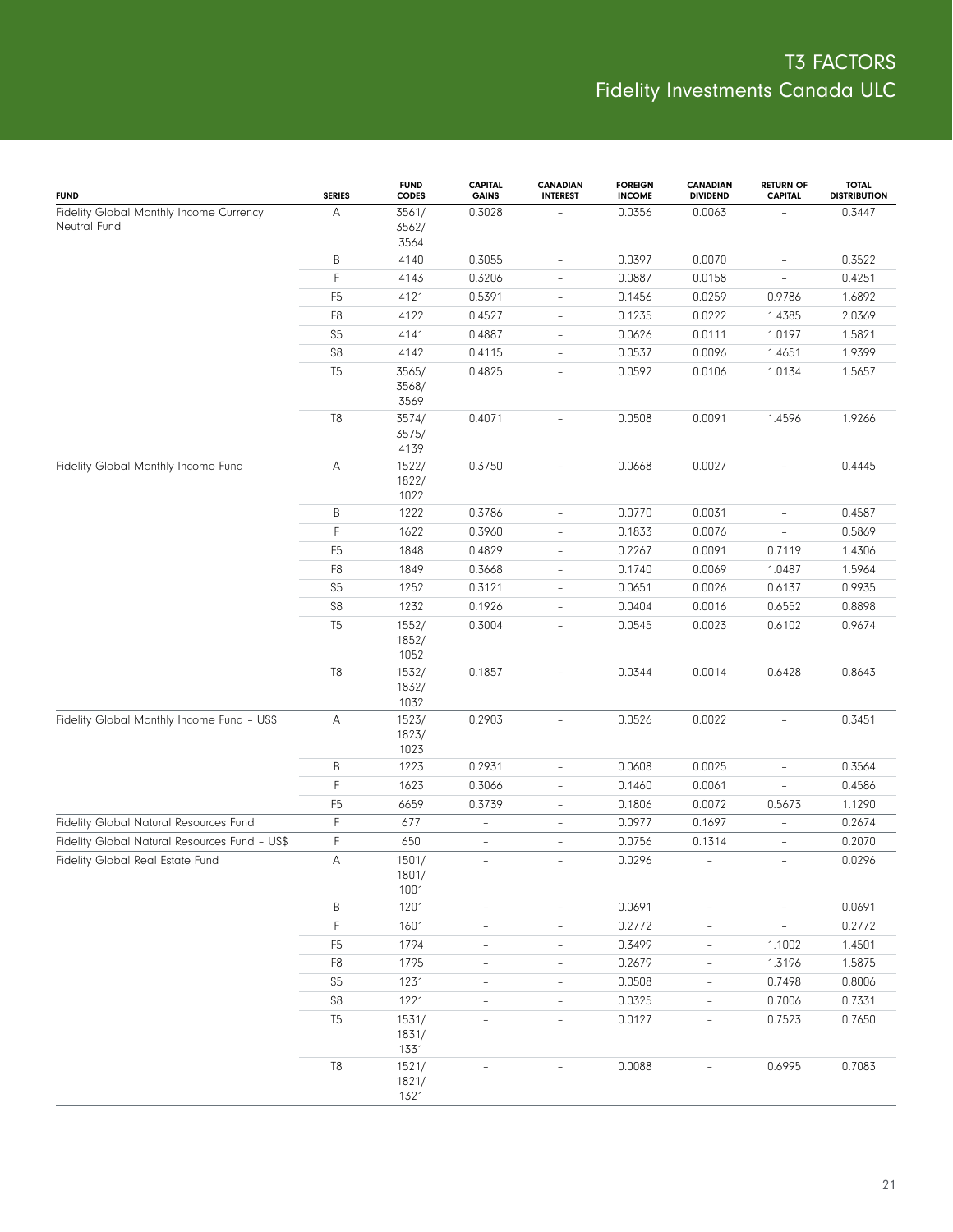| <b>FUND</b>                                | <b>SERIES</b>  | <b>FUND</b><br><b>CODES</b> | <b>CAPITAL</b><br><b>GAINS</b> | <b>CANADIAN</b><br><b>INTEREST</b> | <b>FOREIGN</b><br><b>INCOME</b> | <b>CANADIAN</b><br><b>DIVIDEND</b> | <b>RETURN OF</b><br><b>CAPITAL</b> | <b>TOTAL</b><br><b>DISTRIBUTION</b> |
|--------------------------------------------|----------------|-----------------------------|--------------------------------|------------------------------------|---------------------------------|------------------------------------|------------------------------------|-------------------------------------|
| Fidelity Global Real Estate Fund - US\$    | А              | 1510/<br>1810/<br>1010      |                                |                                    | 0.0229                          |                                    |                                    | 0.0229                              |
|                                            | B              | 1210                        | $\overline{\phantom{a}}$       | $\overline{\phantom{a}}$           | 0.0535                          | $\overline{\phantom{a}}$           | $\qquad \qquad -$                  | 0.0535                              |
|                                            | $\mathsf F$    | 1610                        | $\overline{\phantom{a}}$       | $\frac{1}{2}$                      | 0.2146                          | $\overline{\phantom{a}}$           | ÷,                                 | 0.2146                              |
| Fidelity Global Small Cap Fund             | A              | 1186/<br>1187/<br>1188      | 0.2570                         | $\overline{a}$                     | $\overline{\phantom{a}}$        | $\qquad \qquad -$                  | $\overline{\phantom{a}}$           | 0.2570                              |
|                                            | B              | 1190                        | 0.3119                         | $\overline{\phantom{a}}$           | $\overline{\phantom{a}}$        | $\overline{\phantom{a}}$           | $\frac{1}{2}$                      | 0.3119                              |
|                                            | F              | 1191                        | 0.6250                         | $\frac{1}{2}$                      | $\qquad \qquad -$               | $\overline{\phantom{a}}$           | $\overline{\phantom{a}}$           | 0.6250                              |
| Fidelity Global Small Cap Fund US\$        | $\mathsf A$    | 1193/<br>1194/<br>1195      | 0.1990                         | $\equiv$                           | $\frac{1}{2}$                   | $\equiv$                           | $\frac{1}{2}$                      | 0.1990                              |
|                                            | B              | 1196                        | 0.2415                         | $\overline{\phantom{a}}$           | ÷,                              | $\overline{\phantom{a}}$           | $\qquad \qquad -$                  | 0.2415                              |
|                                            | F              | 1197                        | 0.4839                         | $\frac{1}{2}$                      | $\qquad \qquad -$               | $\overline{\phantom{a}}$           | $\equiv$                           | 0.4839                              |
| Fidelity Global Value Long/Short Fund      | F <sub>5</sub> | 2151                        | $\overline{\phantom{a}}$       | $\overline{\phantom{a}}$           | $\overline{\phantom{a}}$        | $\overline{\phantom{a}}$           | 0.9960                             | 0.9960                              |
|                                            | F <sub>8</sub> | 2153                        | $\overline{\phantom{a}}$       | $\overline{\phantom{a}}$           | $\bar{ }$                       | $\overline{\phantom{a}}$           | 1.5936                             | 1.5936                              |
|                                            | S <sub>5</sub> | 2147                        | $\overline{\phantom{a}}$       | $\overline{a}$                     | $\bar{ }$                       | $\overline{\phantom{a}}$           | 0.9972                             | 0.9972                              |
|                                            | S8             | 2148                        | $\overline{\phantom{a}}$       | $\overline{\phantom{a}}$           | $\overline{\phantom{a}}$        | $\overline{\phantom{a}}$           | 1.5972                             | 1.5972                              |
| Fidelity Global Value Long/Short Fund US\$ | F <sub>5</sub> | 7136                        | $\overline{\phantom{a}}$       | $\overline{\phantom{a}}$           | $\bar{ }$                       | $\qquad \qquad -$                  | 0.7949                             | 0.7949                              |
|                                            | F <sub>8</sub> | 7137                        | $\overline{\phantom{a}}$       | $\overline{\phantom{a}}$           | $\bar{ }$                       | $\overline{\phantom{a}}$           | 1.2719                             | 1.2719                              |
|                                            | S <sub>5</sub> | 7133                        | $\overline{\phantom{a}}$       | $\overline{\phantom{a}}$           | $\bar{ }$                       | $\overline{\phantom{a}}$           | 0.7959                             | 0.7959                              |
|                                            | S <sub>8</sub> | 7134                        | $\equiv$                       | $\overline{\phantom{a}}$           | $\bar{ }$                       | $\overline{\phantom{a}}$           | 1.2747                             | 1.2747                              |
| Fidelity Greater Canada Fund               | A              | 1546/<br>1846/<br>1046      | 1.5285                         |                                    | $\overline{a}$                  | $\overline{a}$                     |                                    | 1.5285                              |
|                                            | B              | 1246                        | 1.5995                         | $\overline{\phantom{a}}$           | $\bar{ }$                       | $\overline{\phantom{a}}$           | $\overline{\phantom{a}}$           | 1.5995                              |
|                                            | $\mathsf F$    | 1646                        | 2.0205                         | $\overline{\phantom{a}}$           | $\overline{\phantom{a}}$        | $\overline{\phantom{a}}$           | $\overline{\phantom{a}}$           | 2.0205                              |
|                                            | F <sub>5</sub> | 1764                        | 2.5341                         | $\overline{\phantom{a}}$           | $\overline{a}$                  | $\sim$                             | 1.3193                             | 3.8534                              |
|                                            | F <sub>8</sub> | 1766                        | 2.0826                         | $\overline{\phantom{a}}$           | $\bar{ }$                       | $\overline{\phantom{a}}$           | 1.8731                             | 3.9557                              |
|                                            | S <sub>5</sub> | 1266                        | 1.6285                         | $\overline{\phantom{a}}$           | $\frac{1}{2}$                   | $\qquad \qquad -$                  | 1.0043                             | 2.6328                              |
|                                            | S8             | 1256                        | 1.0683                         | $\overline{\phantom{a}}$           | $\overline{\phantom{a}}$        | $\overline{\phantom{a}}$           | 1.1373                             | 2.2056                              |
|                                            | T <sub>5</sub> | 1566/<br>1866/<br>1066      | 1.5416                         | $\overline{a}$                     | ÷.                              | ÷                                  | 0.9883                             | 2.5299                              |
|                                            | T8             | 1556/<br>1856/<br>1056      | 0.9963                         |                                    | L.                              | $\overline{a}$                     | 1.1005                             | 2.0968                              |
| Fidelity Greater Canada Fund - US\$        | A              | 1547/<br>1847/<br>1047      | 1.1835                         | $\overline{\phantom{a}}$           | $\overline{\phantom{a}}$        | $\overline{\phantom{a}}$           | $\overline{\phantom{a}}$           | 1.1835                              |
|                                            | B              | 1247                        | 1.2384                         | L,                                 | $\overline{\phantom{a}}$        | $\overline{\phantom{a}}$           | $\overline{\phantom{a}}$           | 1.2384                              |
|                                            | F              | 1647                        | 1.5644                         | $\overline{\phantom{a}}$           | $\bar{ }$                       | $\sim$                             | $\overline{\phantom{a}}$           | 1.5644                              |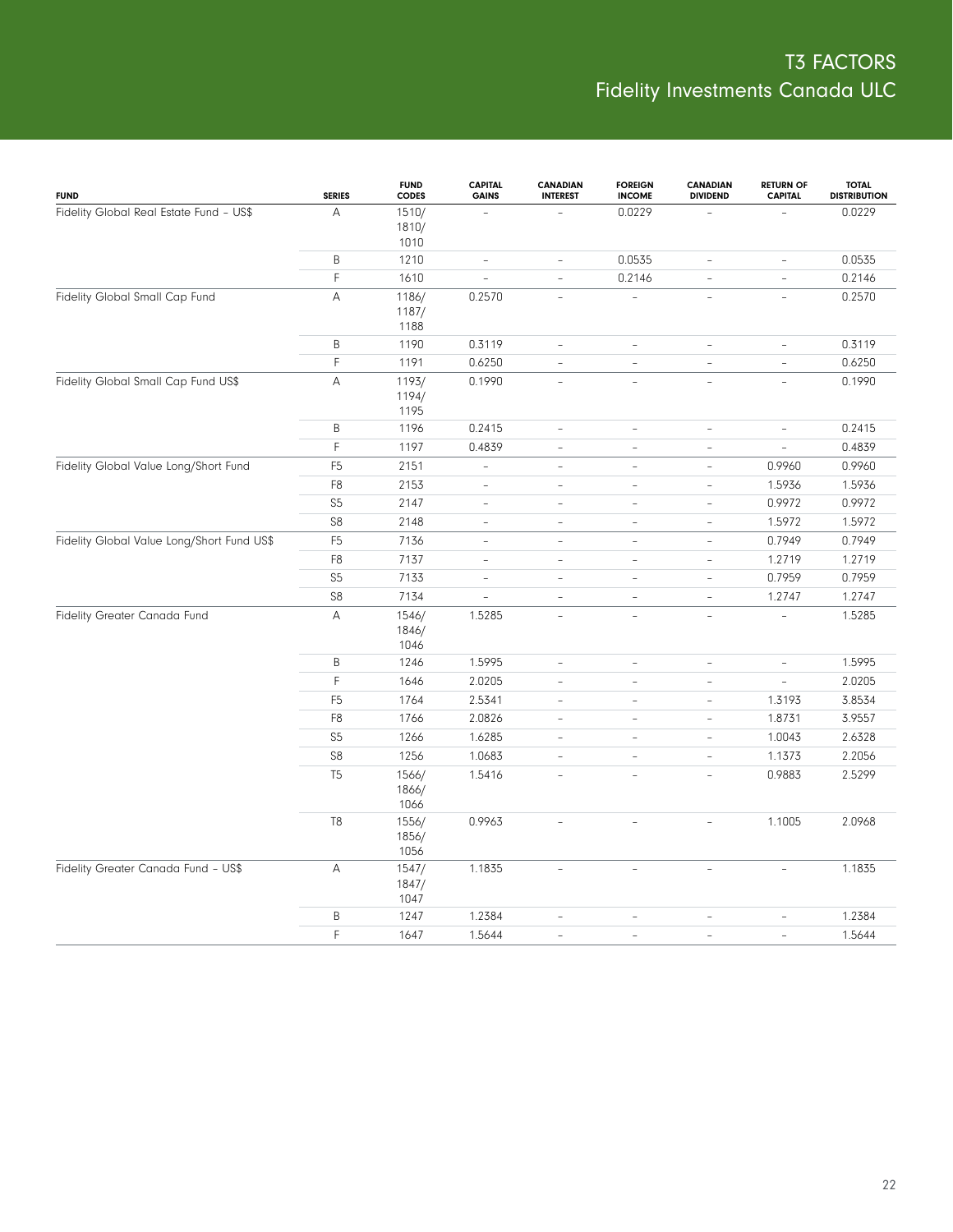| <b>FUND</b>                     | <b>SERIES</b>  | <b>FUND</b><br><b>CODES</b> | <b>CAPITAL</b><br><b>GAINS</b> | <b>CANADIAN</b><br><b>INTEREST</b> | <b>FOREIGN</b><br><b>INCOME</b> | <b>CANADIAN</b><br><b>DIVIDEND</b> | <b>RETURN OF</b><br><b>CAPITAL</b> | <b>TOTAL</b><br><b>DISTRIBUTION</b> |
|---------------------------------|----------------|-----------------------------|--------------------------------|------------------------------------|---------------------------------|------------------------------------|------------------------------------|-------------------------------------|
| Fidelity Growth Portfolio       | A              | 2505/<br>2805/<br>2005      | 1.0361                         |                                    |                                 |                                    |                                    | 1.0361                              |
|                                 | Β              | 2205                        | 1.0472                         | $\overline{\phantom{0}}$           | $\overline{\phantom{a}}$        | $\overline{\phantom{0}}$           | $\overline{\phantom{a}}$           | 1.0472                              |
|                                 | F              | 2605                        | 1.1014                         | $\qquad \qquad -$                  | $\overline{\phantom{a}}$        | $\overline{\phantom{0}}$           | $\overline{\phantom{0}}$           | 1.1014                              |
|                                 | F <sub>5</sub> | 2625                        | 1.1054                         | $\qquad \qquad -$                  | $\overline{\phantom{a}}$        | $\qquad \qquad -$                  | 0.7980                             | 1.9034                              |
|                                 | F <sub>8</sub> | 2615                        | 0.7639                         | $\qquad \qquad -$                  | $\overline{\phantom{a}}$        | $\overline{\phantom{0}}$           | 0.9772                             | 1.7411                              |
|                                 | S <sub>5</sub> | 2225                        | 1.0346                         | $\qquad \qquad -$                  | $\overline{\phantom{a}}$        | $\qquad \qquad -$                  | 0.8007                             | 1.8353                              |
|                                 | $\mathbb{S}8$  | 2215                        | 0.7068                         | $\qquad \qquad -$                  | $\overline{\phantom{a}}$        | $\overline{\phantom{0}}$           | 0.9270                             | 1.6338                              |
|                                 | T <sub>5</sub> | 2525/<br>2825/<br>2025      | 1.0247                         | $\qquad \qquad -$                  | $\overline{\phantom{a}}$        |                                    | 0.8034                             | 1.8281                              |
|                                 | T8             | 2515/<br>2815/<br>2015      | 0.6958                         | $\overline{a}$                     | $\overline{\phantom{a}}$        | $\overline{\phantom{0}}$           | 0.9151                             | 1.6109                              |
| Fidelity Income Allocation Fund | Α              | 594/<br>394/<br>094         | 0.2934                         | 0.0017                             | 0.2253                          | 0.0780                             | $\overline{\phantom{a}}$           | 0.5984                              |
|                                 | B              | 294                         | 0.2956                         | 0.0023                             | 0.2494                          | 0.0865                             | $\overline{\phantom{a}}$           | 0.6338                              |
|                                 | $\mathsf F$    | 613                         | 0.3048                         | 0.0031                             | 0.3477                          | 0.1206                             | $\overline{\phantom{a}}$           | 0.7762                              |
|                                 | F <sub>5</sub> | 1752                        | 0.2637                         | 0.0026                             | 0.3028                          | 0.1051                             | 0.3343                             | 1.0085                              |
|                                 | F <sub>8</sub> | 1753                        | 0.1949                         | 0.0021                             | 0.2282                          | 0.0791                             | 0.6556                             | 1.1599                              |
|                                 | S <sub>5</sub> | 781                         | 0.2433                         | 0.0019                             | 0.2089                          | 0.0724                             | 0.4651                             | 0.9916                              |
|                                 | S8             | 213                         | 0.1662                         | 0.0012                             | 0.1449                          | 0.0503                             | 0.6689                             | 1.0315                              |
|                                 | T <sub>5</sub> | 782/<br>783/<br>784         | 0.2344                         | 0.0014                             | 0.1810                          | 0.0630                             | 0.5026                             | 0.9824                              |
|                                 | T8             | 513/<br>313/<br>013         | 0.1580                         | 0.0011                             | 0.1265                          | 0.0439                             | 0.6616                             | 0.9911                              |
| Fidelity Income Portfolio       | Α              | 2501/<br>2801/<br>2001      | 0.3296                         | $\bar{ }$                          | $\overline{\phantom{a}}$        | 0.0233                             | $\overline{\phantom{a}}$           | 0.3529                              |
|                                 | B              | 2201                        | 0.3603                         | $\frac{1}{2}$                      | $\bar{ }$                       | 0.0255                             | $\overline{\phantom{0}}$           | 0.3858                              |
|                                 | F              | 2601                        | 0.5119                         | $\overline{\phantom{0}}$           | $\overline{\phantom{0}}$        | 0.0361                             | $\qquad \qquad -$                  | 0.5480                              |
|                                 | F <sub>5</sub> | 2621                        | 0.4255                         | $\qquad \qquad -$                  | $\overline{\phantom{a}}$        | 0.0301                             | 0.5203                             | 0.9759                              |
|                                 | F <sub>8</sub> | 2611                        | 0.2635                         | $\overline{\phantom{0}}$           | $\overline{\phantom{0}}$        | 0.0186                             | 0.5969                             | 0.8790                              |
|                                 | S <sub>5</sub> | 2221                        | 0.2785                         | $\qquad \qquad -$                  | $\qquad \qquad -$               | 0.0196                             | 0.4968                             | 0.7949                              |
|                                 | S8             | 2211                        | 0.1712                         | $\overline{a}$                     | $\qquad \qquad -$               | 0.0121                             | 0.5574                             | 0.7407                              |
|                                 | T <sub>5</sub> | 2521/<br>2821/<br>2021      | 0.2505                         |                                    |                                 | 0.0177                             | 0.4922                             | 0.7604                              |
|                                 | $\mathsf{T}8$  | 2511/<br>2811/<br>2011      | 0.1505                         |                                    |                                 | 0.0107                             | 0.5491                             | 0.7103                              |
| Fidelity Inflation-Focused Fund | F              | 7268                        | $\overline{\phantom{a}}$       | 0.0084                             | 0.0170                          | 0.0009                             | $\overline{\phantom{a}}$           | 0.0263                              |
|                                 | F <sub>5</sub> | 7269                        | $\overline{\phantom{a}}$       | 0.0174                             | 0.0349                          | 0.0017                             | 0.2497                             | 0.3037                              |
|                                 | F <sub>8</sub> | 7270                        | $\overline{\phantom{a}}$       | 0.0176                             | 0.0353                          | 0.0018                             | 0.3995                             | 0.4542                              |
|                                 | S <sub>5</sub> | 7252                        | $\overline{\phantom{a}}$       | $\equiv$                           | $\equiv$                        | $\overline{\phantom{a}}$           | 0.2499                             | 0.2499                              |
|                                 | ${\sf S8}$     | 7253                        | $\overline{\phantom{a}}$       | 0.0021                             | 0.0042                          | 0.0003                             | 0.3999                             | 0.4065                              |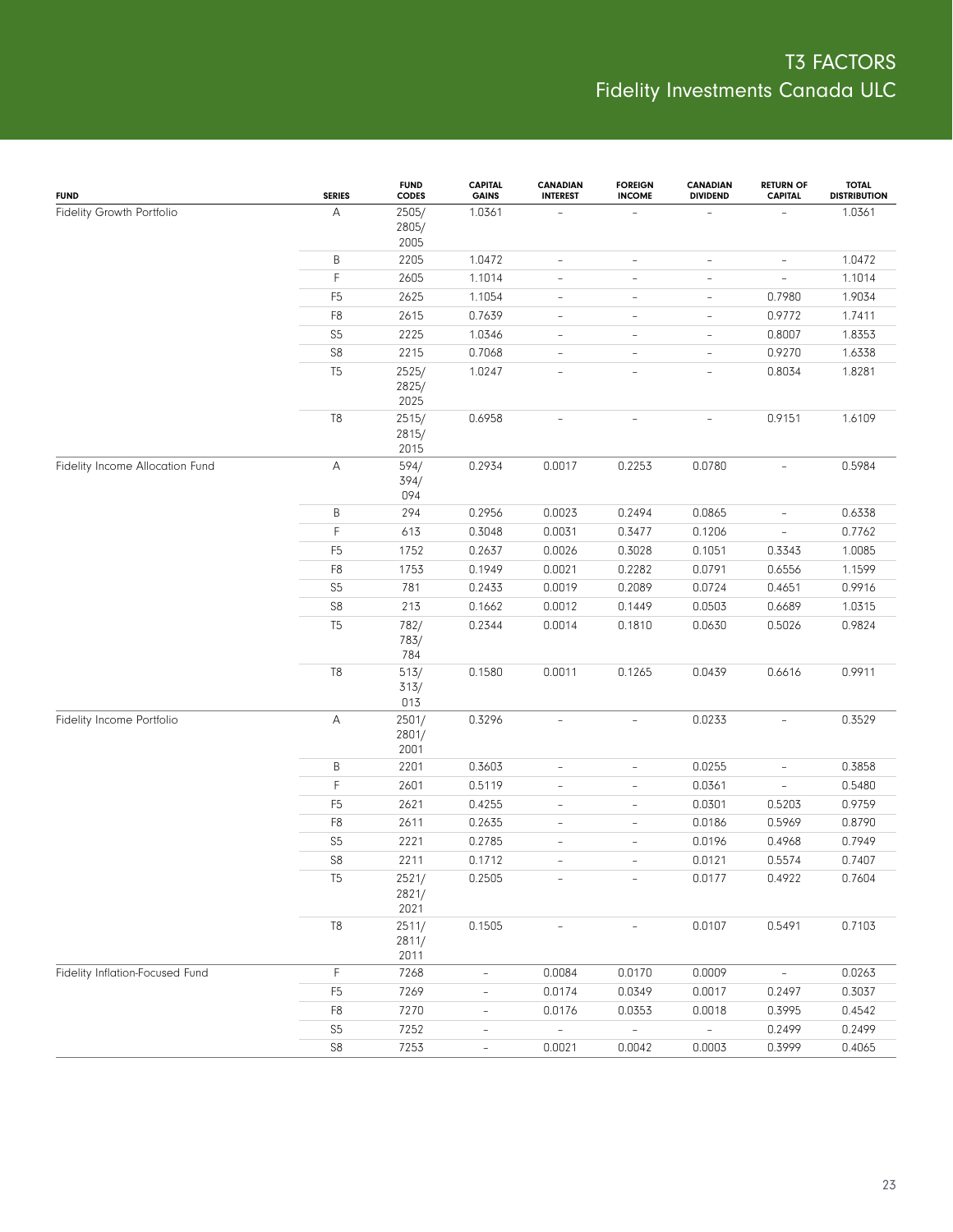| <b>FUND</b>                                               | <b>SERIES</b>  | <b>FUND</b><br><b>CODES</b> | <b>CAPITAL</b><br><b>GAINS</b> | <b>CANADIAN</b><br><b>INTEREST</b> | <b>FOREIGN</b><br><b>INCOME</b> | <b>CANADIAN</b><br><b>DIVIDEND</b> | <b>RETURN OF</b><br><b>CAPITAL</b> | <b>TOTAL</b><br><b>DISTRIBUTION</b> |
|-----------------------------------------------------------|----------------|-----------------------------|--------------------------------|------------------------------------|---------------------------------|------------------------------------|------------------------------------|-------------------------------------|
| Fidelity Inflation-Focused Fund US\$                      | F.             | 7293                        | $\overline{\phantom{a}}$       | 0.0065                             | 0.0132                          | 0.0007                             | $\overline{\phantom{a}}$           | 0.0204                              |
|                                                           | F <sub>5</sub> | 7294                        | $\overline{\phantom{a}}$       | 0.0135                             | 0.0270                          | 0.0013                             | 0.1982                             | 0.2400                              |
|                                                           | F8             | 7295                        | $\overline{\phantom{a}}$       | 0.0136                             | 0.0273                          | 0.0014                             | 0.3171                             | 0.3595                              |
|                                                           | S <sub>5</sub> | 7280                        | $\overline{\phantom{a}}$       | $\qquad \qquad -$                  | $\frac{1}{2}$                   | $\overline{\phantom{a}}$           | 0.1984                             | 0.1984                              |
|                                                           | S8             | 7281                        | $\overline{\phantom{a}}$       | 0.0016                             | 0.0033                          | 0.0002                             | 0.3174                             | 0.3225                              |
| Fidelity Insights Systematic Currency                     | F <sub>5</sub> | 6886                        | $\overline{\phantom{a}}$       | $\overline{\phantom{a}}$           | $\qquad \qquad -$               | $\overline{\phantom{0}}$           | 1.2288                             | 1.2288                              |
| Hedged Fund                                               | F <sub>8</sub> | 6887                        | $\overline{\phantom{a}}$       | $\overline{\phantom{a}}$           | $\qquad \qquad -$               | $\qquad \qquad -$                  | 1.5576                             | 1.5576                              |
|                                                           | S <sub>5</sub> | 6883                        | $\overline{\phantom{a}}$       | $\overline{\phantom{a}}$           | $\overline{\phantom{a}}$        | $\overline{\phantom{0}}$           | 1.2264                             | 1.2264                              |
|                                                           | ${\sf S8}$     | 6884                        | $\overline{\phantom{a}}$       | $\overline{\phantom{a}}$           | $\qquad \qquad -$               | $\qquad \qquad -$                  | 1.5828                             | 1.5828                              |
|                                                           | T <sub>5</sub> | 6876/<br>6877/<br>6878      | $\overline{\phantom{a}}$       | $\overline{\phantom{a}}$           | $\overline{\phantom{a}}$        | ÷                                  | 1.2240                             | 1.2240                              |
|                                                           | T <sub>8</sub> | 6879/<br>6880/<br>6881      | $\overline{\phantom{a}}$       | $\overline{\phantom{a}}$           | $\bar{ }$                       | ÷                                  | 1.5840                             | 1.5840                              |
| Fidelity International Concentrated Equity Fund           | Α              | 1502/<br>1802/<br>1002      | $\overline{\phantom{a}}$       | $\overline{\phantom{a}}$           | 0.0279                          | 0.0021                             | $\overline{\phantom{a}}$           | 0.0300                              |
|                                                           | B              | 1202                        | $\overline{\phantom{a}}$       | $\overline{\phantom{a}}$           | 0.0595                          | 0.0044                             | $\overline{\phantom{a}}$           | 0.0639                              |
|                                                           | F              | 1602                        | $\overline{\phantom{a}}$       | $\overline{\phantom{a}}$           | 0.2117                          | 0.0154                             | $\overline{\phantom{a}}$           | 0.2271                              |
| Fidelity International Concentrated Equity<br>Fund US\$   | A              | 1503/<br>1803/<br>1003      | $\overline{\phantom{a}}$       | $\overline{\phantom{a}}$           | 0.0216                          | 0.0016                             | $\overline{\phantom{a}}$           | 0.0232                              |
|                                                           | B              | 1203                        | $\overline{\phantom{a}}$       | $\overline{\phantom{a}}$           | 0.0461                          | 0.0034                             | $\overline{\phantom{a}}$           | 0.0495                              |
|                                                           | F.             | 1603                        | $\overline{\phantom{a}}$       | $\overline{\phantom{a}}$           | 0.1639                          | 0.0119                             | $\overline{\phantom{a}}$           | 0.1758                              |
| Fidelity International Disciplined Equity® Fund           | F.             | 1604                        | $\overline{\phantom{a}}$       | $\overline{\phantom{a}}$           | 0.1357                          | 0.0070                             | $\overline{\phantom{a}}$           | 0.1427                              |
|                                                           | S <sub>5</sub> | 1224                        | $\overline{\phantom{a}}$       | $\overline{\phantom{a}}$           | $\overline{\phantom{a}}$        | $\overline{\phantom{0}}$           | 0.5532                             | 0.5532                              |
|                                                           | ${\sf S8}$     | 1214                        | $\overline{\phantom{a}}$       | $\overline{\phantom{a}}$           | $\overline{\phantom{a}}$        | $\overline{\phantom{0}}$           | 0.6024                             | 0.6024                              |
|                                                           | T <sub>5</sub> | 1524/<br>1824/<br>1324      | $\overline{\phantom{a}}$       | $\overline{a}$                     | $\overline{\phantom{a}}$        | $\overline{\phantom{0}}$           | 0.5568                             | 0.5568                              |
|                                                           | $\mathsf{T}8$  | 1514/<br>1814/<br>1014      | L,                             | $\overline{\phantom{0}}$           | $\overline{\phantom{a}}$        | $\overline{\phantom{0}}$           | 0.6060                             | 0.6060                              |
| Fidelity International Disciplined Equity®<br>Fund - US\$ | F.             | 1605                        | $\overline{\phantom{a}}$       | $\overline{\phantom{a}}$           | 0.1051                          | 0.0054                             | $\overline{\phantom{a}}$           | 0.1105                              |
| Fidelity International Growth Fund                        | F <sub>5</sub> | 3348                        | $\overline{\phantom{a}}$       | $\overline{\phantom{a}}$           | $\overline{\phantom{a}}$        | $\overline{\phantom{a}}$           | 1.2936                             | 1.2936                              |
|                                                           | F <sub>8</sub> | 3349                        | $\overline{\phantom{a}}$       | $\overline{\phantom{a}}$           | $\qquad \qquad -$               | $\overline{\phantom{0}}$           | 1.5300                             | 1.5300                              |
|                                                           | S <sub>5</sub> | 3346                        | $\overline{\phantom{a}}$       | $\overline{\phantom{a}}$           | $\overline{\phantom{a}}$        | $\overline{\phantom{a}}$           | 1.2432                             | 1.2432                              |
|                                                           | ${\sf S8}$     | 3347                        | $\overline{\phantom{a}}$       | $\overline{\phantom{0}}$           | $\overline{\phantom{a}}$        |                                    | 1.5888                             | 1.5888                              |
|                                                           | T <sub>5</sub> | 2338/<br>2341/<br>2343      |                                |                                    |                                 |                                    | 1.2288                             | 1.2288                              |
|                                                           | $\mathsf{T}8$  | 2339/<br>2342/<br>2344      | $\overline{\phantom{a}}$       |                                    | $\overline{\phantom{a}}$        |                                    | 1.5960                             | 1.5960                              |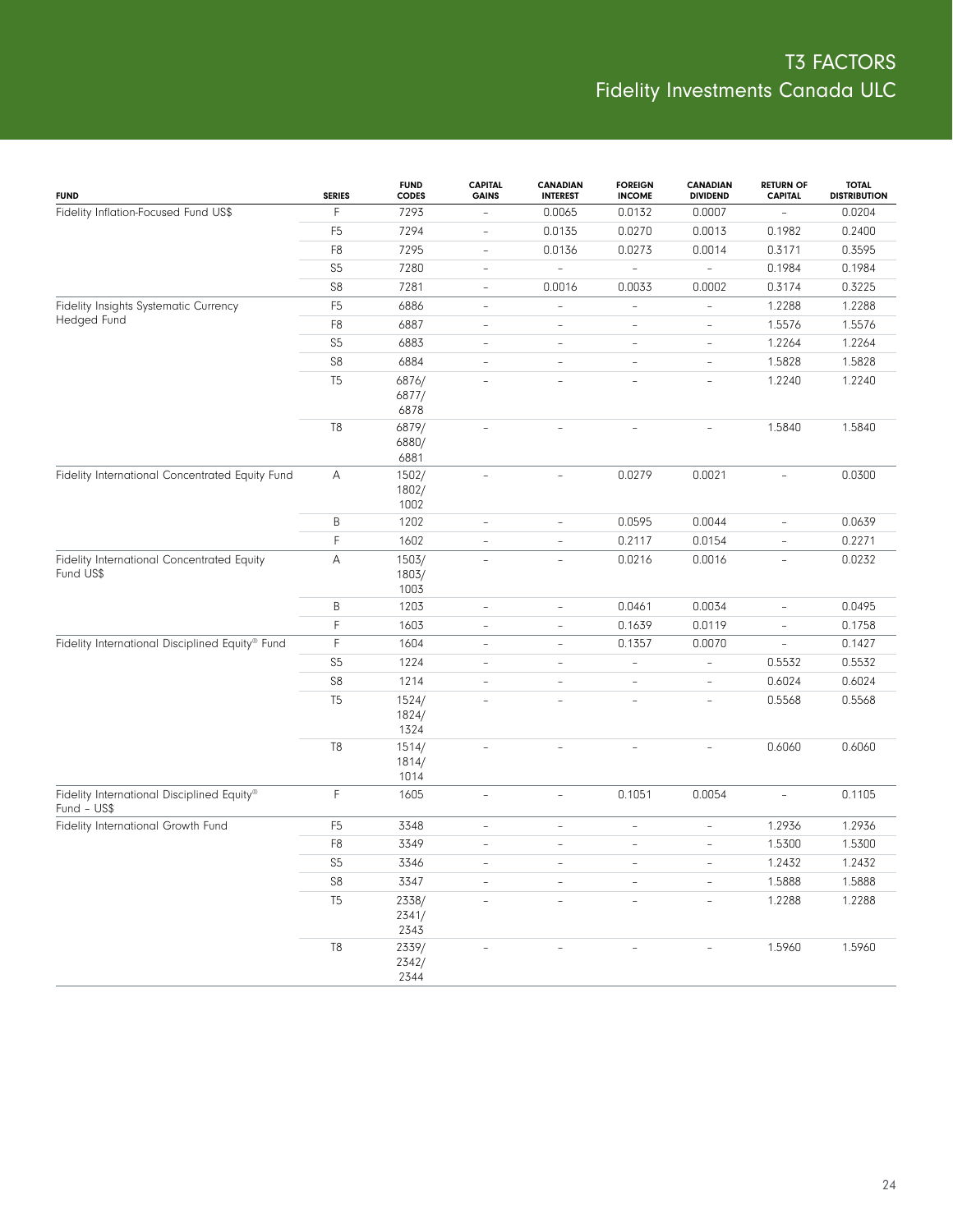| <b>FUND</b>                                         | <b>SERIES</b>  | <b>FUND</b><br><b>CODES</b> | <b>CAPITAL</b><br><b>GAINS</b> | <b>CANADIAN</b><br><b>INTEREST</b> | <b>FOREIGN</b><br><b>INCOME</b> | <b>CANADIAN</b><br><b>DIVIDEND</b> | <b>RETURN OF</b><br><b>CAPITAL</b> | <b>TOTAL</b><br><b>DISTRIBUTION</b> |
|-----------------------------------------------------|----------------|-----------------------------|--------------------------------|------------------------------------|---------------------------------|------------------------------------|------------------------------------|-------------------------------------|
| Fidelity International Growth Fund US\$             | F <sub>5</sub> | 2358                        | $\overline{\phantom{a}}$       | $\overline{\phantom{a}}$           | $\overline{a}$                  |                                    | 1.0324                             | 1.0324                              |
|                                                     | F <sub>8</sub> | 2359                        | $\overline{\phantom{a}}$       | $\overline{a}$                     | $\qquad \qquad -$               | $\overline{\phantom{0}}$           | 1.2211                             | 1.2211                              |
|                                                     | S <sub>5</sub> | 2356                        | $\qquad \qquad -$              | $\overline{\phantom{0}}$           | $\overline{\phantom{a}}$        | $\overline{\phantom{a}}$           | 0.9922                             | 0.9922                              |
|                                                     | S8             | 2357                        | $\overline{\phantom{a}}$       | $\overline{\phantom{a}}$           | $\overline{\phantom{a}}$        | $\overline{\phantom{a}}$           | 1.2680                             | 1.2680                              |
|                                                     | T <sub>5</sub> | 2350/                       | $\equiv$                       | ÷,                                 | $\overline{\phantom{a}}$        | ÷                                  | 0.9807                             | 0.9807                              |
|                                                     |                | 2352/                       |                                |                                    |                                 |                                    |                                    |                                     |
|                                                     |                | 2354                        |                                |                                    |                                 |                                    |                                    |                                     |
|                                                     | T <sub>8</sub> | 2351/<br>2353/              | $\overline{\phantom{a}}$       | ÷,                                 | $\overline{\phantom{a}}$        | ÷                                  | 1.2738                             | 1.2738                              |
|                                                     |                | 2355                        |                                |                                    |                                 |                                    |                                    |                                     |
| Fidelity International High Dividend Index          | B              | 4105                        | $\frac{1}{2}$                  | $\overline{\phantom{a}}$           | 0.1831                          | $\qquad \qquad -$                  | $\qquad \qquad -$                  | 0.1831                              |
| ETF Fund                                            | F              | 4106                        | $\overline{\phantom{a}}$       | $\overline{\phantom{a}}$           | 0.2846                          | $\overline{\phantom{a}}$           | $\overline{\phantom{a}}$           | 0.2846                              |
| Fidelity International High Quality Index           | B              | 6542                        | 0.3779                         | $\overline{\phantom{a}}$           | 0.0875                          | $\overline{\phantom{a}}$           | $\overline{\phantom{a}}$           | 0.4654                              |
| ETF Fund                                            | F              | 6543                        | 0.4572                         | $\overline{\phantom{a}}$           | 0.1847                          | $\overline{\phantom{a}}$           | $\overline{\phantom{a}}$           | 0.6419                              |
| Fidelity International High Quality Index ETF       | B              | 7564                        | 0.2987                         | $\overline{\phantom{a}}$           | 0.0496                          | $\overline{\phantom{a}}$           | $\overline{\phantom{a}}$           | 0.3484                              |
| Fund US\$                                           | F              | 7565                        | 0.3614                         | $\overline{\phantom{a}}$           | 0.0600                          | $\overline{\phantom{a}}$           | $\overline{\phantom{a}}$           | 0.4214                              |
| Fidelity International Low Volatility Index         | B              | 6527                        | $\qquad \qquad -$              | $\overline{\phantom{a}}$           | 0.1298                          | $\overline{\phantom{a}}$           | $\overline{\phantom{a}}$           | 0.1298                              |
| ETF Fund                                            | F              | 6528                        | $\bar{ }$                      | $\overline{\phantom{0}}$           | 0.2539                          | $\overline{\phantom{a}}$           | $\overline{\phantom{a}}$           | 0.2539                              |
| Fidelity Investment Grade Total Bond Currency       | Α              | 6167/                       | 0.0306                         | $\overline{\phantom{a}}$           | 0.1088                          | $\overline{\phantom{a}}$           | $\overline{\phantom{a}}$           | 0.1394                              |
| Neutral Fund                                        |                | 6168/                       |                                |                                    |                                 |                                    |                                    |                                     |
|                                                     |                | 6169                        |                                |                                    |                                 |                                    |                                    |                                     |
|                                                     | Β              | 6170                        | 0.0317                         | $\overline{\phantom{0}}$           | 0.1368                          | $\overline{\phantom{0}}$           | $\overline{\phantom{a}}$           | 0.1685                              |
|                                                     | F              | 6171                        | 0.0340                         | $\overline{\phantom{0}}$           | 0.1954                          | $\qquad \qquad -$                  | $\overline{\phantom{a}}$           | 0.2294                              |
| Fidelity Investment Grade Total Bond Fund           | А              | 6136/<br>6137/              |                                | $\bar{a}$                          | 0.1096                          | $\overline{\phantom{a}}$           | $\bar{a}$                          | 0.1096                              |
|                                                     |                | 6138                        |                                |                                    |                                 |                                    |                                    |                                     |
|                                                     | Β              | 6139                        | $\qquad \qquad -$              | $\overline{\phantom{a}}$           | 0.1422                          | $\overline{\phantom{a}}$           | $\overline{\phantom{a}}$           | 0.1422                              |
|                                                     | F              | 6140                        | $\bar{ }$                      | $\overline{\phantom{0}}$           | 0.2046                          | $\overline{\phantom{a}}$           | $\overline{\phantom{a}}$           | 0.2046                              |
| Fidelity Investment Grade Total Bond Fund US\$      | А              | 6152/                       | $\overline{\phantom{a}}$       | $\overline{\phantom{a}}$           | 0.0864                          | $\overline{\phantom{a}}$           | $\overline{\phantom{a}}$           | 0.0864                              |
|                                                     |                | 6153/                       |                                |                                    |                                 |                                    |                                    |                                     |
|                                                     |                | 6154                        |                                |                                    |                                 |                                    |                                    |                                     |
|                                                     | Β              | 6155                        | $\qquad \qquad -$              | $\overline{\phantom{0}}$           | 0.1123                          | ÷,                                 | $\overline{\phantom{0}}$           | 0.1123                              |
|                                                     | F              | 6156                        | $\overline{\phantom{a}}$       | $\overline{\phantom{0}}$           | 0.1620                          | $\overline{\phantom{0}}$           | $\bar{a}$                          | 0.1620                              |
| Fidelity Long-Term Leaders Currency<br>Neutral Fund | F <sub>5</sub> | 7014                        | $\qquad \qquad -$              | $\overline{\phantom{0}}$           | $\overline{\phantom{a}}$        | $\overline{\phantom{0}}$           | 0.9996                             | 0.9996                              |
|                                                     | F <sub>8</sub> | 7015                        | $\overline{\phantom{a}}$       | $\overline{\phantom{0}}$           | $\overline{\phantom{a}}$        | $\overline{\phantom{a}}$           | 1.5996                             | 1.5996                              |
|                                                     | S <sub>5</sub> | 7011                        | $\overline{\phantom{a}}$       | $\overline{\phantom{0}}$           | $\overline{\phantom{a}}$        | $\overline{\phantom{0}}$           | 0.9996                             | 0.9996                              |
|                                                     | S8             | 7012                        | $\overline{\phantom{a}}$       | $\overline{\phantom{0}}$           | $\overline{\phantom{a}}$        | $\overline{\phantom{a}}$           | 1.5996                             | 1.5996                              |
|                                                     | T <sub>5</sub> | 7004/<br>7005/              |                                |                                    |                                 |                                    | 0.9996                             | 0.9996                              |
|                                                     |                | 7006                        |                                |                                    |                                 |                                    |                                    |                                     |
|                                                     | T <sub>8</sub> | 7007/                       |                                |                                    |                                 |                                    | 1.5996                             | 1.5996                              |
|                                                     |                | 7008/                       |                                |                                    |                                 |                                    |                                    |                                     |
|                                                     |                | 7009                        |                                |                                    |                                 |                                    |                                    |                                     |
| Fidelity Long-Term Leaders Fund                     | F <sub>5</sub> | 2538                        | $\overline{\phantom{0}}$       | $\overline{\phantom{a}}$           | $\qquad \qquad -$               | $\qquad \qquad -$                  | 0.9984                             | 0.9984                              |
|                                                     | F8             | 2539                        | $\overline{\phantom{0}}$       | $\overline{\phantom{a}}$           | $\overline{\phantom{a}}$        | $\overline{\phantom{0}}$           | 1.5984                             | 1.5984                              |
|                                                     | S <sub>5</sub> | 2535                        | $\overline{\phantom{0}}$       | $\overline{\phantom{a}}$           | $\overline{\phantom{a}}$        | $\overline{\phantom{a}}$           | 0.9996                             | 0.9996                              |
|                                                     | ${\sf S8}$     | 2536                        | $\overline{\phantom{0}}$       | $\overline{\phantom{a}}$           | $\overline{\phantom{0}}$        | $\overline{\phantom{a}}$           | 1.5996                             | 1.5996                              |
|                                                     | T <sub>5</sub> | 2520/<br>2528/<br>2529      | $\qquad \qquad -$              | $\overline{\phantom{a}}$           | $\overline{\phantom{a}}$        | $\overline{\phantom{a}}$           | 0.9996                             | 0.9996                              |
|                                                     | $\mathsf{T}8$  | 2530/                       | $\overline{\phantom{a}}$       |                                    | $\overline{\phantom{a}}$        |                                    | 1.5996                             | 1.5996                              |
|                                                     |                | 2532/                       |                                |                                    |                                 |                                    |                                    |                                     |
|                                                     |                | 2533                        |                                |                                    |                                 |                                    |                                    |                                     |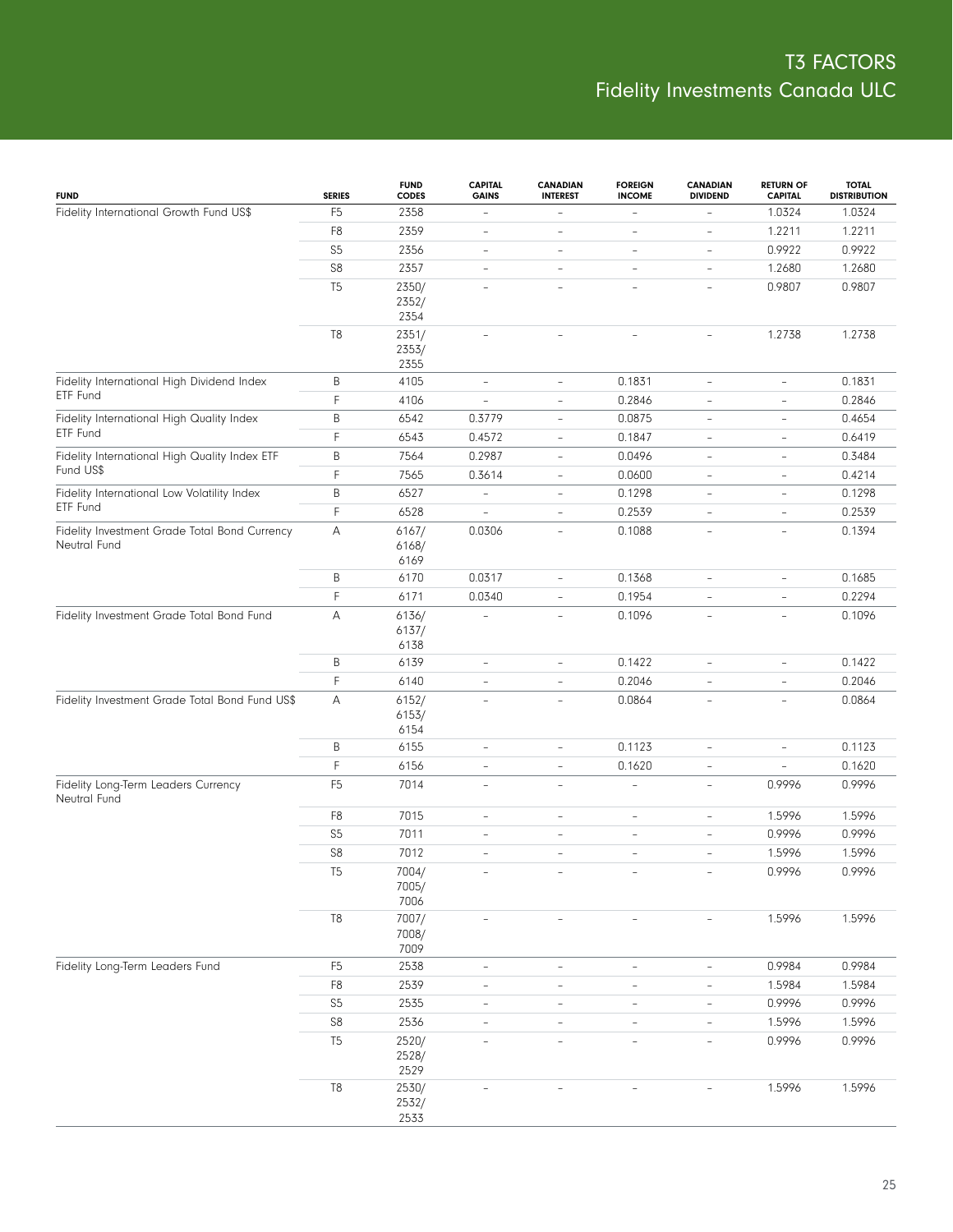| <b>FUND</b>                                         | <b>SERIES</b>  | <b>FUND</b><br><b>CODES</b>    | <b>CAPITAL</b><br><b>GAINS</b> | <b>CANADIAN</b><br><b>INTEREST</b> | <b>FOREIGN</b><br><b>INCOME</b> | <b>CANADIAN</b><br><b>DIVIDEND</b> | <b>RETURN OF</b><br><b>CAPITAL</b> | <b>TOTAL</b><br><b>DISTRIBUTION</b> |
|-----------------------------------------------------|----------------|--------------------------------|--------------------------------|------------------------------------|---------------------------------|------------------------------------|------------------------------------|-------------------------------------|
| Fidelity Long-Term Leaders Fund US\$                | F <sub>5</sub> | 6992                           | $\qquad \qquad -$              | $\overline{\phantom{0}}$           | $\qquad \qquad -$               | -                                  | 0.7968                             | 0.7968                              |
|                                                     | F8             | 6993                           | $\qquad \qquad -$              | $\overline{\phantom{0}}$           | $\qquad \qquad -$               | $\overline{\phantom{0}}$           | 1.2757                             | 1.2757                              |
|                                                     | S5             | 6989                           | $\overline{\phantom{a}}$       | $\overline{\phantom{0}}$           | $\qquad \qquad -$               | $\qquad \qquad -$                  | 0.7978                             | 0.7978                              |
|                                                     | ${\sf S8}$     | 6990                           | $\qquad \qquad -$              | $\qquad \qquad -$                  | $\qquad \qquad -$               | $\overline{\phantom{0}}$           | 1.2767                             | 1.2767                              |
|                                                     | T <sub>5</sub> | 6979/<br>6981/                 | $\overline{\phantom{a}}$       | $\overline{\phantom{0}}$           | $\overline{\phantom{a}}$        | $\overline{\phantom{0}}$           | 0.7978                             | 0.7978                              |
|                                                     | T <sub>8</sub> | 6983<br>6985/<br>6986/<br>6987 | $\overline{\phantom{a}}$       | $\overline{\phantom{0}}$           | $\overline{\phantom{a}}$        | $\overline{\phantom{0}}$           | 1.2767                             | 1.2767                              |
| Fidelity Long/Short Alternative Fund                | F <sub>5</sub> | 2499                           | $\qquad \qquad -$              | $\qquad \qquad -$                  | $\qquad \qquad -$               | $\overline{\phantom{0}}$           | 0.9996                             | 0.9996                              |
|                                                     | F8             | 2500                           | $\overline{\phantom{a}}$       | L,                                 | $\bar{ }$                       | $\overline{\phantom{0}}$           | 1.5996                             | 1.5996                              |
|                                                     | S5             | 2493                           | $\qquad \qquad -$              | $\qquad \qquad -$                  | $\qquad \qquad -$               | $\overline{\phantom{0}}$           | 0.9996                             | 0.9996                              |
|                                                     | ${\sf S8}$     | 2497                           | $\qquad \qquad -$              | $\qquad \qquad -$                  | $\overline{\phantom{a}}$        | $\overline{\phantom{a}}$           | 1.5996                             | 1.5996                              |
| Fidelity Long/Short Alternative Fund US\$           | F <sub>5</sub> | 7151                           | $\overline{\phantom{a}}$       | $\qquad \qquad -$                  | $\qquad \qquad -$               | $\overline{\phantom{0}}$           | 0.7978                             | 0.7978                              |
|                                                     | F8             | 7152                           | $\overline{\phantom{a}}$       | L,                                 | $\overline{\phantom{a}}$        | $\overline{\phantom{0}}$           | 1.2767                             | 1.2767                              |
|                                                     | S <sub>5</sub> | 7148                           | $\overline{\phantom{0}}$       | $\qquad \qquad -$                  | $\qquad \qquad -$               | $\overline{\phantom{0}}$           | 0.7978                             | 0.7978                              |
|                                                     | ${\sf S8}$     | 7149                           | $\overline{\phantom{0}}$       | $\frac{1}{2}$                      | Ē,                              | $\overline{\phantom{0}}$           | 1.2767                             | 1.2767                              |
| Fidelity Monthly Income Fund                        | Α              | 569/<br>869/<br>069            | 0.7914                         | $\overline{\phantom{a}}$           | 0.1155                          | 0.1258                             | L,                                 | 1.0327                              |
|                                                     | Β              | 269                            | 0.7952                         | $\frac{1}{2}$                      | 0.1322                          | 0.1439                             | $\overline{\phantom{0}}$           | 1.0713                              |
|                                                     | F              | 669                            | 0.8123                         | $\frac{1}{2}$                      | 0.2240                          | 0.2435                             | $\overline{\phantom{0}}$           | 1.2798                              |
|                                                     | F <sub>5</sub> | 1750                           | 0.6689                         | $\frac{1}{2}$                      | 0.1864                          | 0.2029                             | 0.3694                             | 1.4276                              |
|                                                     | F8             | 1751                           | 0.4962                         | $\bar{ }$                          | 0.1410                          | 0.1533                             | 0.6527                             | 1.4432                              |
|                                                     | S <sub>5</sub> | 1219                           | 0.5722                         | $\frac{1}{2}$                      | 0.0967                          | 0.1054                             | 0.4680                             | 1.2423                              |
|                                                     | S8             | 219                            | 0.3747                         | $\bar{ }$                          | 0.0645                          | 0.0700                             | 0.6289                             | 1.1381                              |
|                                                     | T <sub>5</sub> | 1519/<br>1819/<br>1319         | 0.5498                         | $\bar{ }$                          | 0.0814                          | 0.0889                             | 0.4771                             | 1.1972                              |
|                                                     | T8             | 519/<br>819/<br>019            | 0.3594                         | L,                                 | 0.0539                          | 0.0587                             | 0.6297                             | 1.1017                              |
| Fidelity Multi-Asset Innovation Fund                | Β              | 7143                           | 0.2544                         | $\overline{\phantom{a}}$           | 0.0084                          | 0.0069                             | $\overline{\phantom{a}}$           | 0.2697                              |
|                                                     | F              | 7146                           | 0.3508                         | $\overline{\phantom{0}}$           | 0.0116                          | 0.0096                             | $\overline{\phantom{0}}$           | 0.3720                              |
|                                                     | F <sub>5</sub> | 7154                           | 0.6685                         | $\frac{1}{2}$                      | 0.0219                          | 0.0182                             | 0.9132                             | 1.6218                              |
|                                                     | F <sub>8</sub> | 7155                           | 0.6508                         | $\overline{\phantom{0}}$           | 0.0213                          | 0.0177                             | 1.4613                             | 2.1511                              |
|                                                     | S <sub>5</sub> | 7144                           | 0.4844                         | $\bar{ }$                          | 0.0159                          | 0.0132                             | 0.9140                             | 1.4275                              |
|                                                     | S8             | 7145                           | 0.4727                         | $\overline{a}$                     | 0.0155                          | 0.0129                             | 1.4626                             | 1.9637                              |
| Fidelity Multi-Asset Innovation Fund US\$           | B              | 7172                           | 0.1987                         | $\overline{a}$                     | 0.0066                          | 0.0054                             | $\overline{\phantom{0}}$           | 0.2107                              |
|                                                     | F              | 7175                           | 0.2740                         | $\overline{\phantom{0}}$           | 0.0091                          | 0.0075                             | $\overline{\phantom{0}}$           | 0.2906                              |
|                                                     | F <sub>5</sub> | 7176                           | 0.5221                         | -                                  | 0.0171                          | 0.0142                             | 0.7302                             | 1.2837                              |
|                                                     | F8             | 7177                           | 0.5083                         | $\overline{\phantom{0}}$           | 0.0166                          | 0.0138                             | 1.1685                             | 1.7072                              |
|                                                     | S <sub>5</sub> | 7173                           | 0.3783                         | -                                  | 0.0124                          | 0.0103                             | 0.7308                             | 1.1319                              |
|                                                     | S8             | 7174                           | 0.3692                         | $\overline{\phantom{0}}$           | 0.0121                          | 0.0101                             | 1.1695                             | 1.5609                              |
| Fidelity Multi-Sector Bond Currency<br>Neutral Fund | А              | 5752/<br>5753/<br>5754         | 0.0110                         | $\overline{a}$                     | 0.1216                          |                                    |                                    | 0.1326                              |
|                                                     | B              | 5755                           | 0.0116                         | ÷                                  | 0.1538                          | $\overline{\phantom{0}}$           | $\overline{\phantom{0}}$           | 0.1654                              |
|                                                     | $\mathsf F$    | 5761                           | 0.0127                         | ÷,                                 | 0.2111                          | $\overline{\phantom{a}}$           | $\overline{\phantom{0}}$           | 0.2238                              |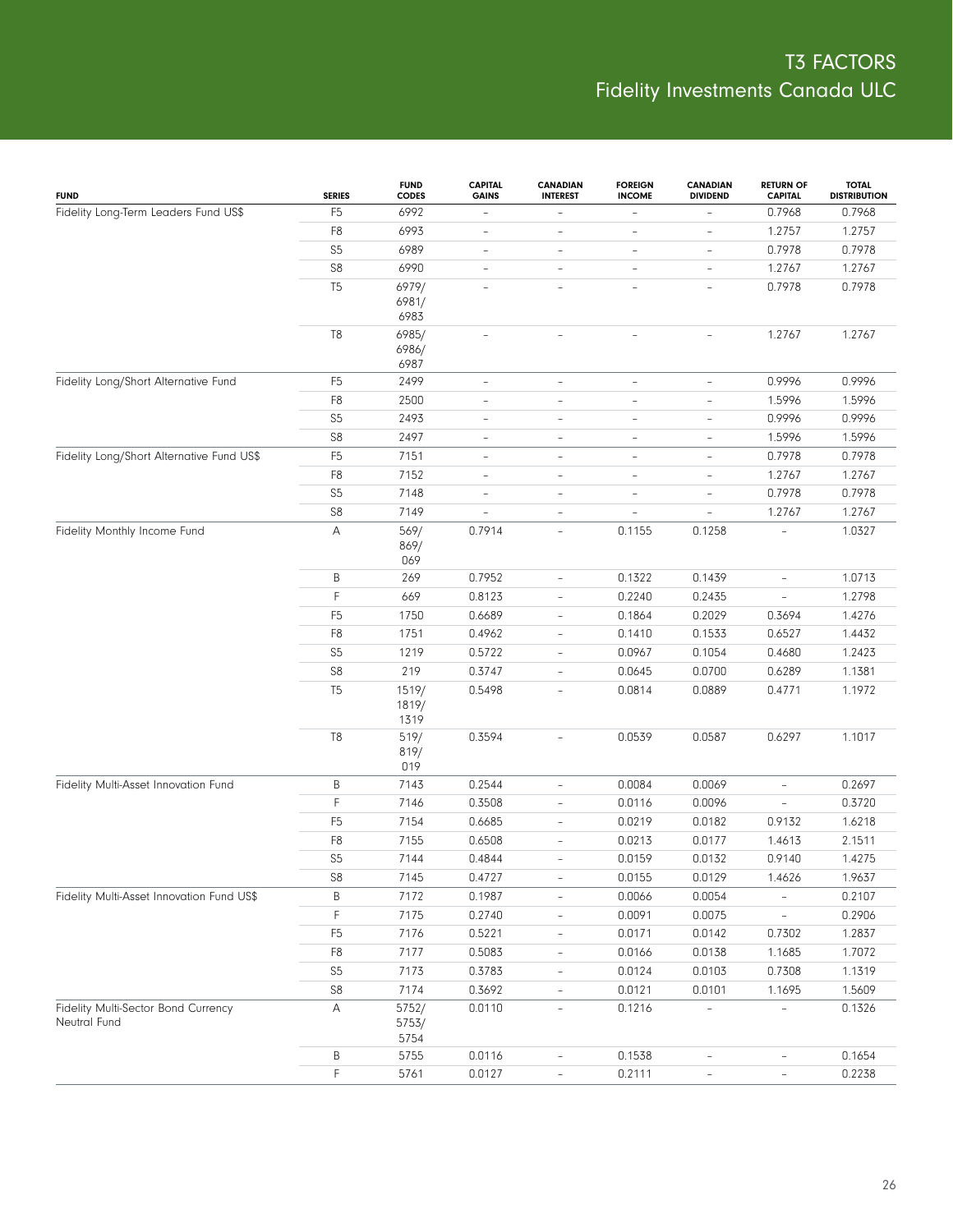| <b>FUND</b>                                           | <b>SERIES</b>  | <b>FUND</b><br><b>CODES</b> | <b>CAPITAL</b><br><b>GAINS</b> | <b>CANADIAN</b><br><b>INTEREST</b> | <b>FOREIGN</b><br><b>INCOME</b> | <b>CANADIAN</b><br><b>DIVIDEND</b> | <b>RETURN OF</b><br><b>CAPITAL</b> | <b>TOTAL</b><br><b>DISTRIBUTION</b> |
|-------------------------------------------------------|----------------|-----------------------------|--------------------------------|------------------------------------|---------------------------------|------------------------------------|------------------------------------|-------------------------------------|
| Fidelity Multi-Sector Bond Fund                       | А              | 5721/<br>5722/<br>5723      |                                | 0.0007                             | 0.1199                          |                                    |                                    | 0.1206                              |
|                                                       | B              | 5724                        | $\overline{\phantom{a}}$       | 0.0008                             | 0.1505                          | $\overline{\phantom{a}}$           | $\overline{\phantom{a}}$           | 0.1513                              |
|                                                       | $\mathsf F$    | 5730                        | $\overline{\phantom{a}}$       | 0.0010                             | 0.2078                          | $\overline{\phantom{a}}$           | $\overline{\phantom{a}}$           | 0.2088                              |
| Fidelity Multi-Sector Bond Fund US\$                  | А              | 5737/<br>5738/<br>5739      | $\overline{\phantom{a}}$       | 0.0006                             | 0.0948                          | $\overline{\phantom{a}}$           | $\overline{\phantom{a}}$           | 0.0953                              |
|                                                       | B              | 5740                        | $\overline{\phantom{a}}$       | 0.0007                             | 0.1191                          | $\overline{\phantom{a}}$           | $\overline{\phantom{a}}$           | 0.1198                              |
|                                                       | $\mathsf F$    | 5746                        | $\bar{a}$                      | 0.0008                             | 0.1648                          | $\overline{\phantom{a}}$           | $\overline{\phantom{a}}$           | 0.1656                              |
| Fidelity NorthStar® Balanced Currency<br>Neutral Fund | $\mathsf A$    | 2428/<br>2431/<br>2434      | 0.3561                         |                                    | $\overline{\phantom{a}}$        | $\overline{\phantom{a}}$           | $\overline{\phantom{a}}$           | 0.3561                              |
|                                                       | B              | 2437                        | 0.3844                         | $\overline{\phantom{a}}$           | $\overline{\phantom{a}}$        | $\overline{\phantom{a}}$           | $\overline{\phantom{a}}$           | 0.3844                              |
|                                                       | $\mathsf F$    | 2440                        | 0.5482                         | $\overline{\phantom{0}}$           | $\sim$                          | $\overline{\phantom{a}}$           | $\overline{\phantom{a}}$           | 0.5482                              |
|                                                       | F <sub>5</sub> | 2441                        | 0.7708                         | $\overline{\phantom{0}}$           | $\overline{\phantom{a}}$        | $\qquad \qquad -$                  | 0.9293                             | 1.7001                              |
|                                                       | F <sub>8</sub> | 2442                        | 0.6136                         | $\overline{\phantom{0}}$           | $\overline{\phantom{a}}$        | $\overline{\phantom{a}}$           | 1.1630                             | 1.7766                              |
|                                                       | S <sub>5</sub> | 2438                        | 0.5301                         | $\overline{\phantom{0}}$           | $\overline{\phantom{a}}$        | $\overline{\phantom{a}}$           | 0.8978                             | 1.4279                              |
|                                                       | S8             | 2439                        | 0.4162                         | $\overline{\phantom{0}}$           | $\overline{\phantom{a}}$        | $\overline{\phantom{a}}$           | 1.1383                             | 1.5545                              |
|                                                       | T <sub>5</sub> | 2429/<br>2432/<br>2435      | 0.4865                         | L,                                 | $\overline{\phantom{a}}$        | $\overline{\phantom{a}}$           | 0.8920                             | 1.3785                              |
|                                                       | $\mathsf{T}8$  | 2430/<br>2433/<br>2436      | 0.3799                         | $\overline{\phantom{0}}$           | $\overline{\phantom{a}}$        | $\overline{\phantom{0}}$           | 1.1326                             | 1.5125                              |
| Fidelity NorthStar <sup>®</sup> Balanced Fund         | Α              | 2346/<br>2349/<br>2404      | 0.2742                         | $\overline{\phantom{a}}$           | 0.1022                          | 0.0083                             | $\overline{\phantom{a}}$           | 0.3847                              |
|                                                       | $\sf B$        | 2407                        | 0.2817                         | $\overline{\phantom{0}}$           | 0.1050                          | 0.0085                             | $\overline{\phantom{a}}$           | 0.3952                              |
|                                                       | $\mathsf F$    | 2410                        | 0.3229                         | $\overline{\phantom{0}}$           | 0.1204                          | 0.0097                             | $\overline{\phantom{a}}$           | 0.4530                              |
|                                                       | F <sub>5</sub> | 2411                        | 0.4645                         | $\overline{\phantom{0}}$           | 0.1731                          | 0.0139                             | 0.9276                             | 1.5791                              |
|                                                       | F <sub>8</sub> | 2412                        | 0.3627                         | $\overline{\phantom{0}}$           | 0.1352                          | 0.0109                             | 1.2555                             | 1.7643                              |
|                                                       | S <sub>5</sub> | 2408                        | 0.3924                         | $\overline{\phantom{0}}$           | 0.1462                          | 0.0118                             | 0.8931                             | 1.4435                              |
|                                                       | ${\sf S8}$     | 2409                        | 0.3050                         | $\overline{a}$                     | 0.1137                          | 0.0092                             | 1.1852                             | 1.6131                              |
|                                                       | T <sub>5</sub> | 2347/<br>2402/<br>2405      | 0.3798                         | $\overline{\phantom{0}}$           | 0.1416                          | 0.0114                             | 0.8883                             | 1.4211                              |
|                                                       | T8             | 2348/<br>2403/<br>2406      | 0.2954                         |                                    | 0.1101                          | 0.0089                             | 1.1721                             | 1.5865                              |
| Fidelity NorthStar <sup>®</sup> Balanced Fund US\$    | Α              | 2413/<br>2416/<br>2419      | 0.2142                         |                                    | 0.0798                          | 0.0065                             |                                    | 0.3005                              |
|                                                       | B              | 2422                        | 0.2200                         | $\overline{\phantom{0}}$           | 0.0820                          | 0.0066                             | $\overline{\phantom{a}}$           | 0.3087                              |
|                                                       | F              | 2425                        | 0.2522                         | $\overline{\phantom{0}}$           | 0.0940                          | 0.0076                             | $\overline{\phantom{a}}$           | 0.3538                              |
|                                                       | F <sub>5</sub> | 2426                        | 0.3628                         | $\overline{\phantom{0}}$           | 0.1352                          | 0.0109                             | 0.7403                             | 1.2492                              |
|                                                       | F <sub>8</sub> | 2427                        | 0.2833                         | $\overline{\phantom{0}}$           | 0.1056                          | 0.0085                             | 1.0021                             | 1.3995                              |
|                                                       | S <sub>5</sub> | 2423                        | 0.3065                         | $\overline{\phantom{0}}$           | 0.1142                          | 0.0092                             | 0.7128                             | 1.1427                              |
|                                                       | ${\sf S8}$     | 2424                        | 0.2382                         | $\overline{\phantom{0}}$           | 0.0888                          | 0.0072                             | 0.9459                             | 1.2802                              |
|                                                       | T <sub>5</sub> | 2414/<br>2417/<br>2420      | 0.2966                         |                                    | 0.1106                          | 0.0089                             | 0.7090                             | 1.1251                              |
|                                                       | $\mathbb{T}8$  | 2415/<br>2418/<br>2421      | 0.2307                         |                                    | 0.0860                          | 0.0070                             | 0.9355                             | 1.2592                              |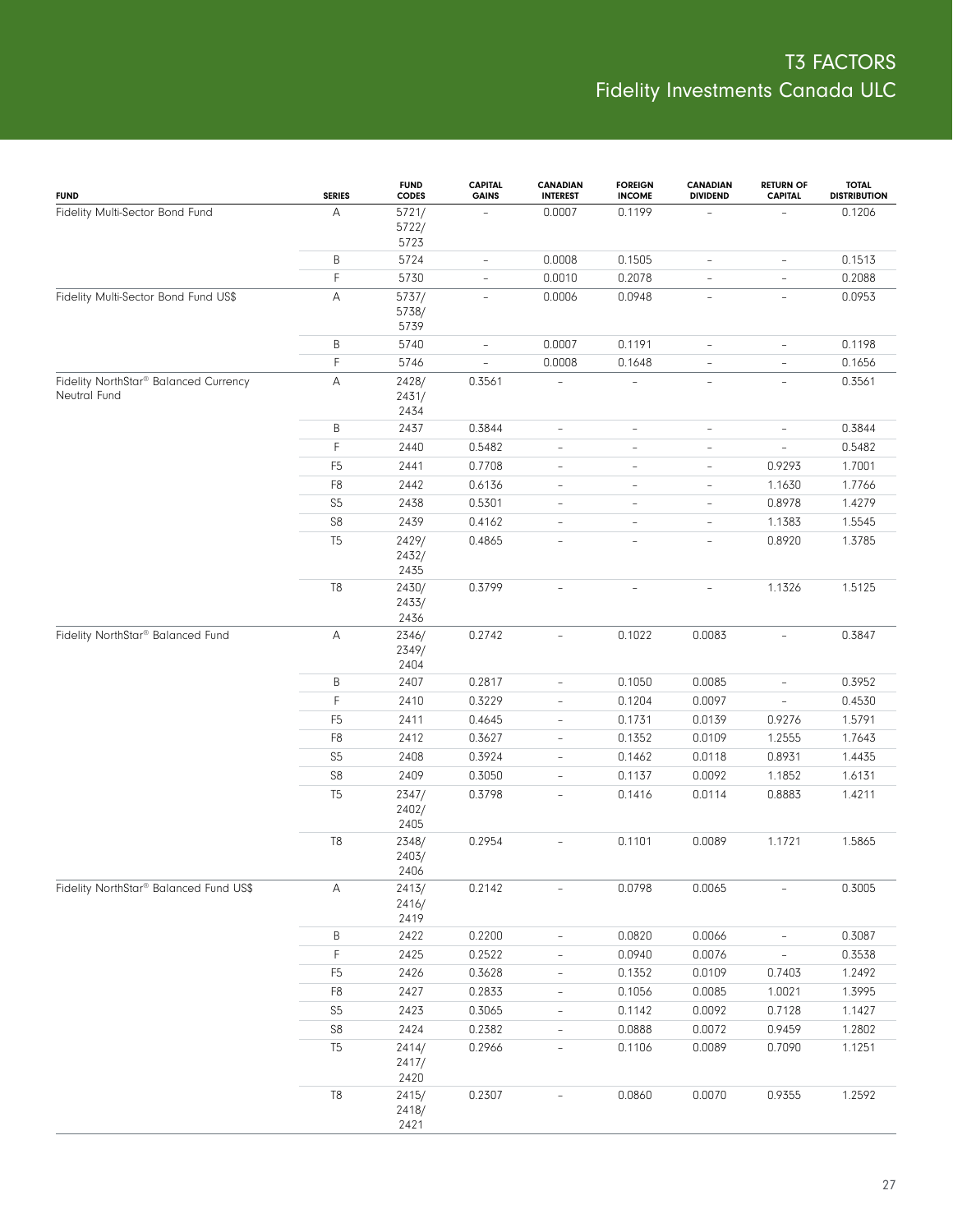| <b>FUND</b>                                     | <b>SERIES</b>  | <b>FUND</b><br><b>CODES</b> | <b>CAPITAL</b><br><b>GAINS</b> | <b>CANADIAN</b><br><b>INTEREST</b> | <b>FOREIGN</b><br><b>INCOME</b> | CANADIAN<br><b>DIVIDEND</b> | <b>RETURN OF</b><br><b>CAPITAL</b> | <b>TOTAL</b><br><b>DISTRIBUTION</b> |
|-------------------------------------------------|----------------|-----------------------------|--------------------------------|------------------------------------|---------------------------------|-----------------------------|------------------------------------|-------------------------------------|
| Fidelity NorthStar <sup>®</sup> Fund            | А              | 553/<br>853/<br>053         | 1.7453                         |                                    | 0.3251                          | 0.0349                      |                                    | 2.1053                              |
|                                                 | B              | 253                         | 1.8415                         | $\qquad \qquad -$                  | 0.3430                          | 0.0368                      | $\qquad \qquad -$                  | 2.2213                              |
|                                                 | F              | 653                         | 2.4103                         | $\overline{\phantom{a}}$           | 0.4491                          | 0.0481                      | $\qquad \qquad -$                  | 2.9075                              |
|                                                 | F <sub>5</sub> | 1788                        | 1.8066                         | $\overline{\phantom{a}}$           | 0.3366                          | 0.0361                      | 1.1446                             | 3.3239                              |
|                                                 | F <sub>8</sub> | 1789                        | 1.4668                         | $\overline{\phantom{a}}$           | 0.2733                          | 0.0293                      | 1.5810                             | 3.3504                              |
|                                                 | S <sub>5</sub> | 1262                        | 1.1237                         | $\overline{\phantom{a}}$           | 0.2093                          | 0.0225                      | 0.8628                             | 2.2183                              |
|                                                 | S8             | 262                         | 0.7567                         | $\overline{\phantom{a}}$           | 0.1410                          | 0.0151                      | 1.0884                             | 2.0012                              |
|                                                 | T <sub>5</sub> | 1562/<br>1862/<br>1362      | 1.0576                         | $\overline{\phantom{0}}$           | 0.1970                          | 0.0212                      | 0.8511                             | 2.1269                              |
|                                                 | T <sub>8</sub> | 562/<br>353/<br>343         | 0.7143                         |                                    | 0.1331                          | 0.0143                      | 1.0814                             | 1.9431                              |
| Fidelity NorthStar <sup>®</sup> Fund - US\$     | Α              | 489/<br>319/<br>398         | 1.3513                         | $\overline{\phantom{a}}$           | 0.2517                          | 0.0270                      | $\overline{\phantom{a}}$           | 1.6301                              |
|                                                 | B              | 789                         | 1.4258                         | $\overline{\phantom{0}}$           | 0.2656                          | 0.0285                      | $\bar{ }$                          | 1.7199                              |
|                                                 | F              | 689                         | 1.8662                         | $\overline{\phantom{0}}$           | 0.3477                          | 0.0372                      | $\overline{\phantom{a}}$           | 2.2512                              |
|                                                 | F <sub>5</sub> | 1966                        | 1.3988                         | $\overline{\phantom{0}}$           | 0.2606                          | 0.0280                      | 0.9136                             | 2.6009                              |
|                                                 | F <sub>8</sub> | 1967                        | 1.1357                         | $\overline{\phantom{a}}$           | 0.2116                          | 0.0227                      | 1.2619                             | 2.6319                              |
| Fidelity Premium Fixed Income Private Pool      | B              | 9015                        | $\qquad \qquad -$              | 0.1908                             | 0.0208                          | $\overline{\phantom{0}}$    | $\bar{ }$                          | 0.2116                              |
|                                                 | F              | 9615                        | $\qquad \qquad -$              | 0.2359                             | 0.0259                          | $\overline{\phantom{0}}$    | $\overline{\phantom{0}}$           | 0.2618                              |
|                                                 | $\mathbf{I}$   | 9315                        | $\overline{\phantom{a}}$       | 0.1916                             | 0.0208                          | $\overline{\phantom{a}}$    | $\qquad \qquad -$                  | 0.2124                              |
| Fidelity Premium Fixed Income Private Pool US\$ | B              | 1924                        | $\overline{\phantom{a}}$       | 0.1521                             | 0.0166                          | $\overline{\phantom{a}}$    | $\overline{\phantom{a}}$           | 0.1687                              |
|                                                 | F              | 1926                        | $\qquad \qquad -$              | 0.1881                             | 0.0206                          | $\qquad \qquad -$           | $\overline{\phantom{a}}$           | 0.2087                              |
|                                                 | $\mathbf{I}$   | 1928                        | $\overline{\phantom{a}}$       | 0.1527                             | 0.0166                          | $\overline{\phantom{a}}$    | $\overline{\phantom{a}}$           | 0.1693                              |
| Fidelity Premium Money Market Private Pool      | B              | 9016                        | $\overline{\phantom{a}}$       | 0.0022                             |                                 | $\overline{\phantom{0}}$    | $\qquad \qquad -$                  | 0.0022                              |
|                                                 | D              | 9716                        | $\overline{\phantom{a}}$       | 0.0134                             | $\overline{a}$                  | $\overline{\phantom{0}}$    | $\overline{\phantom{a}}$           | 0.0134                              |
|                                                 | F              | 9616                        | $\qquad \qquad -$              | 0.0022                             | $\overline{\phantom{a}}$        | $\qquad \qquad -$           | $\qquad \qquad -$                  | 0.0022                              |
|                                                 | $\mathbf{I}$   | 9316                        | $\overline{\phantom{a}}$       | 0.0022                             | $\overline{a}$                  | $\overline{\phantom{a}}$    | $\overline{\phantom{a}}$           | 0.0022                              |
| Fidelity Premium Tactical Fixed Income          | B              | 904                         | $\overline{\phantom{a}}$       | 0.0578                             | 0.1088                          | $\overline{\phantom{a}}$    | 0.2226                             | 0.3892                              |
| Private Pool                                    | F              | 916                         | $\overline{\phantom{a}}$       | 0.0703                             | 0.1324                          | $\overline{\phantom{0}}$    | 0.2587                             | 0.4614                              |
|                                                 | $\mathbf{I}$   | 918                         | $\overline{\phantom{a}}$       | 0.0565                             | 0.1053                          | $\bar{ }$                   | 0.2222                             | 0.3840                              |
| Fidelity Small Cap America Fund                 | F              | 661                         | $\overline{\phantom{a}}$       | L,                                 | 0.2212                          | 0.0041                      |                                    | 0.2253                              |
|                                                 | F <sub>5</sub> | 1708                        | $\overline{\phantom{a}}$       | $\overline{\phantom{0}}$           | 0.0880                          | 0.0016                      | 1.5705                             | 1.6601                              |
|                                                 | F8             | 1709                        |                                |                                    | 0.0748                          | 0.0014                      | 2.0984                             | 2.1746                              |
|                                                 | S <sub>5</sub> | 1706                        | $\overline{\phantom{a}}$       | $\overline{\phantom{0}}$           | $\overline{\phantom{a}}$        | ÷                           | 1.5444                             | 1.5444                              |
|                                                 | ${\sf S8}$     | 1707                        | $\overline{\phantom{a}}$       | $\overline{\phantom{0}}$           | $\overline{\phantom{a}}$        | $\overline{\phantom{0}}$    | 2.0832                             | 2.0832                              |
|                                                 | T <sub>5</sub> | 1700/<br>1701/<br>1702      | $\overline{\phantom{a}}$       | $\overline{a}$                     | $\bar{ }$                       | $\overline{\phantom{0}}$    | 1.5408                             | 1.5408                              |
|                                                 | T8             | 1703/<br>1704/<br>1705      |                                | $\overline{a}$                     | $\qquad \qquad -$               | $\overline{\phantom{0}}$    | 2.0808                             | 2.0808                              |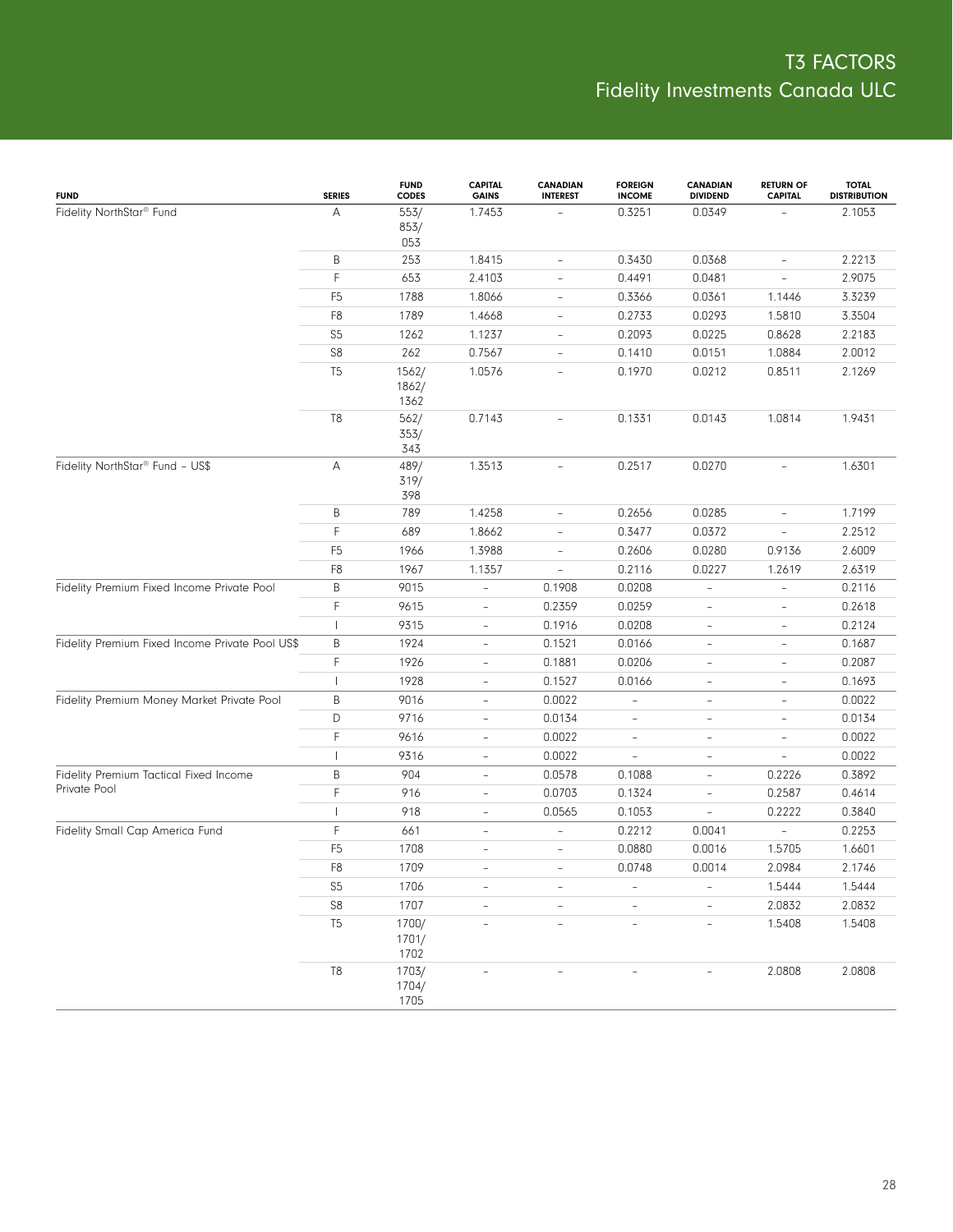| <b>FUND</b>                                     | <b>SERIES</b>  | <b>FUND</b><br><b>CODES</b> | <b>CAPITAL</b><br><b>GAINS</b> | <b>CANADIAN</b><br><b>INTEREST</b> | <b>FOREIGN</b><br><b>INCOME</b> | CANADIAN<br><b>DIVIDEND</b> | <b>RETURN OF</b><br><b>CAPITAL</b> | <b>TOTAL</b><br><b>DISTRIBUTION</b> |
|-------------------------------------------------|----------------|-----------------------------|--------------------------------|------------------------------------|---------------------------------|-----------------------------|------------------------------------|-------------------------------------|
| Fidelity Small Cap America Fund - US\$          | F              | 662                         | $\overline{\phantom{a}}$       | $\qquad \qquad -$                  | 0.1713                          | 0.0032                      | $\overline{\phantom{a}}$           | 0.1744                              |
|                                                 | F <sub>5</sub> | 1949                        | $\overline{\phantom{a}}$       | $\overline{\phantom{0}}$           | 0.0681                          | 0.0012                      | 1.2534                             | 1.3228                              |
|                                                 | F8             | 1950                        | $\overline{\phantom{a}}$       | $\overline{\phantom{0}}$           | 0.0579                          | 0.0011                      | 1.6748                             | 1.7338                              |
|                                                 | S <sub>5</sub> | 1947                        | $\qquad \qquad -$              | $\overline{\phantom{0}}$           | $\blacksquare$                  | $\qquad \qquad -$           | 1.2326                             | 1.2326                              |
|                                                 | ${\sf S8}$     | 1948                        | $\overline{\phantom{a}}$       | $\qquad \qquad -$                  | $\overline{\phantom{0}}$        | $\overline{\phantom{a}}$    | 1.6626                             | 1.6626                              |
|                                                 | T <sub>5</sub> | 1939/                       | $\overline{\phantom{a}}$       | $\overline{\phantom{a}}$           | $\overline{\phantom{a}}$        | $\overline{\phantom{a}}$    | 1.2297                             | 1.2297                              |
|                                                 |                | 1941/                       |                                |                                    |                                 |                             |                                    |                                     |
|                                                 |                | 1942                        |                                |                                    |                                 |                             |                                    |                                     |
|                                                 | T <sub>8</sub> | 1943/<br>1944/              | $\overline{\phantom{a}}$       | $\overline{\phantom{a}}$           | $\overline{\phantom{a}}$        | $\overline{\phantom{0}}$    | 1.6607                             | 1.6607                              |
|                                                 |                | 1945                        |                                |                                    |                                 |                             |                                    |                                     |
| Fidelity Small Cap America Systematic           | F <sub>5</sub> | 6818                        | $\qquad \qquad -$              | $\overline{\phantom{a}}$           | $\overline{\phantom{a}}$        | $\qquad \qquad -$           | 0.7740                             | 0.7740                              |
| Currency Hedged Fund                            | F8             | 6819                        | $\overline{\phantom{a}}$       | $\overline{\phantom{a}}$           | $\bar{ }$                       | $\overline{\phantom{0}}$    | 1.1844                             | 1.1844                              |
|                                                 | S <sub>5</sub> | 6815                        | $\overline{\phantom{a}}$       | $\overline{\phantom{a}}$           | $\qquad \qquad -$               | $\overline{\phantom{a}}$    | 0.7668                             | 0.7668                              |
|                                                 | ${\sf S8}$     | 6816                        | $\overline{\phantom{a}}$       | $\overline{\phantom{a}}$           | $\bar{ }$                       | $\bar{ }$                   | 1.1736                             | 1.1736                              |
|                                                 | T <sub>5</sub> | 6808/                       | $\overline{\phantom{a}}$       | $\overline{\phantom{a}}$           | $\overline{\phantom{a}}$        | $\overline{\phantom{0}}$    | 0.7668                             | 0.7668                              |
|                                                 |                | 6809/                       |                                |                                    |                                 |                             |                                    |                                     |
|                                                 |                | 6810                        |                                |                                    |                                 |                             |                                    |                                     |
|                                                 | T <sub>8</sub> | 6811/                       | $\overline{\phantom{a}}$       | $\overline{\phantom{a}}$           | $\qquad \qquad -$               | $\overline{\phantom{0}}$    | 1.1712                             | 1.1712                              |
|                                                 |                | 6812/<br>6813               |                                |                                    |                                 |                             |                                    |                                     |
| <b>Fidelity Special Situations Fund</b>         | A              | 1598/                       | 1.0398                         | $\overline{\phantom{a}}$           | $\overline{\phantom{a}}$        | $\qquad \qquad -$           | $\overline{\phantom{a}}$           | 1.0398                              |
|                                                 |                | 1898/                       |                                |                                    |                                 |                             |                                    |                                     |
|                                                 |                | 1098                        |                                |                                    |                                 |                             |                                    |                                     |
|                                                 | B              | 1298                        | 1.1344                         | $\overline{\phantom{a}}$           | $\overline{\phantom{a}}$        | $\overline{\phantom{0}}$    | $\overline{\phantom{a}}$           | 1.1344                              |
|                                                 | F.             | 1698                        | 1.6790                         | $\overline{\phantom{a}}$           | $\qquad \qquad -$               | $\overline{\phantom{0}}$    | $\overline{\phantom{a}}$           | 1.6790                              |
|                                                 | F <sub>5</sub> | 1728                        | 1.1994                         | $\overline{\phantom{a}}$           | $\qquad \qquad -$               | $\overline{\phantom{0}}$    | 1.2702                             | 2.4696                              |
|                                                 | F <sub>8</sub> | 1729                        | 0.9896                         | $\overline{\phantom{a}}$           | $\qquad \qquad -$               | $\qquad \qquad -$           | 1.7187                             | 2.7083                              |
|                                                 | S <sub>5</sub> | 1726                        | 0.8583                         | $\overline{\phantom{a}}$           | $\qquad \qquad -$               | $\overline{\phantom{a}}$    | 1.2785                             | 2.1368                              |
|                                                 | ${\sf S8}$     | 1727                        | 0.6932                         | $\overline{\phantom{a}}$           | $\qquad \qquad -$               | $\overline{\phantom{0}}$    | 1.7011                             | 2.3943                              |
|                                                 | T <sub>5</sub> | 1720/<br>1721/<br>1722      | 0.7799                         | $\overline{\phantom{a}}$           | $\qquad \qquad -$               | $\qquad \qquad -$           | 1.2668                             | 2.0467                              |
|                                                 | T8             | 1723/                       | 0.6303                         | L,                                 | $\overline{\phantom{a}}$        | $\overline{\phantom{0}}$    | 1.6895                             | 2.3198                              |
|                                                 |                | 1724/                       |                                |                                    |                                 |                             |                                    |                                     |
|                                                 |                | 1725                        |                                |                                    |                                 |                             |                                    |                                     |
| Fidelity Special Situations Fund - US\$         | A              | 1599/<br>1899/<br>1099      | 0.8122                         | $\frac{1}{2}$                      | $\overline{\phantom{a}}$        | $\overline{\phantom{0}}$    | $\overline{\phantom{a}}$           | 0.8122                              |
|                                                 | B              | 1299                        | 0.8860                         |                                    |                                 |                             |                                    | 0.8860                              |
|                                                 | F              | 1699                        | 1.3114                         |                                    |                                 |                             |                                    | 1.3114                              |
| Fidelity Strategic Income Currency Neutral Fund | А              | 3500/                       | $\overline{a}$                 | $\overline{\phantom{a}}$           | 0.2157                          | $\overline{\phantom{a}}$    | $\overline{\phantom{a}}$           | 0.2157                              |
|                                                 |                | 3502/                       |                                |                                    |                                 |                             |                                    |                                     |
|                                                 |                | 3503                        |                                |                                    |                                 |                             |                                    |                                     |
|                                                 | B              | 3504                        | $\overline{\phantom{a}}$       | $\overline{\phantom{a}}$           | 0.2425                          | $\qquad \qquad -$           | $\overline{\phantom{0}}$           | 0.2425                              |
|                                                 | F              | 3505                        | $\overline{a}$                 | $\qquad \qquad -$                  | 0.3035                          |                             | $\overline{\phantom{0}}$           | 0.3035                              |
| <b>Fidelity Strategic Income Fund</b>           | А              | 2712/<br>2713/<br>2714      | L,                             | $\overline{\phantom{0}}$           | 0.2237                          | $\frac{1}{2}$               | $\overline{\phantom{a}}$           | 0.2237                              |
|                                                 | Β              | 2715                        | $\qquad \qquad -$              | $\overline{\phantom{0}}$           | 0.2572                          | $\overline{\phantom{0}}$    | $\qquad \qquad -$                  | 0.2572                              |
|                                                 | F              | 2716                        | $\qquad \qquad -$              | $\qquad \qquad -$                  | 0.3173                          | $\qquad \qquad -$           | $\overline{\phantom{a}}$           | 0.3173                              |
|                                                 |                |                             |                                |                                    |                                 |                             |                                    |                                     |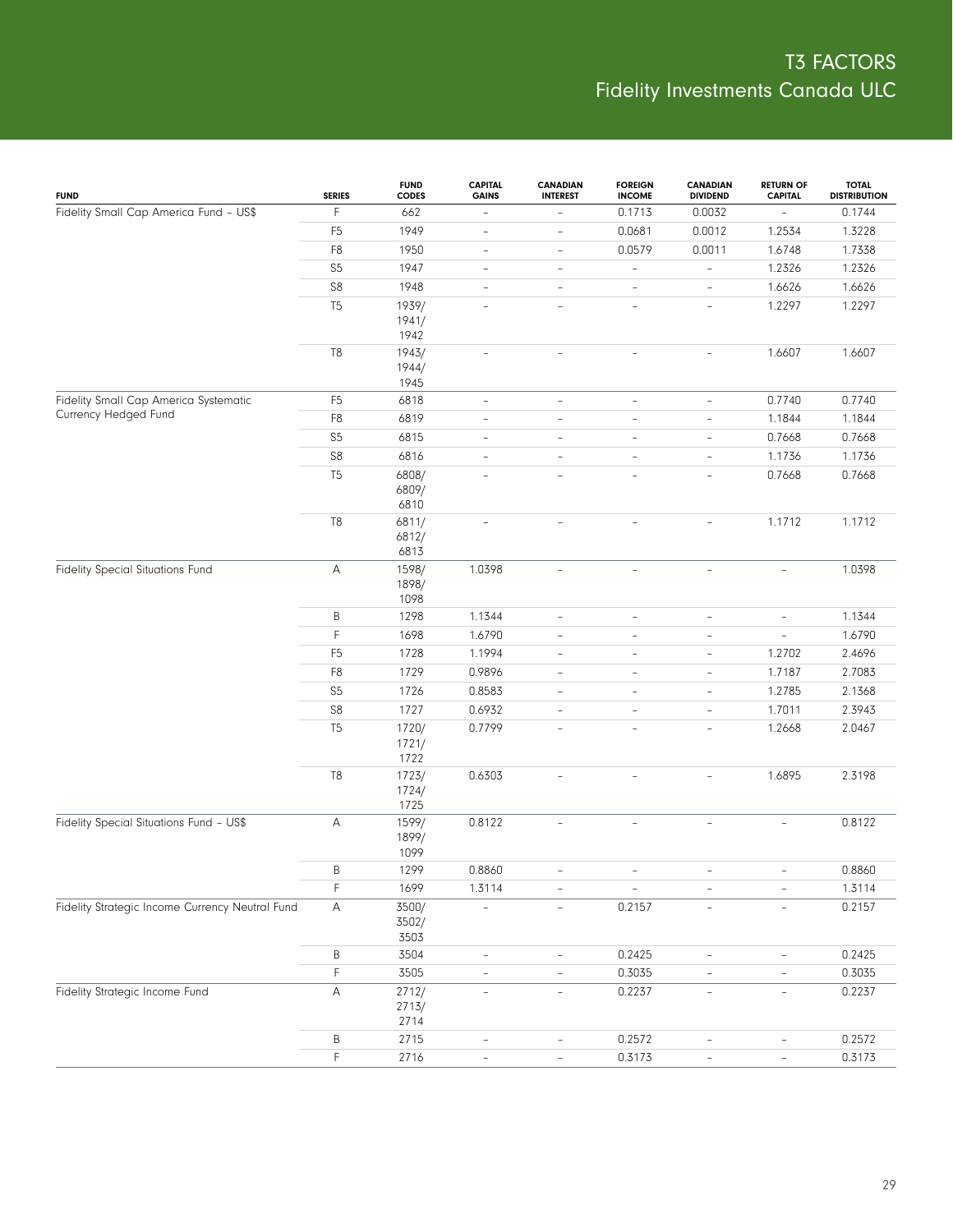| <b>FUND</b>                                            | <b>SERIES</b>  | <b>FUND</b><br><b>CODES</b> | <b>CAPITAL</b><br><b>GAINS</b> | <b>CANADIAN</b><br><b>INTEREST</b> | <b>FOREIGN</b><br><b>INCOME</b> | <b>CANADIAN</b><br><b>DIVIDEND</b> | <b>RETURN OF</b><br><b>CAPITAL</b> | <b>TOTAL</b><br><b>DISTRIBUTION</b> |
|--------------------------------------------------------|----------------|-----------------------------|--------------------------------|------------------------------------|---------------------------------|------------------------------------|------------------------------------|-------------------------------------|
| Fidelity Strategic Income Fund US\$                    | Α              | 2718/<br>2719/<br>2720      | $\equiv$                       |                                    | 0.1781                          | $\overline{\phantom{a}}$           |                                    | 0.1781                              |
|                                                        | B              | 2721                        | $\overline{\phantom{a}}$       | $\bar{a}$                          | 0.2048                          | $\overline{\phantom{a}}$           | $\overline{\phantom{a}}$           | 0.2048                              |
|                                                        | F              | 2722                        | $\overline{\phantom{a}}$       | $\bar{a}$                          | 0.2527                          | $\overline{\phantom{a}}$           | ÷                                  | 0.2527                              |
| Fidelity Sustainable World ETF Fund                    | B              | 6782                        | 0.5640                         | $\overline{\phantom{a}}$           | 0.0866                          | 0.0091                             | $\overline{\phantom{a}}$           | 0.6597                              |
|                                                        | F              | 6783                        | 0.7143                         | $\equiv$                           | 0.1097                          | 0.0115                             | $\overline{\phantom{a}}$           | 0.8355                              |
| Fidelity Systematic Canadian Bond Index                | B              | 6774                        | $\qquad \qquad -$              | 0.0864                             | 0.0103                          | $\overline{\phantom{a}}$           | $\overline{\phantom{a}}$           | 0.0967                              |
| ETF Fund                                               | F              | 6775                        | L,                             | 0.1387                             | 0.0165                          | $\overline{\phantom{a}}$           | $\overline{\phantom{0}}$           | 0.1552                              |
| Fidelity Systematic U.S. High Yield Bond               | B              | 6768                        | 0.4090                         | $\overline{\phantom{a}}$           | 0.4290                          | $\overline{\phantom{a}}$           | $\overline{\phantom{a}}$           | 0.8380                              |
| Currency Neutral ETF Fund                              | F              | 6769                        | 0.4138                         | $\overline{\phantom{a}}$           | 0.4849                          | $\overline{\phantom{a}}$           | $\overline{\phantom{0}}$           | 0.8987                              |
| Fidelity Systematic U.S. High Yield Bond               | B              | 6765                        | $\overline{\phantom{a}}$       | $\overline{\phantom{a}}$           | 0.3998                          | $\overline{\phantom{a}}$           | $\overline{\phantom{0}}$           | 0.3998                              |
| ETF Fund                                               | F              | 6766                        | $\overline{\phantom{a}}$       | $\overline{\phantom{a}}$           | 0.4568                          | $\overline{\phantom{a}}$           | $\overline{\phantom{0}}$           | 0.4568                              |
| Fidelity Tactical Fixed Income Fund                    | A              | 901/<br>902/<br>903         | $\overline{\phantom{a}}$       | 0.0683                             | 0.0577                          | $\overline{\phantom{a}}$           | 0.2482                             | 0.3742                              |
|                                                        | B              | 797                         | $\overline{\phantom{a}}$       | 0.0851                             | 0.0730                          | $\sim$                             | 0.2284                             | 0.3865                              |
|                                                        | F              | 798                         | $\overline{\phantom{a}}$       | 0.1091                             | 0.0922                          | ÷                                  | 0.2630                             | 0.4643                              |
| Fidelity Tactical Fixed Income Fund US\$               | Α              | 2840/<br>2841/<br>2842      | ۳                              | 0.0545                             | 0.0460                          | ÷                                  | 0.1980                             | 0.2984                              |
|                                                        | B              | 2844                        | $\overline{\phantom{a}}$       | 0.0679                             | 0.0582                          | $\bar{a}$                          | 0.1821                             | 0.3082                              |
|                                                        | F              | 2845                        | ÷,                             | 0.0870                             | 0.0735                          | $\overline{\phantom{a}}$           | 0.2097                             | 0.3702                              |
| Fidelity Tactical Global Dividend ETF Fund             | B              | 4110                        | $\overline{\phantom{0}}$       | $\overline{\phantom{a}}$           | 0.0803                          | 0.0402                             | $\overline{\phantom{a}}$           | 0.1205                              |
|                                                        | F              | 4111                        | $\overline{a}$                 | $\overline{\phantom{a}}$           | 0.1555                          | 0.0773                             | $\overline{\phantom{0}}$           | 0.2328                              |
| Fidelity Tactical High Income Currency<br>Neutral Fund | Α              | 2475/<br>2478/<br>2481      | 0.0055                         | $\overline{\phantom{a}}$           | 0.1050                          | 0.0237                             | $\overline{\phantom{0}}$           | 0.1342                              |
|                                                        | B              | 2484                        | 0.0063                         | $\overline{\phantom{a}}$           | 0.1274                          | 0.0289                             | $\overline{\phantom{0}}$           | 0.1626                              |
|                                                        | F              | 2487                        | 0.0110                         | $\overline{\phantom{a}}$           | 0.2517                          | 0.0569                             | $\overline{\phantom{a}}$           | 0.3196                              |
|                                                        | F <sub>5</sub> | 2488                        | 0.0186                         | $\overline{\phantom{a}}$           | 0.4362                          | 0.0988                             | 0.5533                             | 1.1069                              |
|                                                        | F <sub>8</sub> | 2489                        | 0.0145                         | $\overline{\phantom{a}}$           | 0.3434                          | 0.0766                             | 0.9854                             | 1.4199                              |
|                                                        | S <sub>5</sub> | 2485                        | 0.0105                         | $\bar{a}$                          | 0.2205                          | 0.0493                             | 0.7272                             | 1.0075                              |
|                                                        | S <sub>8</sub> | 2486                        | 0.0075                         | $\omega$                           | 0.1551                          | 0.0351                             | 1.1040                             | 1.3017                              |
|                                                        | T <sub>5</sub> | 2476/<br>2479/<br>2482      | 0.0078                         | L.                                 | 0.1719                          | 0.0398                             | 0.7653                             | 0.9848                              |
|                                                        | T <sub>8</sub> | 2477/<br>2480/<br>2483      | 0.0062                         |                                    | 0.1228                          | 0.0279                             | 1.1232                             | 1.2801                              |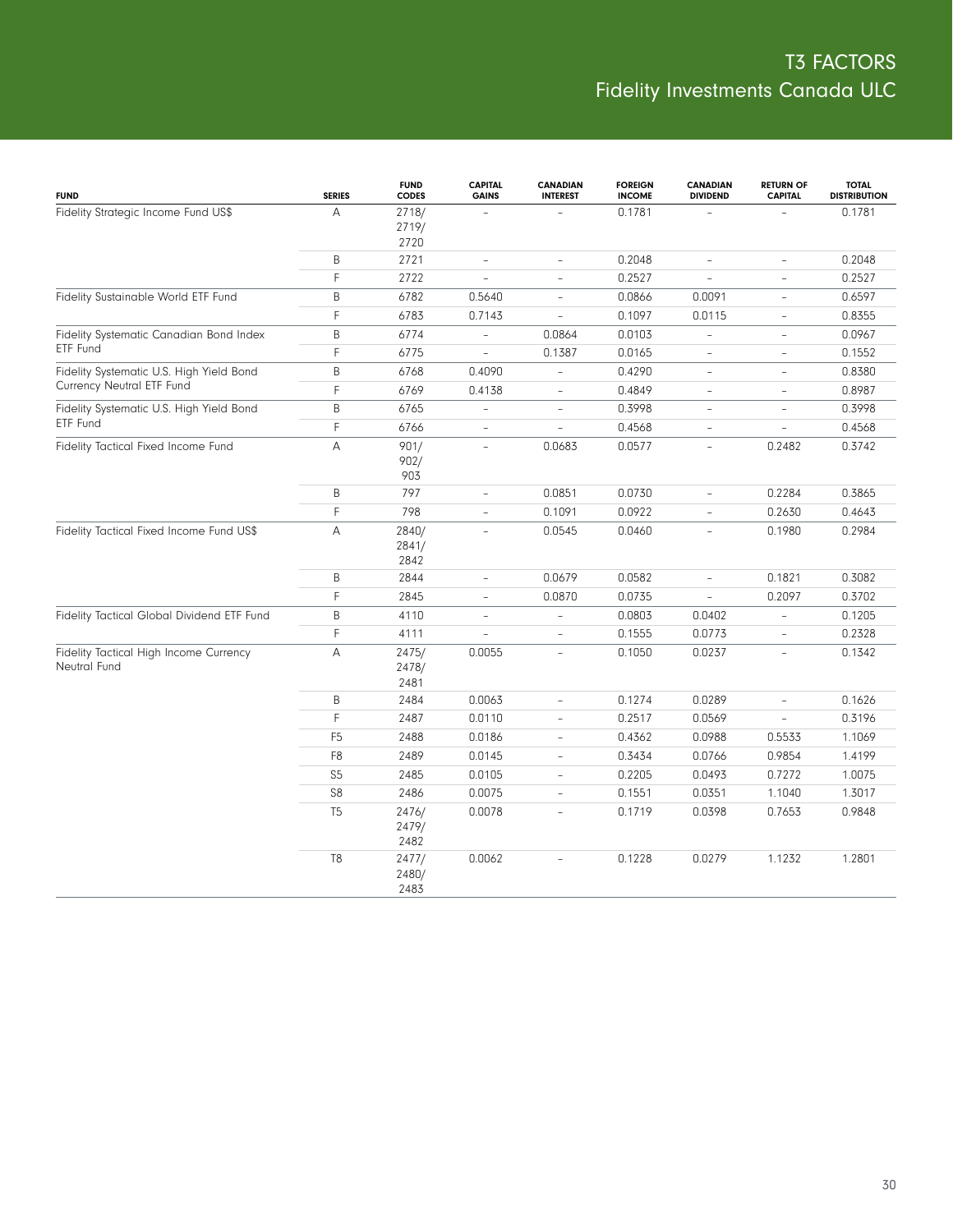| <b>FUND</b>                             | <b>SERIES</b>  | <b>FUND</b><br><b>CODES</b> | <b>CAPITAL</b><br><b>GAINS</b> | <b>CANADIAN</b><br><b>INTEREST</b> | <b>FOREIGN</b><br><b>INCOME</b> | <b>CANADIAN</b><br><b>DIVIDEND</b> | <b>RETURN OF</b><br><b>CAPITAL</b> | <b>TOTAL</b><br><b>DISTRIBUTION</b> |
|-----------------------------------------|----------------|-----------------------------|--------------------------------|------------------------------------|---------------------------------|------------------------------------|------------------------------------|-------------------------------------|
| Fidelity Tactical High Income Fund      | А              | 2444/<br>2447/              | 0.2786                         |                                    | 0.1261                          | 0.0157                             |                                    | 0.4204                              |
|                                         |                | 2450                        |                                |                                    |                                 |                                    |                                    |                                     |
|                                         | Β              | 2453                        | 0.2812                         | $\overline{\phantom{a}}$           | 0.1507                          | 0.0186                             | $\overline{\phantom{a}}$           | 0.4505                              |
|                                         | $\mathsf F$    | 2456                        | 0.2943                         | $\overline{\phantom{0}}$           | 0.2878                          | 0.0358                             | $\overline{\phantom{a}}$           | 0.6179                              |
|                                         | F <sub>5</sub> | 2457                        | 0.4952                         | $\overline{\phantom{0}}$           | 0.4903                          | 0.0619                             | 0.6373                             | 1.6847                              |
|                                         | F <sub>8</sub> | 2458                        | 0.3923                         | $\overline{\phantom{0}}$           | 0.3938                          | 0.0487                             | 1.1013                             | 1.9361                              |
|                                         | S <sub>5</sub> | 2454                        | 0.4350                         | $\overline{\phantom{0}}$           | 0.2381                          | 0.0299                             | 0.8393                             | 1.5423                              |
|                                         | ${\sf S8}$     | 2455                        | 0.3452                         | $\overline{\phantom{0}}$           | 0.1942                          | 0.0240                             | 1.2210                             | 1.7844                              |
|                                         | T <sub>5</sub> | 2445/<br>2448/<br>2451      | 0.4216                         | L,                                 | 0.1838                          | 0.0234                             | 0.8808                             | 1.5096                              |
|                                         | $\mathbb{T}8$  | 2446/<br>2449/<br>2452      | 0.3352                         |                                    | 0.1630                          | 0.0202                             | 1.2273                             | 1.7457                              |
| Fidelity Tactical High Income Fund US\$ | A              | 2459/<br>2462/<br>2465      | 0.2157                         | $\overline{\phantom{a}}$           | 0.1002                          | 0.0125                             | $\overline{\phantom{a}}$           | 0.3283                              |
|                                         | B              | 2468                        | 0.2177                         | $\overline{\phantom{0}}$           | 0.1198                          | 0.0148                             | $\overline{\phantom{a}}$           | 0.3523                              |
|                                         | F              | 2472                        | 0.2279                         | $\overline{\phantom{0}}$           | 0.2292                          | 0.0286                             | $\overline{\phantom{a}}$           | 0.4857                              |
|                                         | F <sub>5</sub> | 2473                        | 0.3834                         | $\overline{\phantom{0}}$           | 0.3906                          | 0.0493                             | 0.5078                             | 1.3311                              |
|                                         | F <sub>8</sub> | 2474                        | 0.3037                         | $\overline{\phantom{0}}$           | 0.3137                          | 0.0388                             | 0.8782                             | 1.5345                              |
|                                         | S <sub>5</sub> | 2469                        | 0.3368                         | $\overline{\phantom{0}}$           | 0.1893                          | 0.0238                             | 0.6692                             | 1.2191                              |
|                                         | ${\sf S8}$     | 2470                        | 0.2673                         | $\overline{\phantom{0}}$           | 0.1544                          | 0.0191                             | 0.9740                             | 1.4147                              |
|                                         | T <sub>5</sub> | 2460/<br>2463/<br>2466      | 0.3264                         | $\overline{\phantom{0}}$           | 0.1460                          | 0.0186                             | 0.7024                             | 1.1934                              |
|                                         | $\mathsf{T}8$  | 2461/<br>2464/<br>2467      | 0.2595                         | $\overline{\phantom{0}}$           | 0.1295                          | 0.0161                             | 0.9790                             | 1.3841                              |
| Fidelity Tactical Strategies Fund       | $\mathsf A$    | 1302/<br>1303/<br>1304      | 0.9408                         | $\overline{a}$                     | $\overline{\phantom{a}}$        | $\overline{\phantom{a}}$           | $\overline{\phantom{a}}$           | 0.9408                              |
|                                         | B              | 1344                        | 0.9664                         | $\overline{a}$                     | $\overline{\phantom{a}}$        | $\overline{\phantom{a}}$           | $\qquad \qquad -$                  | 0.9664                              |
|                                         | $\mathsf F$    | 1356                        | 1.1763                         | $\overline{\phantom{0}}$           | $\overline{\phantom{a}}$        | $\overline{\phantom{a}}$           | $\overline{\phantom{a}}$           | 1.1763                              |
|                                         | F <sub>5</sub> | 1409                        | 1.0591                         | $\overline{\phantom{0}}$           | $\overline{\phantom{a}}$        | $\overline{\phantom{a}}$           | 0.6629                             | 1.7220                              |
|                                         | F <sub>8</sub> | 1414                        | 0.7360                         | $\overline{\phantom{0}}$           | $\overline{\phantom{a}}$        | $\overline{\phantom{a}}$           | 0.7833                             | 1.5193                              |
|                                         | S <sub>5</sub> | 1384                        | 0.8561                         | $\overline{a}$                     | $\overline{\phantom{a}}$        | $\qquad \qquad -$                  | 0.6384                             | 1.4945                              |
|                                         | S8             | 1393                        | 0.5748                         | $\overline{a}$                     | $\overline{\phantom{a}}$        | $\overline{\phantom{a}}$           | 0.7626                             | 1.3374                              |
|                                         | T <sub>5</sub> | 1395/<br>1396/<br>1397      | 0.8199                         |                                    |                                 |                                    | 0.6350                             | 1.4549                              |
|                                         | T8             | 1400/<br>1401/<br>1402      | 0.5527                         |                                    | $\overline{\phantom{a}}$        |                                    | 0.7544                             | 1.3071                              |
| Fidelity Tactical Strategies Fund US\$  | Α              | 1415/<br>1416/<br>1417      | 0.7348                         |                                    |                                 |                                    |                                    | 0.7348                              |
|                                         | Β              | 1418                        | 0.7548                         | $\overline{\phantom{0}}$           |                                 | $\overline{\phantom{a}}$           |                                    | 0.7548                              |
|                                         | $\mathsf F$    | 1419                        | 0.9188                         | $\overline{\phantom{a}}$           | $\overline{\phantom{a}}$        | $\overline{\phantom{a}}$           | $\overline{\phantom{a}}$           | 0.9188                              |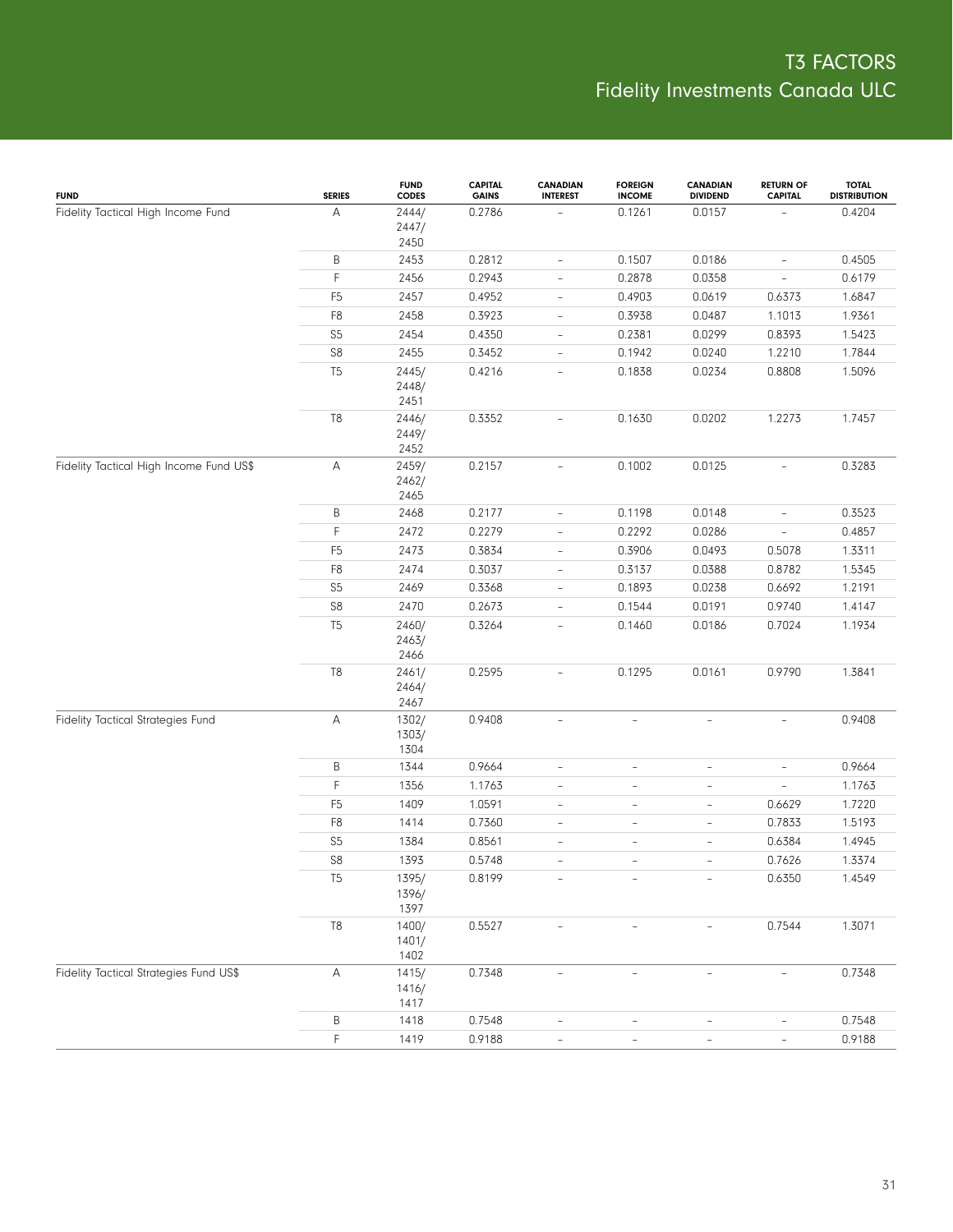| <b>FUND</b>                           | <b>SERIES</b>         | <b>FUND</b><br><b>CODES</b> | <b>CAPITAL</b><br><b>GAINS</b> | <b>CANADIAN</b><br><b>INTEREST</b> | <b>FOREIGN</b><br><b>INCOME</b> | CANADIAN<br><b>DIVIDEND</b> | <b>RETURN OF</b><br><b>CAPITAL</b> | <b>TOTAL</b><br><b>DISTRIBUTION</b> |
|---------------------------------------|-----------------------|-----------------------------|--------------------------------|------------------------------------|---------------------------------|-----------------------------|------------------------------------|-------------------------------------|
| Fidelity True North <sup>®</sup> Fund | $\mathsf A$           | 525/<br>825/<br>036         | 1.6955                         |                                    |                                 | 0.4163                      |                                    | 2.1118                              |
|                                       | Β                     | 225                         | 1.8228                         | $\qquad \qquad -$                  | $\overline{\phantom{a}}$        | 0.4475                      | $\overline{\phantom{a}}$           | 2.2703                              |
|                                       | $\mathsf F$           | 625                         | 2.5662                         | $\qquad \qquad -$                  | $\overline{\phantom{0}}$        | 0.6300                      | $\overline{\phantom{a}}$           | 3.1962                              |
|                                       | F <sub>5</sub>        | 1774                        | 1.0437                         | $\overline{\phantom{a}}$           | $\qquad \qquad -$               | 0.2563                      | 0.9882                             | 2.2882                              |
|                                       | F <sub>8</sub>        | 1775                        | 0.8685                         | $\overline{\phantom{a}}$           | $\overline{\phantom{a}}$        | 0.2132                      | 1.2929                             | 2.3746                              |
|                                       | $\hbox{\large \it Q}$ | 6596                        | 0.4767                         | $\overline{\phantom{a}}$           | $\qquad \qquad -$               | 0.1170                      | $\overline{\phantom{a}}$           | 0.5937                              |
|                                       | S <sub>5</sub>        | 1213                        | 0.5917                         | $\overline{\phantom{a}}$           | $\overline{\phantom{a}}$        | 0.1453                      | 0.7918                             | 1.5288                              |
|                                       | S <sub>8</sub>        | 203                         | 0.5673                         | $\overline{\phantom{a}}$           | $\qquad \qquad -$               | 0.1393                      | 1.1267                             | 1.8333                              |
|                                       | T <sub>5</sub>        | 1513/<br>1813/<br>1313      | 0.5448                         | $\overline{\phantom{a}}$           | $\qquad \qquad -$               | 0.1338                      | 0.7908                             | 1.4694                              |
|                                       | T <sub>8</sub>        | 503/<br>803/<br>003         | 0.5290                         | $\overline{\phantom{a}}$           | $\overline{\phantom{a}}$        | 0.1299                      | 1.1017                             | 1.7606                              |
| Fidelity U.S. All Cap Fund            | $\mathsf{A}$          | 1461/<br>1462/<br>1463      | 0.3658                         | $\overline{\phantom{a}}$           | 0.1848                          | 0.0049                      | $\overline{\phantom{a}}$           | 0.5555                              |
|                                       | B                     | 1497                        | 0.3979                         | $\qquad \qquad -$                  | 0.2010                          | 0.0053                      | $\overline{\phantom{a}}$           | 0.6042                              |
|                                       | F                     | 1500                        | 0.5775                         | $\qquad \qquad -$                  | 0.2917                          | 0.0077                      | $\overline{\phantom{a}}$           | 0.8769                              |
|                                       | F <sub>5</sub>        | 1533                        | 0.7718                         | $\blacksquare$                     | 0.3899                          | 0.0104                      | 1.2274                             | 2.3995                              |
|                                       | F <sub>8</sub>        | 1536                        | 0.6098                         | $\qquad \qquad -$                  | 0.3080                          | 0.0081                      | 1.6496                             | 2.5755                              |
|                                       | S <sub>5</sub>        | 1498                        | 0.5207                         | $\overline{\phantom{a}}$           | 0.2631                          | 0.0070                      | 1.2740                             | 2.0648                              |
|                                       | S8                    | 1499                        | 0.4057                         | $\overline{\phantom{a}}$           | 0.2049                          | 0.0054                      | 1.7506                             | 2.3666                              |
|                                       | T <sub>5</sub>        | 1464/<br>1466/<br>1470      | 0.4774                         | ÷,                                 | 0.2412                          | 0.0065                      | 1.2814                             | 2.0065                              |
|                                       | T <sub>8</sub>        | 1488/<br>1489/<br>1490      | 0.3766                         | $\overline{\phantom{a}}$           | 0.1903                          | 0.0050                      | 1.7640                             | 2.3359                              |
| Fidelity U.S. All Cap Fund US\$       | $\mathsf{A}$          | 1543/<br>1544/<br>1545      | 0.2832                         | $\overline{\phantom{a}}$           | 0.1431                          | 0.0038                      | $\overline{\phantom{a}}$           | 0.4301                              |
|                                       | B                     | 1580                        | 0.3081                         | $\qquad \qquad -$                  | 0.1556                          | 0.0041                      | $\qquad \qquad -$                  | 0.4678                              |
|                                       | F                     | 1583                        | 0.4471                         | $\qquad \qquad -$                  | 0.2259                          | 0.0060                      | $\overline{\phantom{a}}$           | 0.6790                              |
|                                       | F <sub>5</sub>        | 1584                        | 0.5976                         | $\qquad \qquad -$                  | 0.3019                          | 0.0081                      | 0.9796                             | 1.8871                              |
|                                       | F <sub>8</sub>        | 1585                        | 0.4721                         | $\blacksquare$                     | 0.2385                          | 0.0063                      | 1.3166                             | 2.0335                              |
|                                       | S <sub>5</sub>        | 1581                        | 0.4032                         | ÷,                                 | 0.2037                          | 0.0054                      | 1.0168                             | 1.6291                              |
|                                       | ${\sf S8}$            | 1582                        | 0.3141                         | $\blacksquare$                     | 0.1586                          | 0.0042                      | 1.3972                             | 1.8742                              |
|                                       | T <sub>5</sub>        | 1548/<br>1549/<br>1553      | 0.3696                         | $\overline{a}$                     | 0.1868                          | 0.0050                      | 1.0227                             | 1.5841                              |
|                                       | $T8$                  | 1554/<br>1574/<br>1577      | 0.2916                         | $\overline{a}$                     | 0.1473                          | 0.0039                      | 1.4079                             | 1.8507                              |
| Fidelity U.S. Core Equity Fund        | $\hbox{\large \it Q}$ | 2137                        | 0.0223                         | $\overline{\phantom{a}}$           | 0.0371                          | $\overline{\phantom{a}}$    | $\overline{\phantom{a}}$           | 0.0594                              |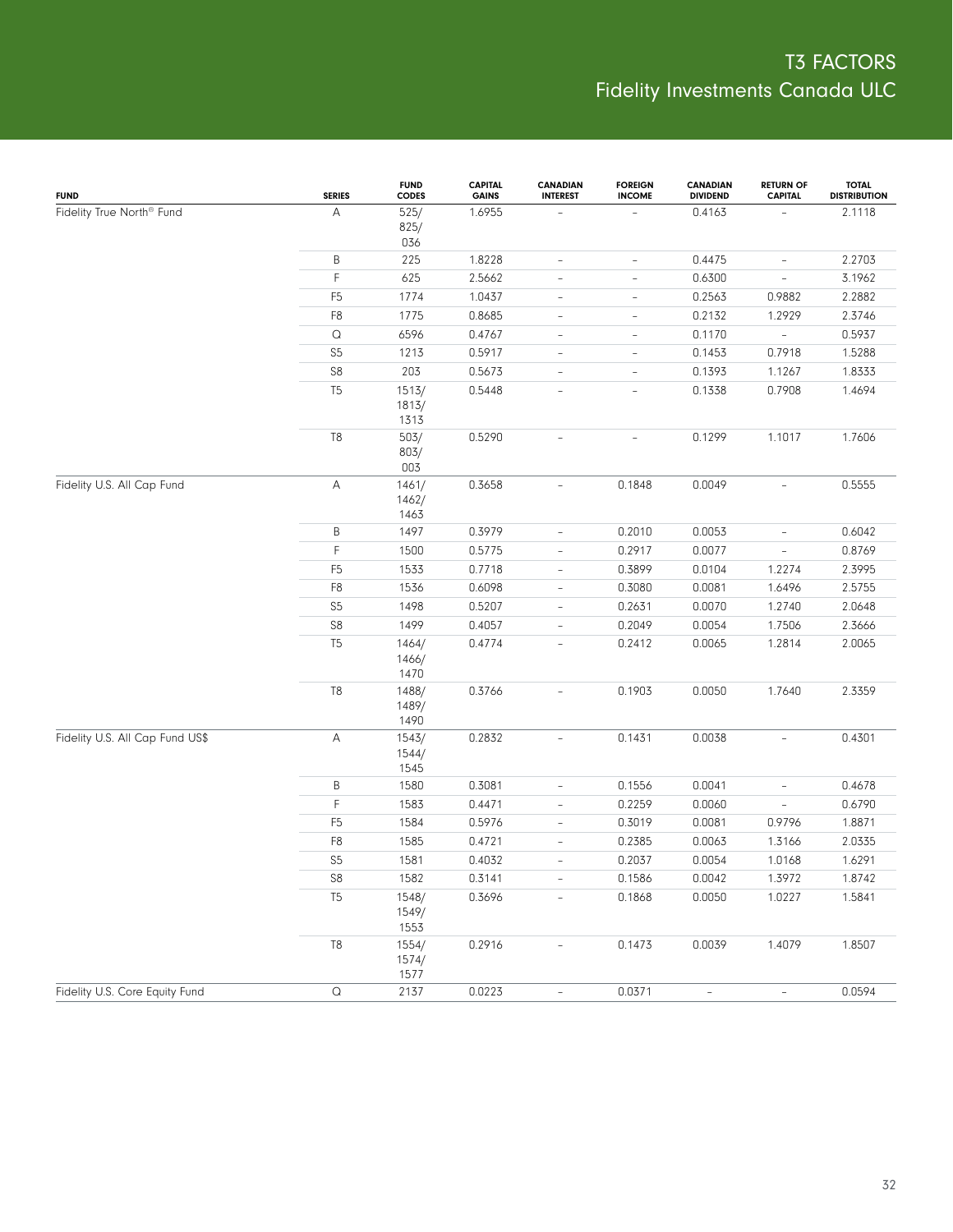| <b>FUND</b>                                      | <b>SERIES</b>  | <b>FUND</b><br><b>CODES</b> | <b>CAPITAL</b><br><b>GAINS</b> | <b>CANADIAN</b><br><b>INTEREST</b> | <b>FOREIGN</b><br><b>INCOME</b> | <b>CANADIAN</b><br><b>DIVIDEND</b> | <b>RETURN OF</b><br><b>CAPITAL</b> | <b>TOTAL</b><br><b>DISTRIBUTION</b> |
|--------------------------------------------------|----------------|-----------------------------|--------------------------------|------------------------------------|---------------------------------|------------------------------------|------------------------------------|-------------------------------------|
| Fidelity U.S. Dividend Currency Neutral Fund     | А              | 1054/<br>1062/<br>1100      | 0.3761                         |                                    | 0.0122                          | 0.0122                             |                                    | 0.4005                              |
|                                                  | Β              | 1138                        | 0.4172                         | $\overline{\phantom{a}}$           | 0.0136                          | 0.0135                             | $\overline{\phantom{a}}$           | 0.4443                              |
|                                                  | F              | 1170                        | 0.6439                         | $\overline{\phantom{a}}$           | 0.0209                          | 0.0208                             | $\overline{\phantom{a}}$           | 0.6856                              |
|                                                  | F <sub>5</sub> | 1177                        | 0.8247                         | $\overline{\phantom{a}}$           | 0.0269                          | 0.0267                             | 1.0998                             | 1.9781                              |
|                                                  | F8             | 1178                        | 0.6613                         | $\overline{\phantom{a}}$           | 0.0215                          | 0.0214                             | 1.3870                             | 2.0912                              |
|                                                  | S <sub>5</sub> | 1139                        | 0.5245                         | $\overline{\phantom{a}}$           | 0.0171                          | 0.0170                             | 1.1691                             | 1.7277                              |
|                                                  | ${\sf S8}$     | 1164                        | 0.4211                         | $\overline{\phantom{a}}$           | 0.0137                          | 0.0136                             | 1.3643                             | 1.8127                              |
|                                                  | T <sub>5</sub> | 1059/<br>1079/<br>1114      | 0.4615                         | $\overline{\phantom{a}}$           | 0.0151                          | 0.0150                             | 1.1789                             | 1.6705                              |
|                                                  | T <sub>8</sub> | 1061/<br>1096/<br>1133      | 0.3878                         | $\overline{\phantom{a}}$           | 0.0126                          | 0.0126                             | 1.3561                             | 1.7691                              |
| Fidelity U.S. Dividend for Rising Rates Currency | B              | 4102                        | $\overline{\phantom{a}}$       | $\overline{\phantom{a}}$           | 0.0934                          | $\overline{\phantom{a}}$           | $\overline{\phantom{a}}$           | 0.0934                              |
| Neutral Index ETF Fund                           | F              | 4103                        | $\overline{\phantom{a}}$       | $\overline{\phantom{a}}$           | 0.2167                          | $\overline{\phantom{a}}$           | $\overline{\phantom{a}}$           | 0.2167                              |
| Fidelity U.S. Dividend for Rising Rates Index    | B              | 4097                        | 0.0954                         | $\overline{\phantom{a}}$           | 0.0906                          | $\overline{\phantom{a}}$           | $\overline{\phantom{a}}$           | 0.1860                              |
| ETF Fund                                         | F              | 4098                        | 0.1057                         | $\overline{\phantom{0}}$           | 0.2147                          | $\overline{\phantom{a}}$           | $\overline{\phantom{a}}$           | 0.3204                              |
| Fidelity U.S. Dividend For Rising Rates Index    | B              | 7546                        | 0.0754                         | $\overline{\phantom{a}}$           | 0.0198                          | $\overline{\phantom{a}}$           | $\overline{\phantom{a}}$           | 0.0952                              |
| ETF Fund US\$                                    | F              | 7547                        | 0.0836                         | $\overline{\phantom{a}}$           | 0.0219                          | $\overline{\phantom{a}}$           | $\overline{\phantom{a}}$           | 0.1055                              |
| Fidelity U.S. Dividend Fund                      | А              | 905/<br>943/<br>947         | 0.1709                         | $\overline{\phantom{a}}$           | 0.0067                          | 0.0116                             | $\overline{\phantom{a}}$           | 0.1892                              |
|                                                  | B              | 966                         | 0.2192                         | $\overline{\phantom{a}}$           | 0.0086                          | 0.0149                             | $\overline{\phantom{a}}$           | 0.2427                              |
|                                                  | F              | 978                         | 0.4833                         | $\frac{1}{2}$                      | 0.0189                          | 0.0328                             | $\overline{\phantom{a}}$           | 0.5350                              |
|                                                  | F <sub>5</sub> | 979                         | 0.6333                         | $\overline{\phantom{0}}$           | 0.0246                          | 0.0429                             | 1.3992                             | 2.1000                              |
|                                                  | F8             | 980                         | 0.5025                         | $\overline{\phantom{0}}$           | 0.0196                          | 0.0341                             | 1.7813                             | 2.3375                              |
|                                                  | S <sub>5</sub> | 974                         | 0.2779                         | $\overline{\phantom{0}}$           | 0.0108                          | 0.0189                             | 1.4629                             | 1.7705                              |
|                                                  | S8             | 976                         | 0.2158                         | $\overline{\phantom{a}}$           | 0.0085                          | 0.0147                             | 1.9041                             | 2.1431                              |
|                                                  | T <sub>5</sub> | 917/<br>944/<br>954         | 0.2161                         | $\overline{\phantom{a}}$           | 0.0084                          | 0.0147                             | 1.4727                             | 1.7119                              |
|                                                  | $\mathbb{T}8$  | 941/<br>946/<br>958         | 0.1657                         | $\overline{\phantom{a}}$           | 0.0065                          | 0.0113                             | 1.9308                             | 2.1143                              |
| Fidelity U.S. Dividend Fund US\$                 | А              | 1016/<br>1021/<br>1049      | 0.1335                         | $\overline{\phantom{a}}$           | 0.0052                          | 0.0091                             | $\overline{\phantom{a}}$           | 0.1478                              |
|                                                  | Β              | 986                         | 0.1712                         | $\qquad \qquad -$                  | 0.0067                          | 0.0116                             | $\overline{\phantom{a}}$           | 0.1896                              |
|                                                  | F              | 995                         | 0.3775                         | $\overline{\phantom{0}}$           | 0.0148                          | 0.0256                             | $\overline{\phantom{a}}$           | 0.4179                              |
|                                                  | F <sub>5</sub> | 996                         | 0.4946                         | $\overline{\phantom{a}}$           | 0.0192                          | 0.0335                             | 1.1167                             | 1.6641                              |
|                                                  | F8             | 998                         | 0.3925                         | $\qquad \qquad -$                  | 0.0153                          | 0.0266                             | 1.4217                             | 1.8561                              |
|                                                  | S <sub>5</sub> | 987                         | 0.2171                         | $\overline{\phantom{a}}$           | 0.0084                          | 0.0148                             | 1.1676                             | 1.4078                              |
|                                                  | ${\sf S8}$     | 990                         | 0.1686                         | $\overline{\phantom{0}}$           | 0.0066                          | 0.0115                             | 1.5197                             | 1.7064                              |
|                                                  | T <sub>5</sub> | 1018/<br>1024/<br>1051      | 0.1688                         | $\overline{\phantom{0}}$           | 0.0066                          | 0.0115                             | 1.1754                             | 1.3622                              |
|                                                  | T8             | 1019/<br>1029/<br>1053      | 0.1294                         |                                    | 0.0051                          | 0.0088                             | 1.5410                             | 1.6843                              |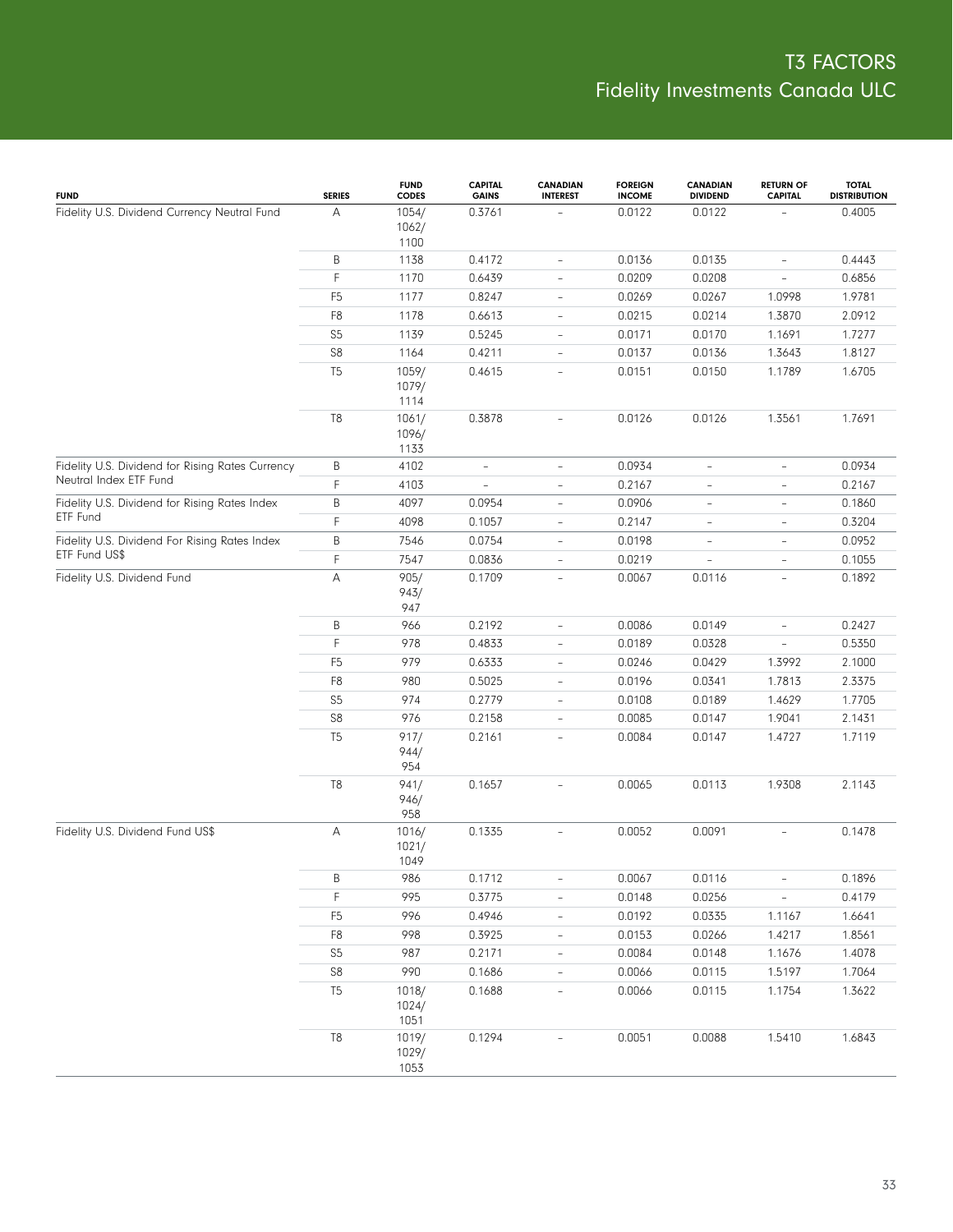| <b>FUND</b>                                 | <b>SERIES</b>  | <b>FUND</b><br><b>CODES</b> | <b>CAPITAL</b><br><b>GAINS</b> | <b>CANADIAN</b><br><b>INTEREST</b> | <b>FOREIGN</b><br><b>INCOME</b> | <b>CANADIAN</b><br><b>DIVIDEND</b> | <b>RETURN OF</b><br><b>CAPITAL</b> | <b>TOTAL</b><br><b>DISTRIBUTION</b> |
|---------------------------------------------|----------------|-----------------------------|--------------------------------|------------------------------------|---------------------------------|------------------------------------|------------------------------------|-------------------------------------|
| Fidelity U.S. Dividend Private Pool         | B              | 1994                        | 0.2721                         |                                    | 0.0516                          | 0.0097                             | L,                                 | 0.3334                              |
|                                             | F              | 1997                        | 0.4295                         | $\overline{\phantom{a}}$           | 0.0815                          | 0.0153                             | $\overline{\phantom{0}}$           | 0.5263                              |
|                                             | F <sub>5</sub> | 1999                        | 0.5950                         | $\overline{\phantom{a}}$           | 0.1129                          | 0.0212                             | 0.9550                             | 1.6841                              |
|                                             | F8             | 2000                        | 0.4494                         | $\overline{\phantom{a}}$           | 0.0853                          | 0.0160                             | 1.4459                             | 1.9966                              |
|                                             | $\mathbf{L}$   | 2007                        | 0.2699                         | $\overline{\phantom{a}}$           | 0.0512                          | 0.0097                             | $\overline{\phantom{a}}$           | 0.3308                              |
|                                             | 15             | 2008                        | 0.3668                         | $\overline{\phantom{a}}$           | 0.0696                          | 0.0131                             | 0.9910                             | 1.4405                              |
|                                             | 8              | 2009                        | 0.2960                         | $\overline{\phantom{a}}$           | 0.0561                          | 0.0106                             | 1.5178                             | 1.8805                              |
|                                             | S <sub>5</sub> | 1995                        | 0.3708                         | $\overline{\phantom{a}}$           | 0.0704                          | 0.0132                             | 0.9881                             | 1.4425                              |
|                                             | S8             | 1996                        | 0.2767                         | $\overline{\phantom{a}}$           | 0.0525                          | 0.0099                             | 1.5120                             | 1.8511                              |
| Fidelity U.S. Dividend Private Pool US\$    | B              | 2010                        | 0.2125                         | $\overline{\phantom{a}}$           | 0.0403                          | 0.0076                             | $\overline{\phantom{0}}$           | 0.2604                              |
|                                             | F              | 2019                        | 0.3355                         | $\overline{\phantom{a}}$           | 0.0637                          | 0.0120                             | $\bar{ }$                          | 0.4111                              |
|                                             | F <sub>5</sub> | 2020                        | 0.4647                         | $\overline{\phantom{a}}$           | 0.0882                          | 0.0166                             | 0.7616                             | 1.3311                              |
|                                             | F8             | 2028                        | 0.3510                         | $\overline{\phantom{a}}$           | 0.0666                          | 0.0125                             | 1.1540                             | 1.5842                              |
|                                             |                | 2029                        | 0.2108                         | $\overline{\phantom{a}}$           | 0.0400                          | 0.0076                             | $\overline{\phantom{0}}$           | 0.2584                              |
|                                             | 15             | 2030                        | 0.2865                         | $\overline{\phantom{a}}$           | 0.0544                          | 0.0102                             | 0.7905                             | 1.1416                              |
|                                             | 8              | 2032                        | 0.2312                         | $\overline{\phantom{a}}$           | 0.0438                          | 0.0083                             | 1.2114                             | 1.4947                              |
|                                             | S <sub>5</sub> | 2017                        | 0.2896                         | $\qquad \qquad -$                  | 0.0550                          | 0.0103                             | 0.7882                             | 1.1431                              |
|                                             | ${\sf S8}$     | 2018                        | 0.2161                         | $\blacksquare$                     | 0.0410                          | 0.0077                             | 1.2068                             | 1.4716                              |
| Fidelity U.S. Dividend Registered Fund      | Α              | 1438/<br>1439/<br>1440      | 0.6224                         | $\overline{\phantom{a}}$           | 0.0095                          | 0.0135                             |                                    | 0.6454                              |
|                                             | Β              | 1454                        | 0.6655                         | $\overline{\phantom{a}}$           | 0.0101                          | 0.0144                             | $\overline{\phantom{0}}$           | 0.6900                              |
|                                             | F              | 1459                        | 0.8965                         | $\overline{\phantom{a}}$           | 0.0136                          | 0.0194                             | $\bar{ }$                          | 0.9295                              |
| Fidelity U.S. Dividend Registered Fund US\$ | Α              | 1451/<br>1452/<br>1453      | 0.4819                         | $\overline{\phantom{a}}$           | 0.0074                          | 0.0105                             | $\overline{\phantom{0}}$           | 0.4997                              |
|                                             | B              | 1455                        | 0.5153                         | $\frac{1}{2}$                      | 0.0078                          | 0.0111                             | $\overline{\phantom{0}}$           | 0.5342                              |
|                                             | F              | 1460                        | 0.6941                         | $\overline{\phantom{a}}$           | 0.0105                          | 0.0150                             | $\overline{\phantom{0}}$           | 0.7197                              |
| Fidelity U.S. Dividend Systematic Currency  | F <sub>5</sub> | 6846                        | $\overline{\phantom{0}}$       | $\qquad \qquad -$                  | $\overline{a}$                  | $\overline{\phantom{0}}$           | 0.9804                             | 0.9804                              |
| <b>Hedged Fund</b>                          | F8             | 6847                        | $\frac{1}{2}$                  | $\overline{\phantom{a}}$           | L,                              | $\qquad \qquad -$                  | 1.5696                             | 1.5696                              |
|                                             | S <sub>5</sub> | 6843                        | $\overline{\phantom{0}}$       | $\frac{1}{2}$                      | $\overline{a}$                  | $\qquad \qquad -$                  | 0.9876                             | 0.9876                              |
|                                             | ${\sf S8}$     | 6844                        | $\overline{\phantom{0}}$       | $\overline{\phantom{0}}$           | L,                              | $\overline{\phantom{a}}$           | 1.5792                             | 1.5792                              |
|                                             | T <sub>5</sub> | 6836/<br>6837/<br>6838      | $\overline{a}$                 | $\overline{a}$                     | $\overline{a}$                  | $\overline{\phantom{a}}$           | 0.9876                             | 0.9876                              |
|                                             | T8             | 6839/<br>6840/<br>6841      |                                |                                    |                                 |                                    | 1.5816                             | 1.5816                              |
| Fidelity U.S. Focused Stock Fund            | F <sub>5</sub> | 6505                        | $\overline{\phantom{0}}$       | $\qquad \qquad -$                  | $\overline{\phantom{0}}$        | $\qquad \qquad -$                  | 1.1712                             | 1.1712                              |
|                                             | ${\sf F8}$     | 6507                        | $\overline{a}$                 | $\frac{1}{2}$                      | L,                              | $\qquad \qquad -$                  | 2.2116                             | 2.2116                              |
|                                             | S <sub>5</sub> | 1212                        | $\overline{\phantom{0}}$       | $\qquad \qquad -$                  | $\overline{\phantom{0}}$        | $\overline{\phantom{0}}$           | 1.2924                             | 1.2924                              |
|                                             | ${\sf S8}$     | 202                         | $\frac{1}{2}$                  | $\frac{1}{2}$                      | L,                              | $\qquad \qquad -$                  | 1.2948                             | 1.2948                              |
|                                             | T <sub>5</sub> | 1512/<br>1812/<br>1312      |                                |                                    |                                 | $\qquad \qquad -$                  | 1.2504                             | 1.2504                              |
|                                             | $\mathbb{T}8$  | 502/<br>802/<br>002         |                                |                                    |                                 |                                    | 1.2072                             | 1.2072                              |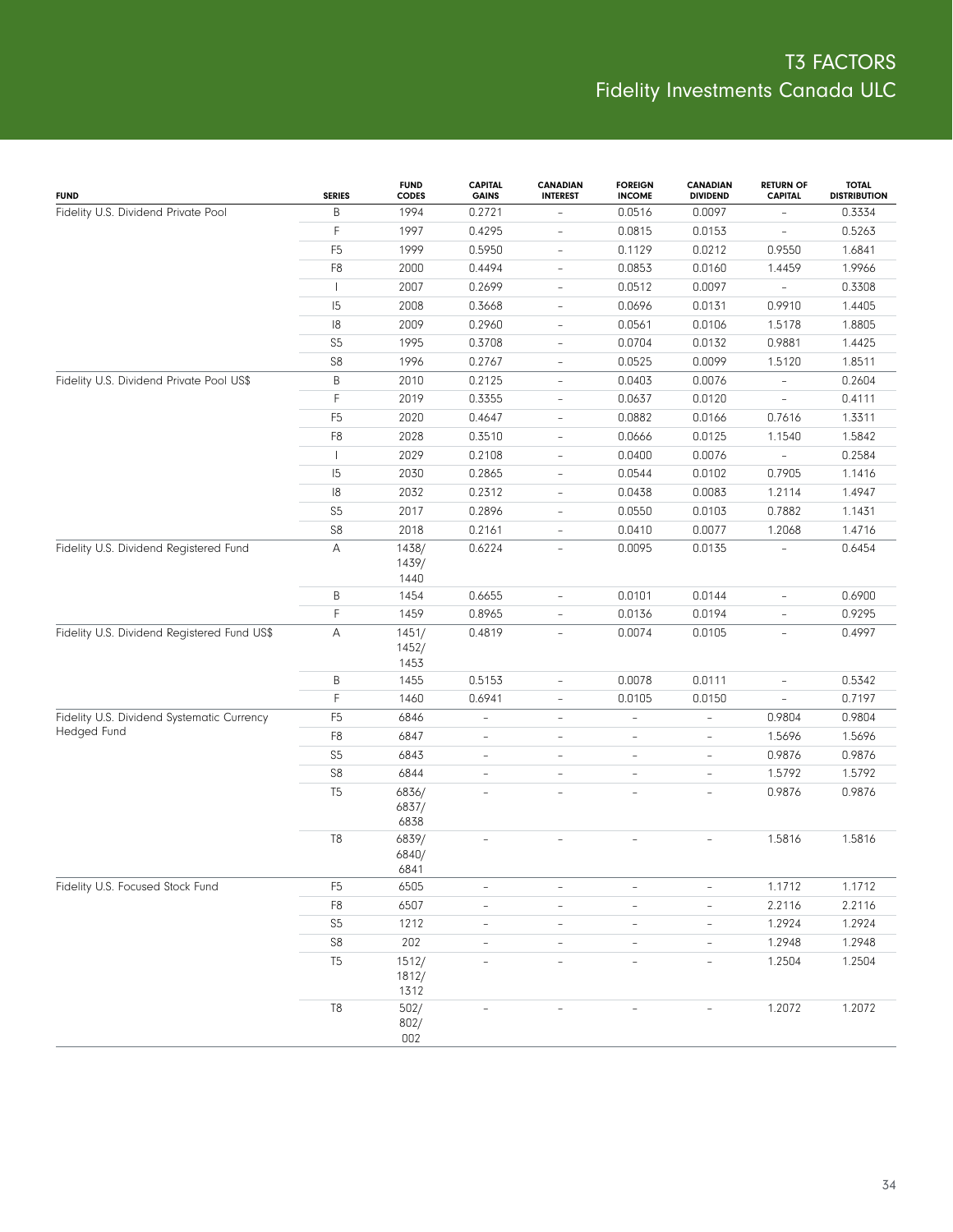| <b>FUND</b>                                                    | <b>SERIES</b>  | <b>FUND</b><br><b>CODES</b> | <b>CAPITAL</b><br><b>GAINS</b> | <b>CANADIAN</b><br><b>INTEREST</b> | <b>FOREIGN</b><br><b>INCOME</b> | <b>CANADIAN</b><br><b>DIVIDEND</b> | <b>RETURN OF</b><br><b>CAPITAL</b> | <b>TOTAL</b><br><b>DISTRIBUTION</b> |
|----------------------------------------------------------------|----------------|-----------------------------|--------------------------------|------------------------------------|---------------------------------|------------------------------------|------------------------------------|-------------------------------------|
| Fidelity U.S. Focused Stock Fund US\$                          | F <sub>5</sub> | 6506                        | $\overline{\phantom{a}}$       | $\overline{\phantom{0}}$           | $\overline{\phantom{a}}$        |                                    | 0.9348                             | 0.9348                              |
|                                                                | F8             | 6508                        | $\overline{\phantom{a}}$       | $\qquad \qquad -$                  | $\overline{a}$                  | $\overline{a}$                     | 1.7651                             | 1.7651                              |
|                                                                | S <sub>5</sub> | 6510                        | $\overline{\phantom{a}}$       | $\overline{\phantom{0}}$           | $\overline{\phantom{a}}$        | $\overline{a}$                     | 1.0315                             | 1.0315                              |
|                                                                | ${\sf S8}$     | 6511                        | $\overline{a}$                 | $\overline{\phantom{0}}$           | $\overline{\phantom{a}}$        | $\qquad \qquad -$                  | 1.0334                             | 1.0334                              |
|                                                                | T <sub>5</sub> | 6512/                       |                                |                                    | $\overline{\phantom{a}}$        |                                    | 0.9980                             | 0.9980                              |
|                                                                |                | 6513/                       |                                |                                    |                                 |                                    |                                    |                                     |
|                                                                | T8             | 6514<br>6515/               | $\overline{a}$                 | $\overline{a}$                     |                                 |                                    | 0.9635                             | 0.9635                              |
|                                                                |                | 6516/                       |                                |                                    |                                 |                                    |                                    |                                     |
|                                                                |                | 6517                        |                                |                                    |                                 |                                    |                                    |                                     |
| Fidelity U.S. Focused Stock Systematic Currency                | F <sub>5</sub> | 6866                        | $\overline{\phantom{a}}$       | L,                                 | $\overline{\phantom{a}}$        | $\overline{\phantom{0}}$           | 1.2972                             | 1.2972                              |
| Hedged Fund                                                    | F8             | 6867                        | $\qquad \qquad -$              | $\overline{\phantom{0}}$           | $\overline{\phantom{a}}$        | $\overline{a}$                     | 1.5996                             | 1.5996                              |
|                                                                | S <sub>5</sub> | 6863                        | $\overline{\phantom{a}}$       | ÷,                                 | $\overline{\phantom{a}}$        | $\overline{\phantom{0}}$           | 1.2732                             | 1.2732                              |
|                                                                | ${\sf S8}$     | 6864                        | $\qquad \qquad -$              | L.                                 | $\overline{\phantom{a}}$        | $\qquad \qquad -$                  | 1.5996                             | 1.5996                              |
|                                                                | T <sub>5</sub> | 6856/                       |                                |                                    | ÷,                              | ÷                                  | 1.2696                             | 1.2696                              |
|                                                                |                | 6857/                       |                                |                                    |                                 |                                    |                                    |                                     |
|                                                                | T <sub>8</sub> | 6858<br>6859/               |                                | $\overline{a}$                     |                                 |                                    | 1.5996                             | 1.5996                              |
|                                                                |                | 6860/                       |                                |                                    |                                 |                                    |                                    |                                     |
|                                                                |                | 6861                        |                                |                                    |                                 |                                    |                                    |                                     |
| Fidelity U.S. Growth and Income Private Pool                   | B              | 1975                        | 0.8518                         | $\overline{\phantom{a}}$           | 0.0551                          | 0.0031                             | $\overline{\phantom{a}}$           | 0.9100                              |
|                                                                | F              | 1978                        | 0.9274                         | $\overline{a}$                     | 0.1548                          | 0.0088                             | $\frac{1}{2}$                      | 1.0910                              |
|                                                                | F <sub>5</sub> | 1979                        | 0.9595                         | $\overline{\phantom{0}}$           | 0.1651                          | 0.0093                             | 0.7836                             | 1.9175                              |
|                                                                | F <sub>8</sub> | 1980                        | 0.7429                         | $\overline{a}$                     | 0.1257                          | 0.0071                             | 1.0577                             | 1.9334                              |
|                                                                |                | 1981                        | 0.8485                         | $\overline{\phantom{0}}$           | 0.0549                          | 0.0031                             | $\overline{\phantom{a}}$           | 0.9065                              |
|                                                                | 15             | 1982                        | 0.8531                         | $\overline{\phantom{0}}$           | 0.0552                          | 0.0031                             | 0.8508                             | 1.7622                              |
|                                                                | 18             | 1983                        | 0.6597                         | $\overline{a}$                     | 0.0428                          | 0.0024                             | 1.0838                             | 1.7887                              |
|                                                                | S <sub>5</sub> | 1976                        | 0.8602                         | $\overline{\phantom{0}}$           | 0.0557                          | 0.0031                             | 0.8556                             | 1.7746                              |
|                                                                | S8             | 1977                        | 0.6704                         | $\overline{\phantom{0}}$           | 0.0434                          | 0.0025                             | 1.0945                             | 1.8108                              |
| Fidelity U.S. Growth and Income Private                        | B              | 1984                        | 0.6653                         | $\frac{1}{2}$                      | 0.0430                          | 0.0024                             | $\overline{\phantom{a}}$           | 0.7108                              |
| Pool US\$                                                      | F              | 1987                        | 0.7244                         | $\overline{a}$                     | 0.1225                          | 0.0069                             | $\overline{\phantom{0}}$           | 0.8538                              |
|                                                                | F <sub>5</sub> | 1989                        | 0.7494                         | $\overline{\phantom{0}}$           | 0.1306                          | 0.0074                             | 0.6255                             | 1.5129                              |
|                                                                | F <sub>8</sub> | 1990                        | 0.5803                         | $\overline{a}$                     | 0.0995                          | 0.0056                             | 0.8442                             | 1.5296                              |
|                                                                |                | 1991                        | 0.6627                         | $\overline{\phantom{0}}$           | 0.0429                          | 0.0024                             | $\overline{\phantom{a}}$           | 0.7080                              |
|                                                                | 15             | 1992                        | 0.6663                         | $\overline{\phantom{0}}$           | 0.0431                          | 0.0024                             | 0.6791                             | 1.3909                              |
|                                                                | 8              | 1993                        | 0.5153                         | $\overline{\phantom{0}}$           | 0.0334                          | 0.0019                             | 0.8650                             | 1.4156                              |
|                                                                | S <sub>5</sub> | 1985                        | 0.6719                         | $\overline{\phantom{0}}$           | 0.0435                          | 0.0024                             | 0.6829                             | 1.4007                              |
|                                                                | S <sub>8</sub> | 1986                        | 0.5236                         |                                    | 0.0339                          | 0.0020                             | 0.8736                             | 1.4330                              |
| Fidelity U.S. High Dividend Currency Neutral<br>Index ETF Fund | Β              | 4094                        | $\overline{\phantom{a}}$       | $\overline{\phantom{0}}$           | 0.1479                          | $\overline{\phantom{a}}$           | $\overline{\phantom{a}}$           | 0.1479                              |
|                                                                | F              | 4095                        | $\overline{\phantom{0}}$       |                                    | 0.2647                          | $\qquad \qquad -$                  |                                    | 0.2647                              |
| Fidelity U.S. High Dividend Index ETF Fund                     | B              | 4089                        | $\overline{\phantom{a}}$       | $\overline{\phantom{0}}$           | 0.1439                          | $\overline{\phantom{0}}$           | $\overline{\phantom{a}}$           | 0.1439                              |
|                                                                | F              | 4090                        | $\overline{\phantom{a}}$       | $\overline{\phantom{0}}$           | 0.2670                          | $\overline{\phantom{0}}$           | $\overline{\phantom{0}}$           | 0.2670                              |
| Fidelity U.S. High Dividend Index ETF Fund US\$                | B              | 7544                        | $\overline{\phantom{a}}$       | $\overline{\phantom{0}}$           | 0.0271                          | $\overline{\phantom{a}}$           | $\overline{\phantom{a}}$           | 0.0271                              |
|                                                                | F              | 7545                        | $\overline{\phantom{a}}$       | L,                                 | 0.0360                          | $\overline{\phantom{0}}$           | $\overline{\phantom{a}}$           | 0.0360                              |
| Fidelity U.S. High Quality Currency Neutral<br>Index ETF Fund  | F              | 6540                        | $\overline{\phantom{a}}$       | $\overline{\phantom{0}}$           | 0.1095                          | $\qquad \qquad -$                  | $\overline{\phantom{a}}$           | 0.1095                              |
| Fidelity U.S. High Quality Index ETF Fund                      | Β              | 6536                        | 0.3852                         | $\overline{\phantom{0}}$           | 0.0245                          | $\overline{\phantom{a}}$           | $\overline{\phantom{a}}$           | 0.4097                              |
|                                                                | F              | 6537                        | 0.4897                         |                                    | 0.0553                          |                                    |                                    | 0.5450                              |
| Fidelity U.S. High Quality Index ETF Fund US\$                 | Β              | 7550                        | 0.3045                         | $\overline{\phantom{0}}$           | 0.0194                          |                                    | $\overline{\phantom{a}}$           | 0.3239                              |
|                                                                | F              | 7551                        | 0.3871                         |                                    | 0.0247                          | $\overline{\phantom{0}}$           |                                    | 0.4118                              |
| Fidelity U.S. Low Volatility Currency Neutral                  | B              | 6524                        |                                |                                    | 0.0315                          |                                    |                                    | 0.0315                              |
| Index ETF Fund                                                 | F              | 6525                        | $\qquad \qquad -$              | $\overline{\phantom{a}}$           | 0.1650                          | $\overline{\phantom{a}}$           | $\overline{\phantom{a}}$           | 0.1650                              |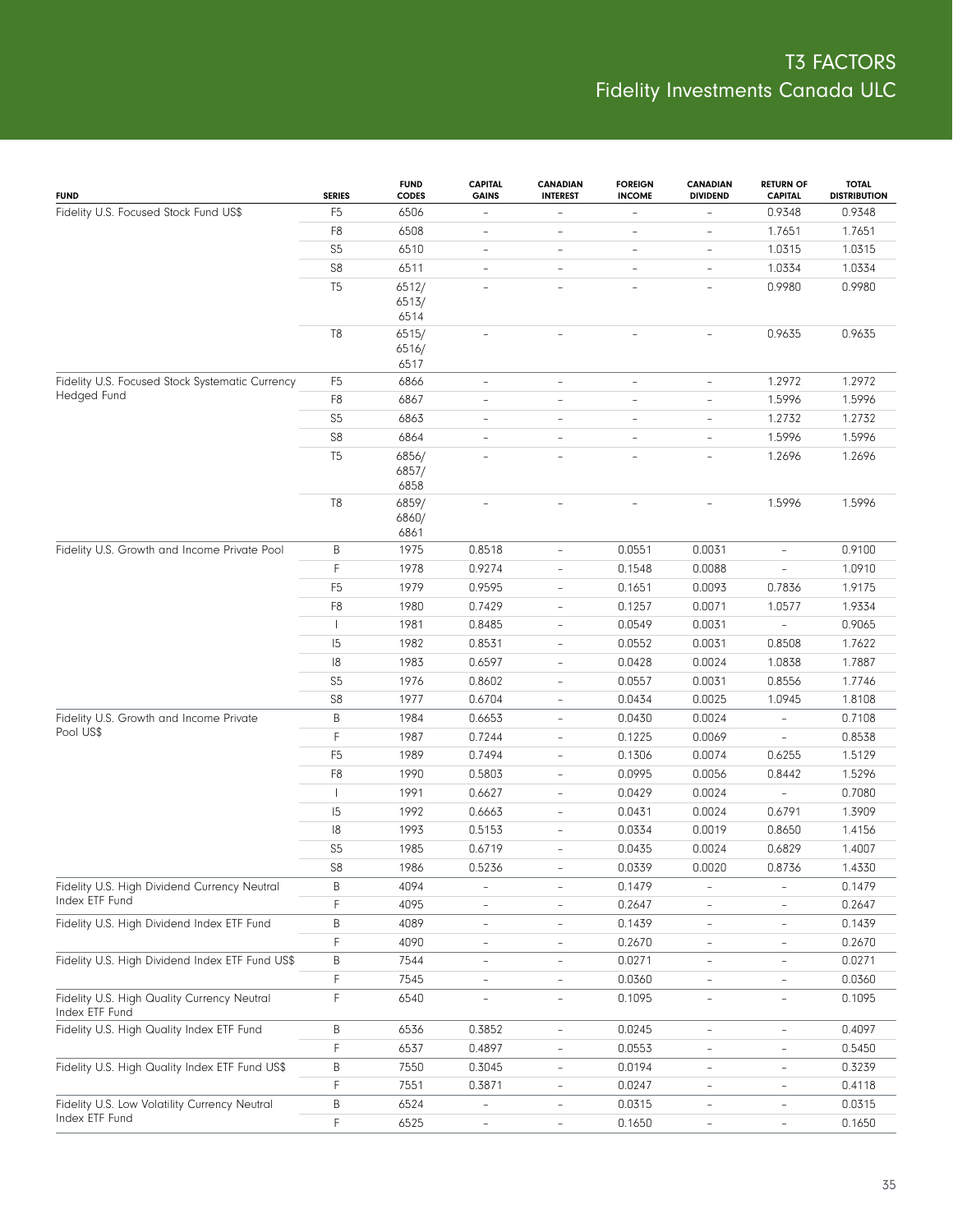| <b>FUND</b>                                           | <b>SERIES</b>             | <b>FUND</b><br><b>CODES</b> | <b>CAPITAL</b><br><b>GAINS</b> | <b>CANADIAN</b><br><b>INTEREST</b> | <b>FOREIGN</b><br><b>INCOME</b> | <b>CANADIAN</b><br><b>DIVIDEND</b> | <b>RETURN OF</b><br><b>CAPITAL</b> | <b>TOTAL</b><br><b>DISTRIBUTION</b> |
|-------------------------------------------------------|---------------------------|-----------------------------|--------------------------------|------------------------------------|---------------------------------|------------------------------------|------------------------------------|-------------------------------------|
| Fidelity U.S. Low Volatility Index ETF Fund           | B                         | 6521                        | $\qquad \qquad -$              | $\overline{\phantom{a}}$           | 0.0126                          | $\overline{\phantom{a}}$           | $\overline{\phantom{0}}$           | 0.0126                              |
|                                                       | F                         | 6522                        | $\frac{1}{2}$                  | $\overline{\phantom{a}}$           | 0.1545                          | $\overline{\phantom{a}}$           | $\bar{ }$                          | 0.1545                              |
| Fidelity U.S. Low Volatility Index ETF Fund US\$      | B                         | 7548                        | $\qquad \qquad -$              | $\overline{\phantom{a}}$           | 0.0056                          | $\overline{\phantom{a}}$           | $\qquad \qquad -$                  | 0.0056                              |
|                                                       | F                         | 7549                        | $\bar{ }$                      | $\overline{\phantom{a}}$           | 0.0757                          | $\qquad \qquad -$                  | $\qquad \qquad -$                  | 0.0757                              |
| Fidelity U.S. Money Market Fund                       | A                         | 472/<br>332/<br>052         | $\bar{ }$                      | $\overline{\phantom{a}}$           | 0.0022                          | $\overline{\phantom{a}}$           | $\overline{\phantom{a}}$           | 0.0022                              |
|                                                       | B                         | 772                         | $\frac{1}{2}$                  | $\overline{\phantom{a}}$           | 0.0022                          | $\overline{\phantom{a}}$           | $\overline{\phantom{a}}$           | 0.0022                              |
|                                                       | F                         | 6243                        | $\bar{ }$                      | $\overline{\phantom{a}}$           | 0.0022                          | L,                                 | $\overline{\phantom{a}}$           | 0.0022                              |
| Fidelity U.S. Monthly Income Currency<br>Neutral Fund | Α                         | 2675/<br>2678/<br>2687      | 0.6248                         | $\overline{\phantom{a}}$           | 0.0737                          | 0.0087                             | 0.6779                             | 1.3851                              |
|                                                       | B                         | 2697                        | 0.6419                         | $\overline{\phantom{a}}$           | 0.0880                          | 0.0103                             | 0.6707                             | 1.4109                              |
|                                                       | F                         | 2700                        | 0.6867                         | $\overline{\phantom{a}}$           | 0.1983                          | 0.0232                             | 0.7182                             | 1.6264                              |
| Fidelity U.S. Monthly Income Currency                 | F <sub>5</sub>            | 2701                        | 0.6870                         | $\overline{\phantom{a}}$           | 0.1972                          | 0.0231                             | 0.7177                             | 1.6250                              |
| Neutral Fund                                          | F8                        | 2702                        | 0.5428                         | $\overline{\phantom{a}}$           | 0.1578                          | 0.0186                             | 1.0504                             | 1.7696                              |
|                                                       | S <sub>5</sub>            | 2698                        | 0.5937                         | $\overline{\phantom{a}}$           | 0.0829                          | 0.0097                             | 0.7873                             | 1.4736                              |
|                                                       | ${\sf S8}$                | 2699                        | 0.4677                         | $\qquad \qquad -$                  | 0.0654                          | 0.0077                             | 1.0924                             | 1.6332                              |
|                                                       | T <sub>5</sub>            | 2676/<br>2679/<br>2688      | 0.5750                         | $\overline{\phantom{a}}$           | 0.0677                          | 0.0080                             | 0.7918                             | 1.4425                              |
|                                                       | T <sub>8</sub>            | 2677/<br>2680/<br>2690      | 0.4541                         | $\overline{\phantom{0}}$           | 0.0540                          | 0.0064                             | 1.0956                             | 1.6101                              |
| Fidelity U.S. Monthly Income Fund                     | $\boldsymbol{\mathsf{A}}$ | 1315/<br>1322/<br>1326      | 0.3994                         | $\overline{\phantom{a}}$           | 0.0932                          | 0.0036                             | 0.6923                             | 1.1885                              |
|                                                       | B                         | 1330                        | 0.4127                         | $\overline{\phantom{a}}$           | 0.1109                          | 0.0041                             | 0.6883                             | 1.2160                              |
|                                                       | F                         | 1336                        | 0.4510                         | $\overline{\phantom{a}}$           | 0.2779                          | 0.0105                             | 0.7112                             | 1.4506                              |
|                                                       | F <sub>5</sub>            | 1337                        | 0.4523                         | $\overline{\phantom{a}}$           | 0.2784                          | 0.0105                             | 0.6969                             | 1.4381                              |
|                                                       | F8                        | 1338                        | 0.3396                         | $\overline{\phantom{a}}$           | 0.2113                          | 0.0080                             | 1.0226                             | 1.5815                              |
|                                                       | S <sub>5</sub>            | 1332                        | 0.3768                         | $\overline{\phantom{a}}$           | 0.1032                          | 0.0038                             | 0.8313                             | 1.3151                              |
|                                                       | S8                        | 1333                        | 0.2818                         | $\overline{\phantom{0}}$           | 0.0766                          | 0.0028                             | 1.0822                             | 1.4434                              |
|                                                       | T <sub>5</sub>            | 1317/<br>1323/<br>1327      | 0.3641                         | $\overline{\phantom{0}}$           | 0.0859                          | 0.0032                             | 0.8387                             | 1.2919                              |
|                                                       | T <sub>8</sub>            | 1320/<br>1325/<br>1328      | 0.2727                         | $\overline{\phantom{a}}$           | 0.0646                          | 0.0025                             | 1.0811                             | 1.4209                              |
| Fidelity U.S. Monthly Income Fund US\$                | Α                         | 1340/<br>1343/<br>1347      | 0.3120                         | $\overline{\phantom{0}}$           | 0.0733                          | 0.0028                             | 0.5525                             | 0.9406                              |
|                                                       | Β                         | 1350                        | 0.3223                         | $\overline{\phantom{0}}$           | 0.0874                          | 0.0032                             | 0.5493                             | 0.9623                              |
|                                                       | F                         | 1354                        | 0.3523                         | $\overline{\phantom{0}}$           | 0.2207                          | 0.0084                             | 0.5674                             | 1.1487                              |
|                                                       | F <sub>5</sub>            | 1355                        | 0.3533                         | $\overline{\phantom{0}}$           | 0.2211                          | 0.0083                             | 0.5560                             | 1.1388                              |
|                                                       | F8                        | 1360                        | 0.2653                         | $\overline{\phantom{0}}$           | 0.1679                          | 0.0063                             | 0.8160                             | 1.2555                              |
|                                                       | $S5\,$                    | 1352                        | 0.2943                         | $\overline{\phantom{0}}$           | 0.0813                          | 0.0030                             | 0.6634                             | 1.0421                              |
|                                                       | ${\sf S8}$                | 1353                        | 0.2201                         | $\overline{\phantom{0}}$           | 0.0604                          | 0.0022                             | 0.8637                             | 1.1464                              |
|                                                       | T <sub>5</sub>            | 1341/<br>1345/<br>1348      | 0.2844                         | $\overline{\phantom{0}}$           | 0.0676                          | 0.0025                             | 0.6693                             | 1.0238                              |
|                                                       | $\mathbb{T}8$             | 1342/<br>1346/<br>1349      | 0.2130                         |                                    | 0.0509                          | 0.0019                             | 0.8628                             | 1.1286                              |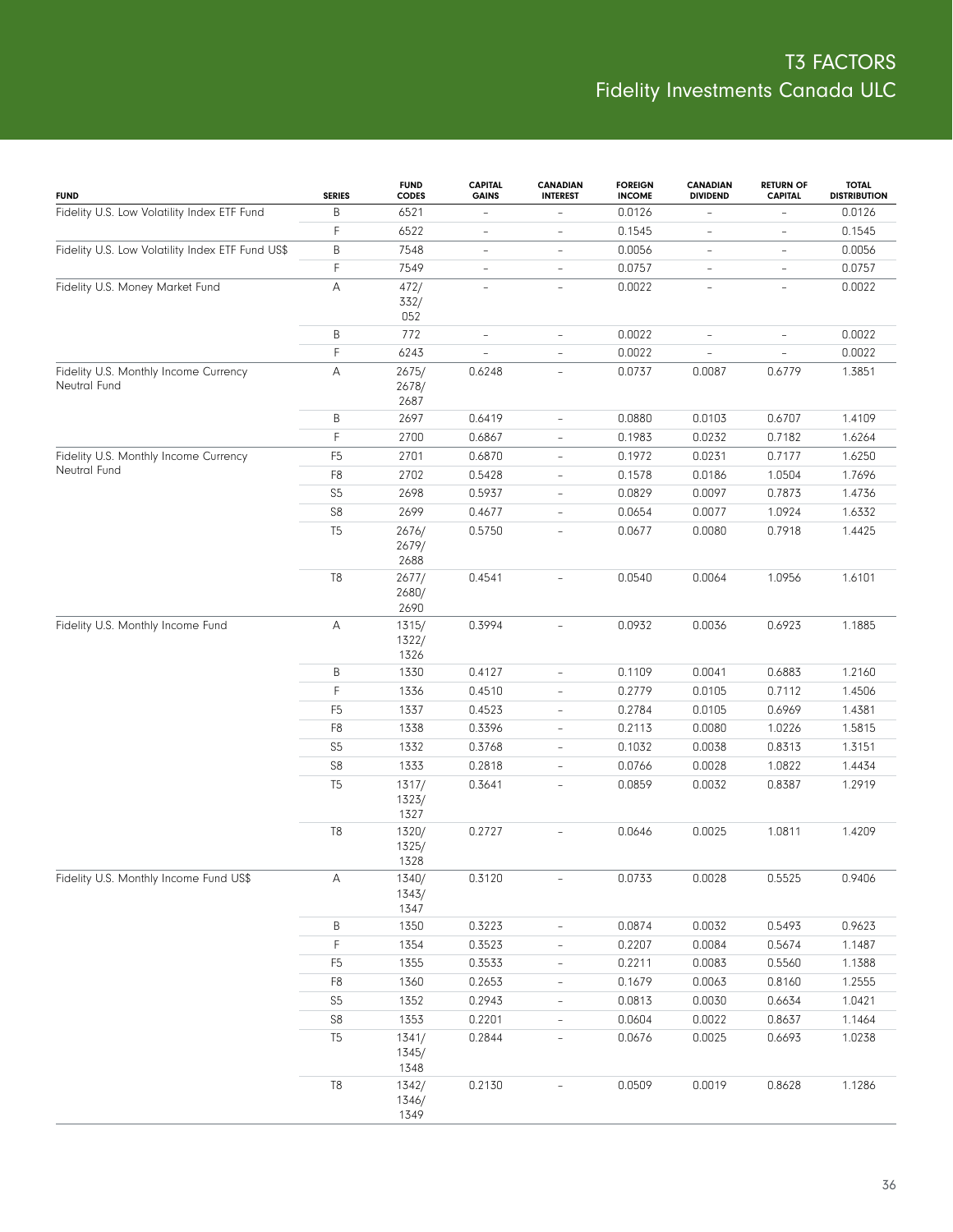| <b>FUND</b>                                                    | <b>SERIES</b>  | <b>FUND</b><br>CODES   | <b>CAPITAL</b><br><b>GAINS</b> | <b>CANADIAN</b><br><b>INTEREST</b> | <b>FOREIGN</b><br><b>INCOME</b> | <b>CANADIAN</b><br><b>DIVIDEND</b> | <b>RETURN OF</b><br><b>CAPITAL</b> | <b>TOTAL</b><br><b>DISTRIBUTION</b> |
|----------------------------------------------------------------|----------------|------------------------|--------------------------------|------------------------------------|---------------------------------|------------------------------------|------------------------------------|-------------------------------------|
| Fidelity Women's Leadership Fund                               | $\overline{A}$ | 6671/<br>6672/<br>6673 | 0.1830                         |                                    |                                 |                                    |                                    | 0.1830                              |
|                                                                | B              | 6680                   | 0.2139                         | $\frac{1}{2}$                      | ÷,                              | $\overline{\phantom{a}}$           | $\overline{\phantom{a}}$           | 0.2139                              |
|                                                                | F              | 6683                   | 0.3954                         | $\overline{\phantom{a}}$           | $\overline{\phantom{a}}$        | $\overline{\phantom{a}}$           | $\overline{\phantom{a}}$           | 0.3954                              |
|                                                                | F <sub>5</sub> | 6684                   | 0.7000                         | $\frac{1}{2}$                      | $\overline{\phantom{a}}$        | $\overline{\phantom{a}}$           | 1.1334                             | 1.8334                              |
|                                                                | F8             | 6685                   | 0.6761                         | $\frac{1}{2}$                      | $\overline{\phantom{a}}$        | $\overline{\phantom{a}}$           | 1.5961                             | 2.2722                              |
|                                                                | S <sub>5</sub> | 6681                   | 0.3760                         | $\frac{1}{2}$                      | ÷,                              | $\overline{\phantom{a}}$           | 1.1220                             | 1.4980                              |
|                                                                | ${\sf S8}$     | 6682                   | 0.3415                         | $\overline{\phantom{0}}$           | $\overline{\phantom{a}}$        | $\bar{ }$                          | 1.5978                             | 1.9393                              |
|                                                                | T <sub>5</sub> | 6674/<br>6675/<br>6676 | 0.3072                         | $\overline{a}$                     | $\overline{a}$                  | L.                                 | 1.1199                             | 1.4271                              |
|                                                                | T8             | 6677/<br>6678/<br>6679 | 0.2868                         | $\bar{a}$                          | $\overline{a}$                  | L,                                 | 1.5981                             | 1.8849                              |
| Fidelity Women's Leadership Fund US\$                          | А              | 6698/<br>6699/<br>6700 | 0.1417                         | $\overline{a}$                     | $\overline{\phantom{a}}$        | $\equiv$                           | $\equiv$                           | 0.1417                              |
|                                                                | $\sf B$        | 6707                   | 0.1656                         | $\frac{1}{2}$                      | ÷,                              | $\overline{\phantom{a}}$           | $\overline{\phantom{a}}$           | 0.1656                              |
|                                                                | $\mathsf F$    | 6710                   | 0.3061                         | $\frac{1}{2}$                      | $\overline{\phantom{a}}$        | $\overline{\phantom{a}}$           | $\overline{\phantom{a}}$           | 0.3061                              |
|                                                                | F <sub>5</sub> | 6711                   | 0.5420                         | $\frac{1}{2}$                      | $\overline{\phantom{a}}$        | $\overline{\phantom{a}}$           | 0.9039                             | 1.4459                              |
|                                                                | F8             | 6712                   | 0.5235                         | $\overline{\phantom{a}}$           | $\overline{\phantom{a}}$        | $\overline{\phantom{0}}$           | 1.2739                             | 1.7974                              |
|                                                                | S <sub>5</sub> | 6708                   | 0.2911                         | $\overline{\phantom{a}}$           | $\overline{\phantom{a}}$        | $\overline{\phantom{a}}$           | 0.8948                             | 1.1859                              |
|                                                                | ${\sf S8}$     | 6709                   | 0.2644                         | $\frac{1}{2}$                      | $\overline{\phantom{a}}$        | $\sim$                             | 1.2752                             | 1.5397                              |
|                                                                | T <sub>5</sub> | 6701/<br>6702/<br>6703 | 0.2379                         | $\overline{a}$                     | $\equiv$                        | ÷.                                 | 0.8932                             | 1.1310                              |
|                                                                | T <sub>8</sub> | 6704/<br>6705/<br>6706 | 0.2221                         | $\overline{\phantom{0}}$           | $\overline{a}$                  | $\overline{a}$                     | 1.2755                             | 1.4975                              |
| Fidelity Women's Leadership Systematic<br>Currency Hedged Fund | A              | 6726/<br>6727/<br>6728 | 0.1561                         | $\overline{a}$                     | $\overline{\phantom{a}}$        | $\overline{\phantom{a}}$           | $\overline{\phantom{a}}$           | 0.1561                              |
|                                                                | $\sf B$        | 6735                   | 0.1937                         | $\frac{1}{2}$                      | ÷,                              | $\overline{\phantom{a}}$           | $\overline{\phantom{a}}$           | 0.1937                              |
|                                                                | $\mathsf F$    | 6738                   | 0.3805                         | $\frac{1}{2}$                      | $\equiv$                        | $\overline{\phantom{a}}$           | $\overline{\phantom{a}}$           | 0.3805                              |
|                                                                | F <sub>5</sub> | 6739                   | 0.6775                         | $\overline{\phantom{0}}$           | $\overline{\phantom{a}}$        | $\overline{\phantom{0}}$           | 1.1343                             | 1.8118                              |
|                                                                | F8             | 6740                   | 0.6344                         | $\frac{1}{2}$                      | $\overline{\phantom{a}}$        | $\overline{\phantom{0}}$           | 1.5963                             | 2.2307                              |
|                                                                | S <sub>5</sub> | 6736                   | 0.3554                         | $\frac{1}{2}$                      | $\overline{\phantom{a}}$        | $\overline{\phantom{a}}$           | 1.1233                             | 1.4787                              |
|                                                                | ${\sf S8}$     | 6737                   | 0.3312                         | $\frac{1}{2}$                      | $\overline{\phantom{a}}$        | $\overline{\phantom{a}}$           | 1.5978                             | 1.9290                              |
|                                                                | T <sub>5</sub> | 6729/<br>6730/<br>6731 | 0.2859                         | $\overline{\phantom{0}}$           | $\overline{a}$                  | $\qquad \qquad -$                  | 1.1216                             | 1.4075                              |
|                                                                | T8             | 6732/<br>6733/<br>6734 | 0.2664                         | $\overline{\phantom{0}}$           | $\overline{a}$                  | $\equiv$                           | 1.5982                             | 1.8646                              |